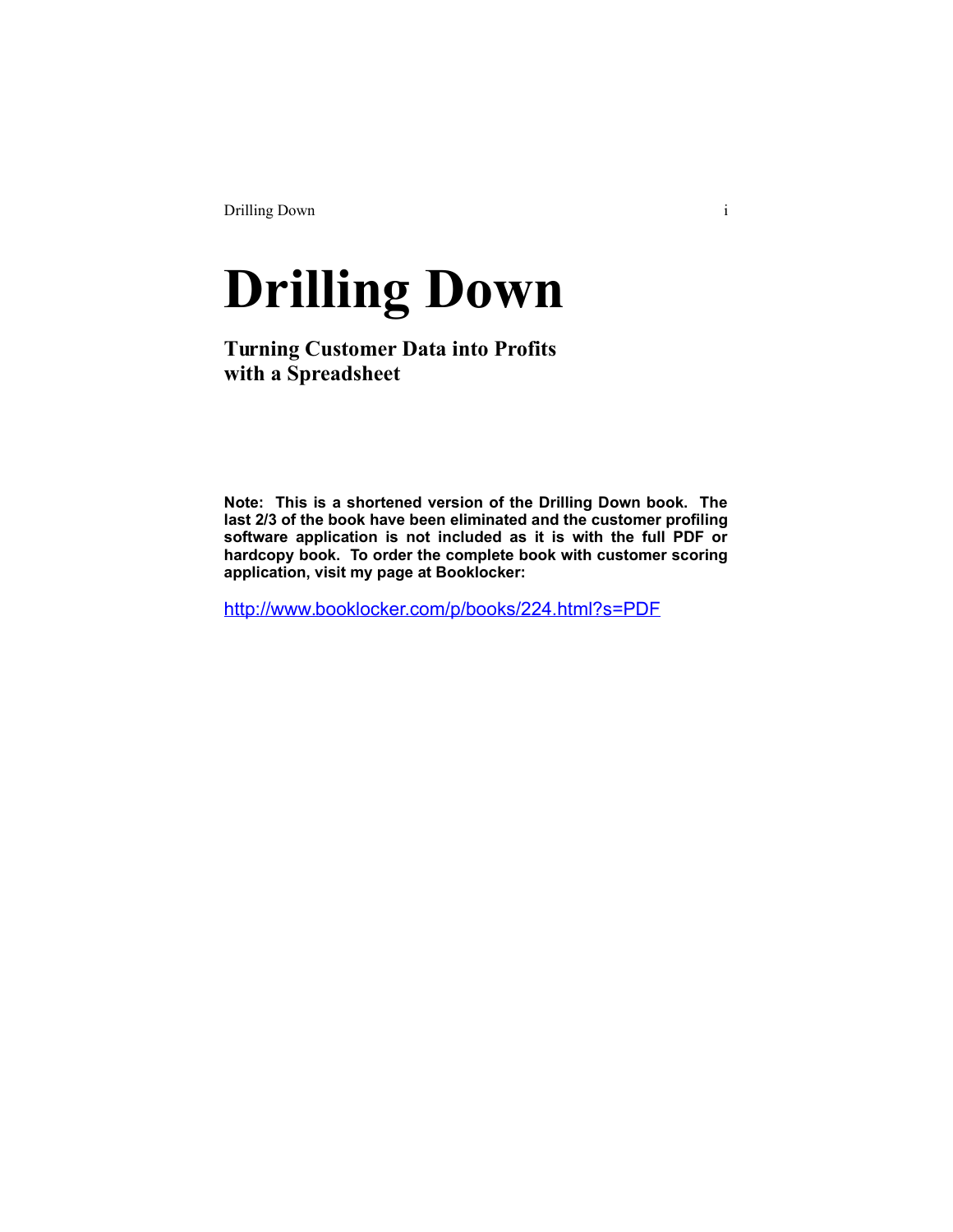### **Drilling Down Turning Customer Data into Profits with a Spreadsheet**

#### **Third Edition**

Copyright 2004 Jim Novo

ISBN 1-59113-519-2

Published by Jim Novo, P.O Box 7279, Saint Petersburg, FL, 33734- 7279 USA. 2004 Jim Novo. All rights reserved. No part of this publication may be reproduced, stored in a retrieval system, or transmitted in any form or by any means, electronic, mechanical, recording or otherwise, without the prior written permission of the author.

Manufactured in the United States of America.

Booklocker.com, Inc. 2004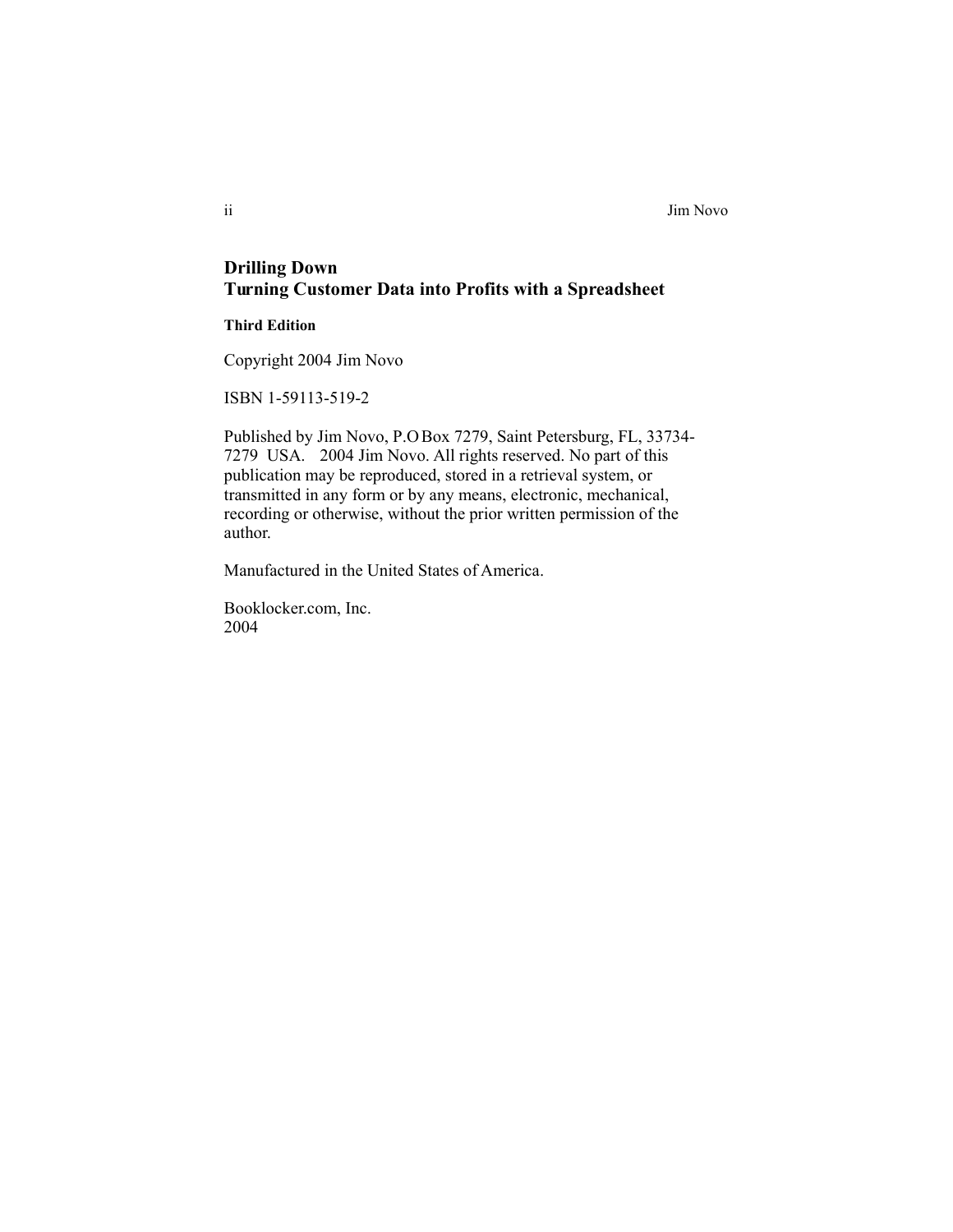Drilling Down iii

# **Drilling Down**

# **Turning Customer Data into Profits with a Spreadsheet**

**Jim Novo**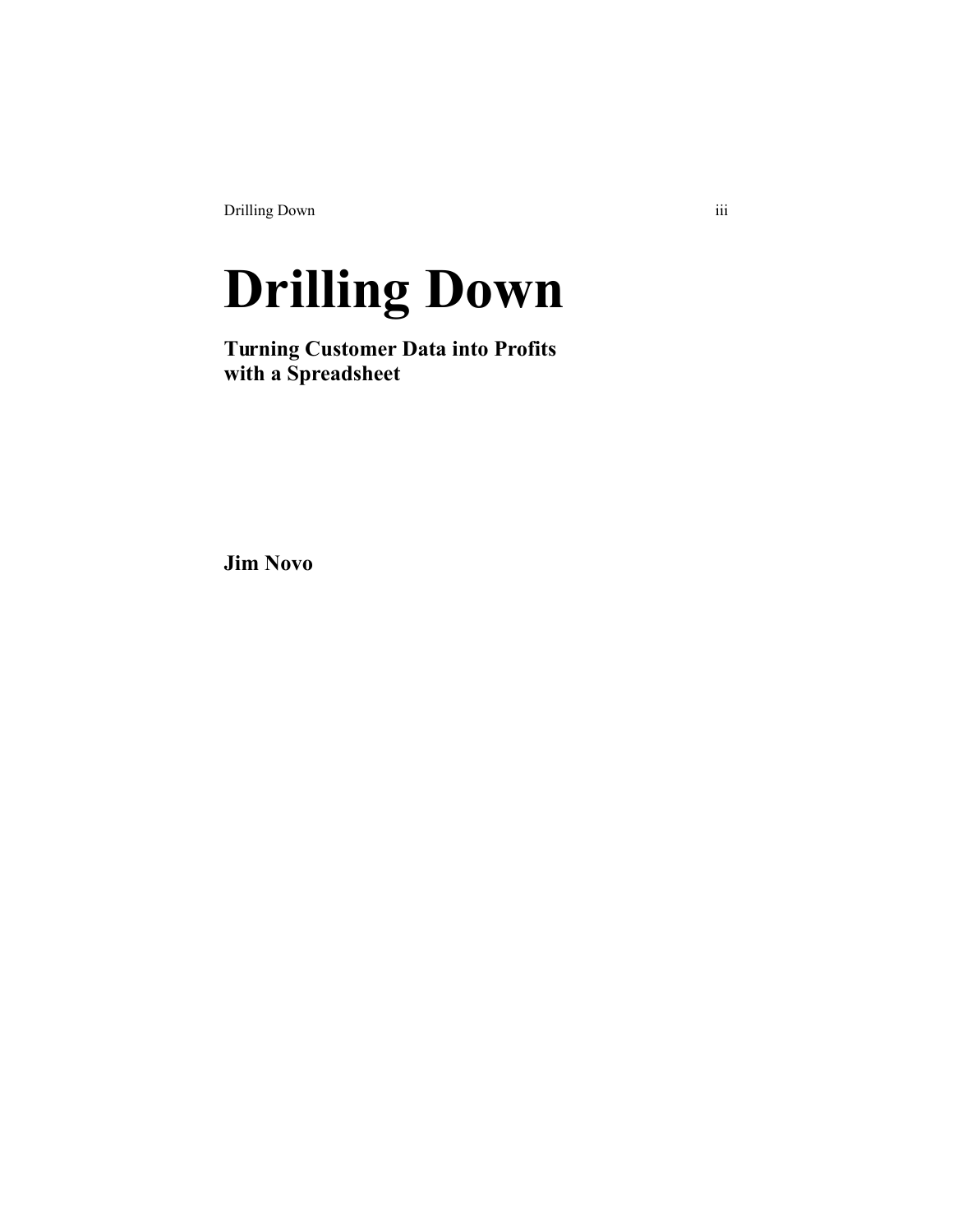### **Acknowledgements**

Without the support and input of my wife Barbara, you would not be reading this book, and there would be no Drilling Down software. 'Nuff said.

I'd also like to thank Alex Romanov and Wade Downs, two friends from Home Shopping Network who helped to develop these techniques and along with my wife, forced me to massage my ramblings on these topics into a book the average person can read and understand.

Thanks to Richard Hoy and Angela Hoy, for starting this whole book thing in the first place and making it come true through Booklocker. Visit them at http://www.booklocker.com.

Bud Paxson and Roy Speer, the founders of the Home Shopping Network, deserve more credit than they have ever received for pioneering 24 x 7 interactive retailing, business operations, and customer service. Despite the limitations of technology at the time, they provided customers real-time interaction, community, and the first taste of being "in charge," all in one service. Thanks to them for believing our small group could find profitable marketing and customer service answers for the new interactive world, and for also seeing past our failures to the future.

And thanks to my Mom and Dad, for helping to shape my life.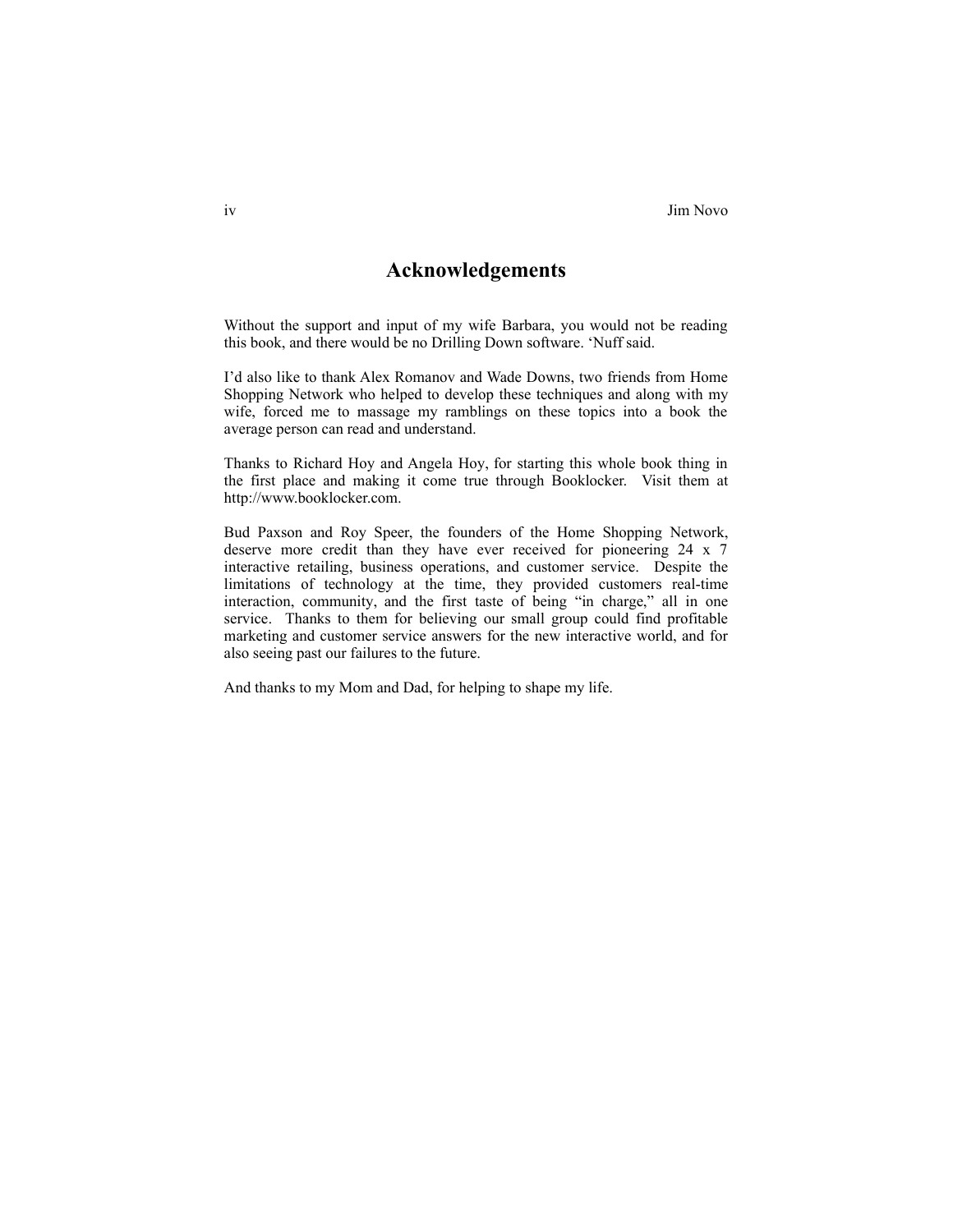# **Table of Contents**

| Chapter 1                                                      |
|----------------------------------------------------------------|
|                                                                |
| Chapter 2                                                      |
| Chapter 3                                                      |
| Chapter 4                                                      |
| Chapter 5<br>Customer Marketing Strategy: The Friction Model20 |
| Chapter 6                                                      |
| Chapter 7                                                      |
| Chapter 8                                                      |
| Chapter 9                                                      |

This Sample of the Drilling Down Book Ends Here. Below are the rest of the Chapters in the Book...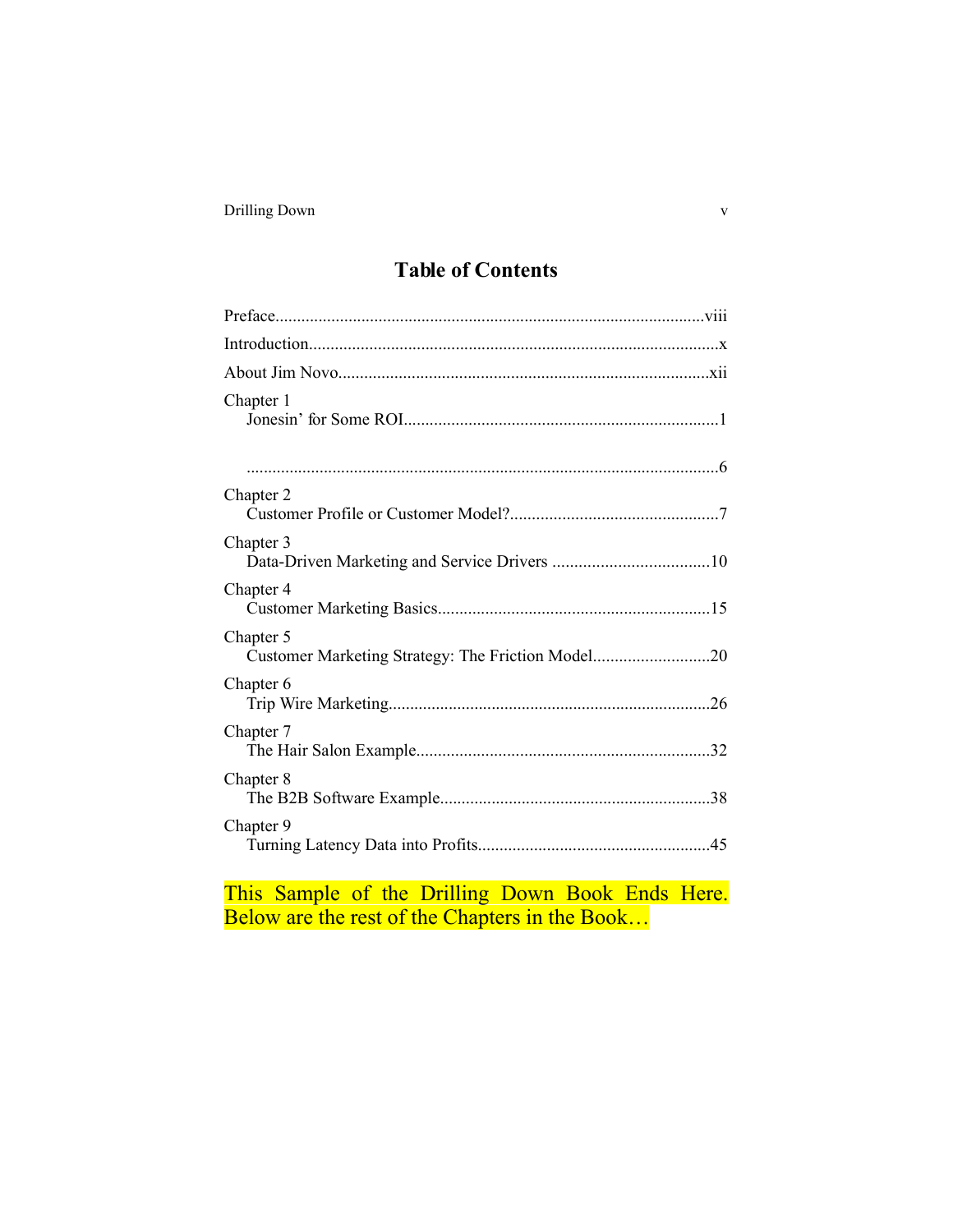# **Recency Metric Toolkit**

| <b>Chapter 10 Predictive Marketing</b>                                               | 55       |
|--------------------------------------------------------------------------------------|----------|
| Chapter 11 The Ad Spending Example                                                   | 66       |
| Chapter 12 Turning Recency Data into Profits<br>Chapter 13 The Online Retail Example | 74<br>81 |
| <b>RFM Scoring Toolkit</b>                                                           |          |
| Chapter 14 Cash Flow Marketing                                                       | 98       |
| Chapter 15 A Tweak for Interactive Customers                                         | 107      |
| Chapter 16 No Customer Database?<br>How to Set Up a Spreadsheet to Score Customers   | 112      |
| Chapter 17 How to Score Your Customers                                               | 121      |
| Chapter 18 The Commerce and Content Examples:<br>Turning Scoring Data into Profits   | 130      |
| Chapter 19 Case Study: Non-Profit Scores 192% Increase<br>in ROI using RFM Model     | 141      |
| <b>Advanced Data-Driven Marketing Toolkit</b>                                        |          |
| <b>Chapter 20 Using Customer Characteristics</b><br>and Multiple Scores              | 143      |
| Chapter 21 Customer LifeCycles:<br><b>Tracking Scores Over Time</b>                  | 152      |
| Chapter 22 Customer LifeCycle Grids:<br>High Performance Behavior-based Modeling     | 161      |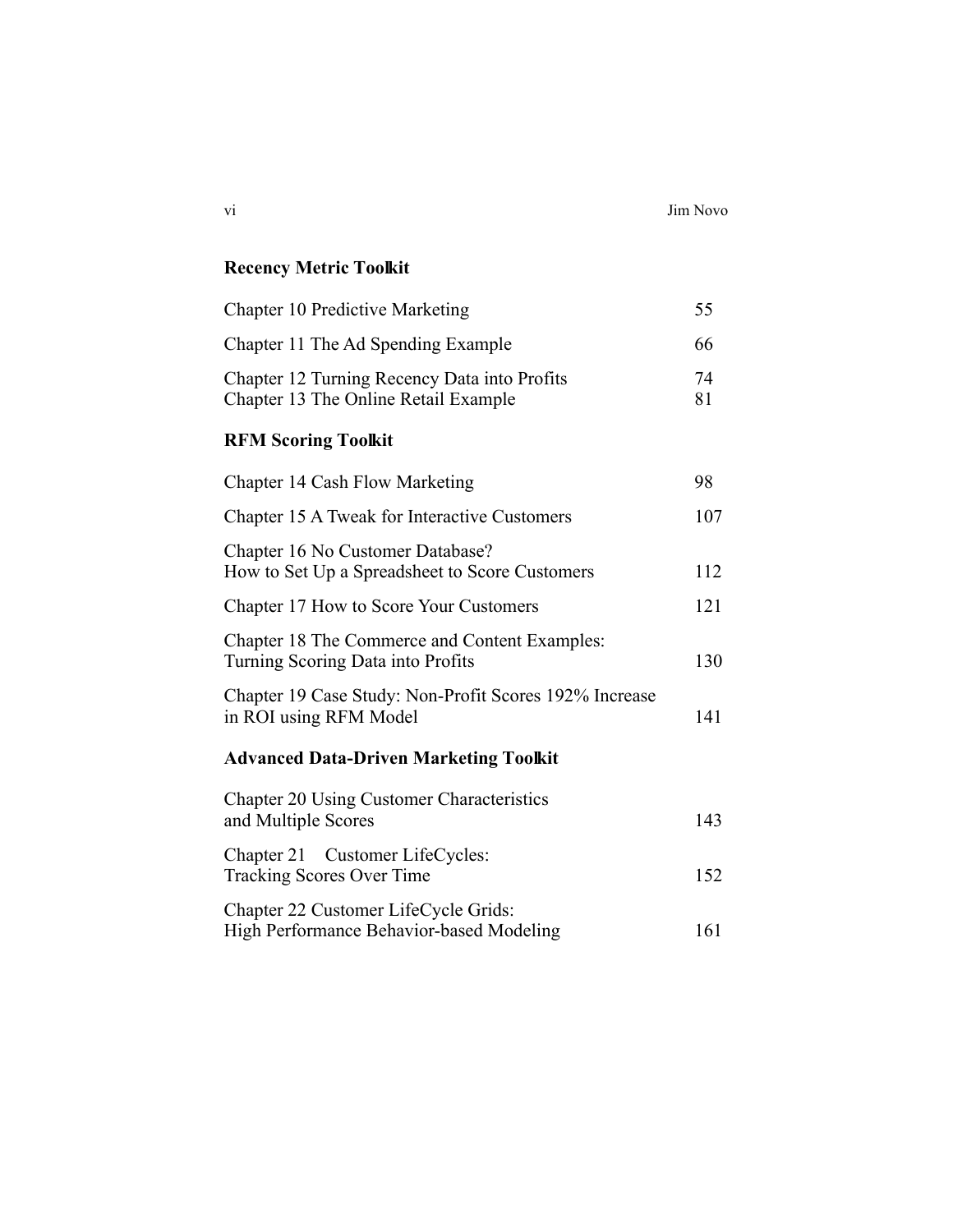| Drilling Down                                                                                     |     | vii |
|---------------------------------------------------------------------------------------------------|-----|-----|
| Chapter 23 Straight Talk on LifeTime Value                                                        |     | 176 |
| Chapter 24 Lifetime Value, I'd Like to<br>Introduce You to the CFO                                |     | 186 |
| Chapter 25 Fellow Drillers at Work<br>Definitions and Background Information                      | 197 | 197 |
| <b>Customer Loyalty and Retention</b>                                                             | 213 |     |
| Customer Segmentation and LifeTime Value                                                          | 219 |     |
| <b>Professional Services</b>                                                                      | 241 |     |
| Ad-Supported Content / Subscription Models                                                        | 244 |     |
| Online / Offline Retailing and Catalogs                                                           | 252 |     |
| Distribution / Operations / Channel Management                                                    | 274 |     |
| The ROI of Online Branding Efforts                                                                | 290 |     |
| <b>Predicting Campaign ROI</b>                                                                    |     |     |
| Chapter 26 Predicting Campaign ROI: Set Up                                                        |     | 298 |
| Chapter 27 Predicting Campaign ROI: The Model                                                     |     | 304 |
| Chapter 28 Predicting Campaign ROI: Fine Tuning                                                   |     | 312 |
| Chapter 29 Expense and Revenue You May Not be Capturing:<br><b>Subsidy Costs and Halo Effects</b> |     | 319 |

Chapter 30 Some Final Thoughts: Seasonality, CRM,

Behavioral Inertia, Data-Driven Program Outlines 325

APPENDIX: Software Download and ReadMe 333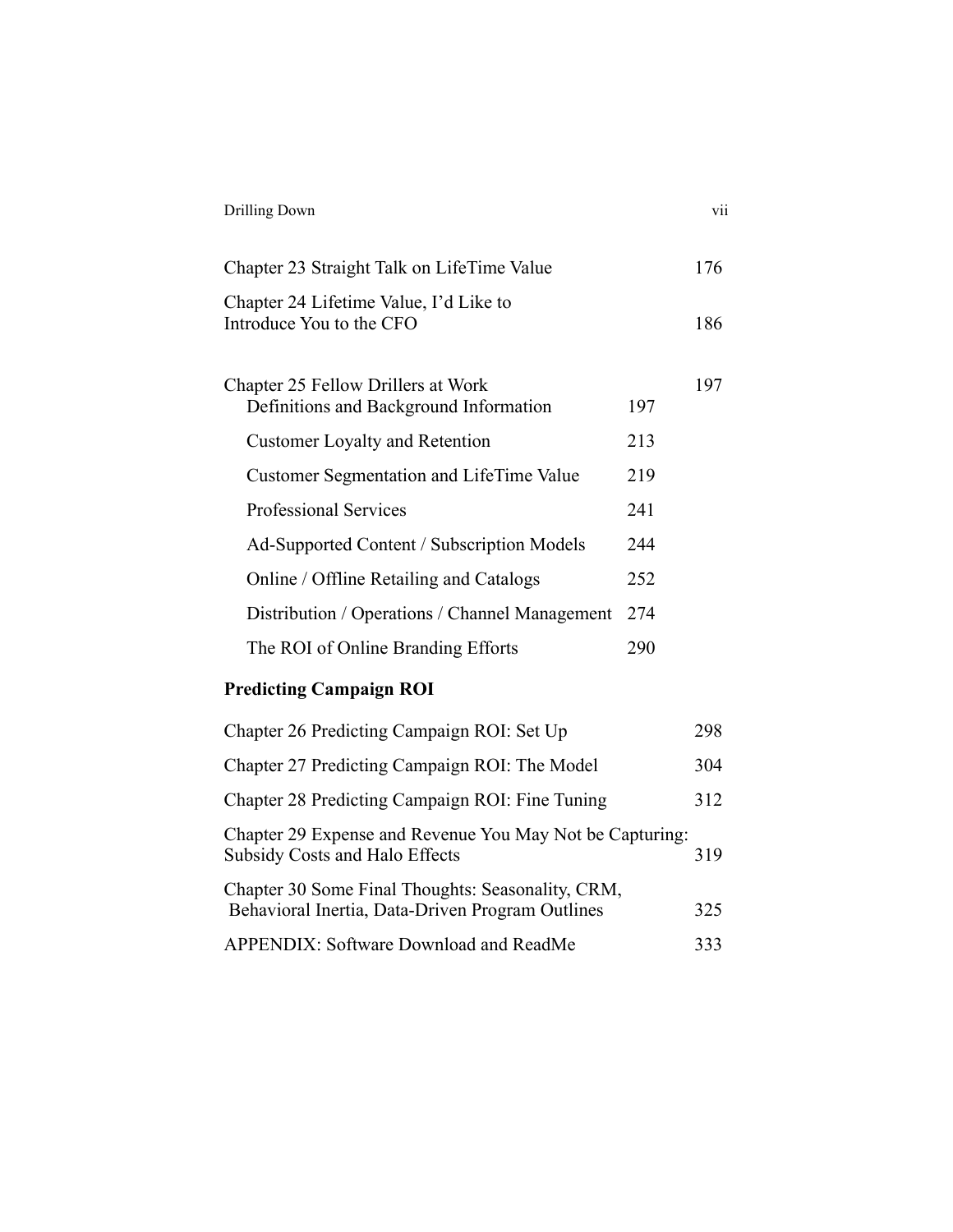## **Preface**

Drowning in data but have no information? Confused by ROI, LTV, RFM and all the rest of the alphabet soup involved in using customer data to increase profits? You know you should be "Drilling Down" and creating "customer profiles," but how is it done? Drill how deep, and look for what?

Drilling Down pulls back the curtain on the "how" of Data-Driven marketing and service concepts, the enabling knowledge behind CRM, database marketing, frequency marketing, loyalty marketing, relationship marketing, 1-to-1 marketing, permission marketing, and so forth. Learn the basic techniques of Data-Driven marketing / service and you will know how to use your data to attack any of these approaches, while customizing them for your business.

You will learn the hands-on fundamentals of teasing out and evolving the essentials of highly profitable marketing and service programs using customer data, without using fancy hardware or software. Do it yourself with a spreadsheet! Drilling Down is not another "consultant fluff book," where the promise to deliver actionable ideas is not kept. You will get the whole "how do I actually do it" story in this book.

The book puts forth an easy to follow real world framework for designing your own marketing and service programs using customer data. The core ideas are based on a process and techniques proven under circumstances where there was no previous history to follow for guidance, and require no specialized skills other than knowledge of your business. This framework allows those with little customer data experience to create a structure for marketing and service decision-making. Instead of going about business in a haphazard way, always wondering, "**Who** should I pay attention to? **When** should I pay attention to them? **How** should I design the program?" the reader will be able to make these marketing and service decisions based on the customer data they have on hand.

If you work in a larger company trying to figure out the mysteries of CRM (to CRM, or not – that is the question) following the Drilling Down method "pre-CRM" will allow you to uncover the potential benefits and ROI traps in your customer data **before installing CRM.** Learn how your customer base responds to database marketing and service techniques and use this experience to evaluate the features of analytical - marketing CRM packages and their potential ROI. Drilling Down explains why Data-Driven marketing and service programs work, and shows you how to develop them step-by-step. You can learn at your own pace and implement simple techniques right away, then graduate to increasingly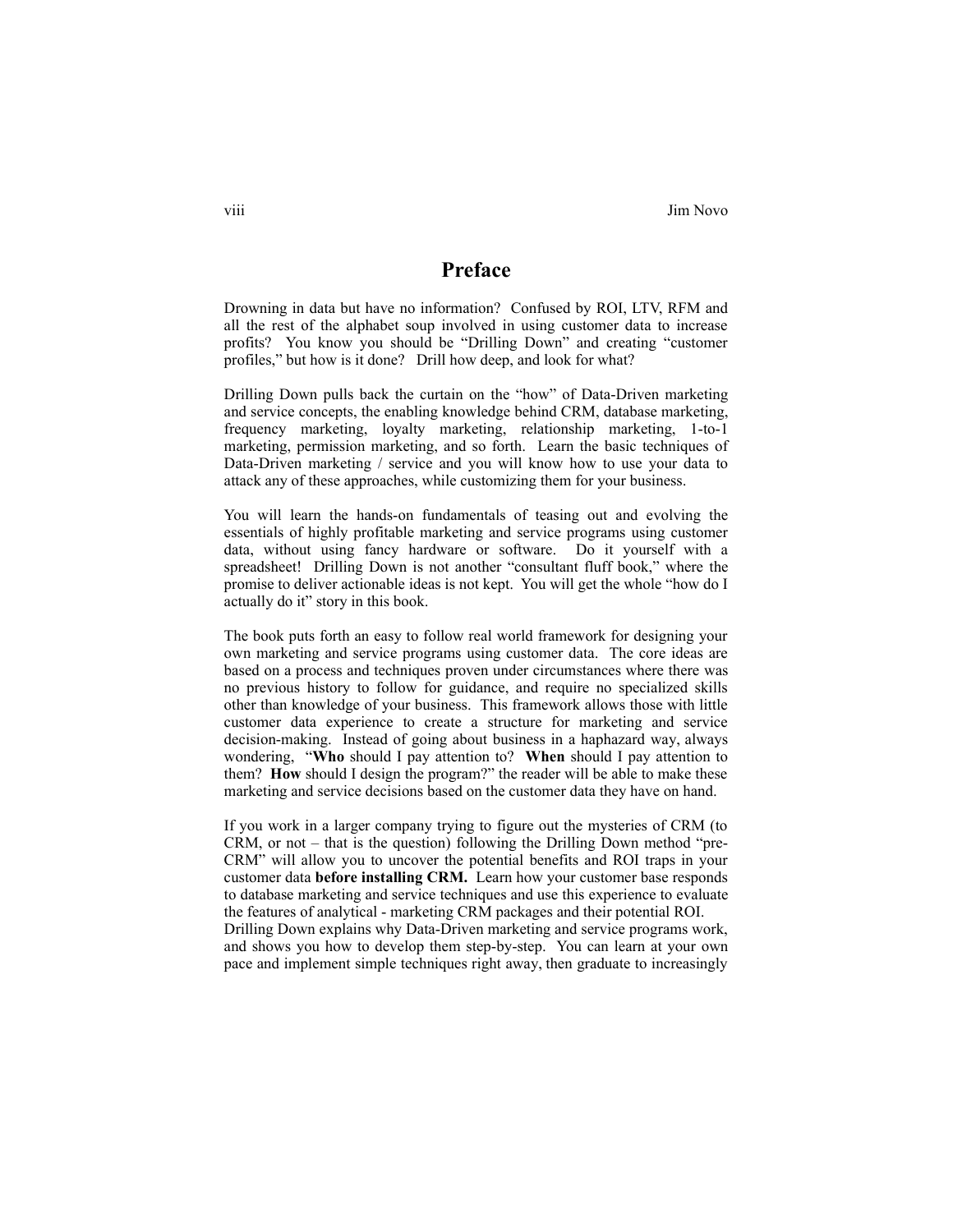Drilling Down ix

complex approaches as you experience the results. To top it all off, the book provides descriptions of advanced testing ideas discovered only through years of research in database marketing and customer behavior, with a special focus on interactive customers and their special quirks.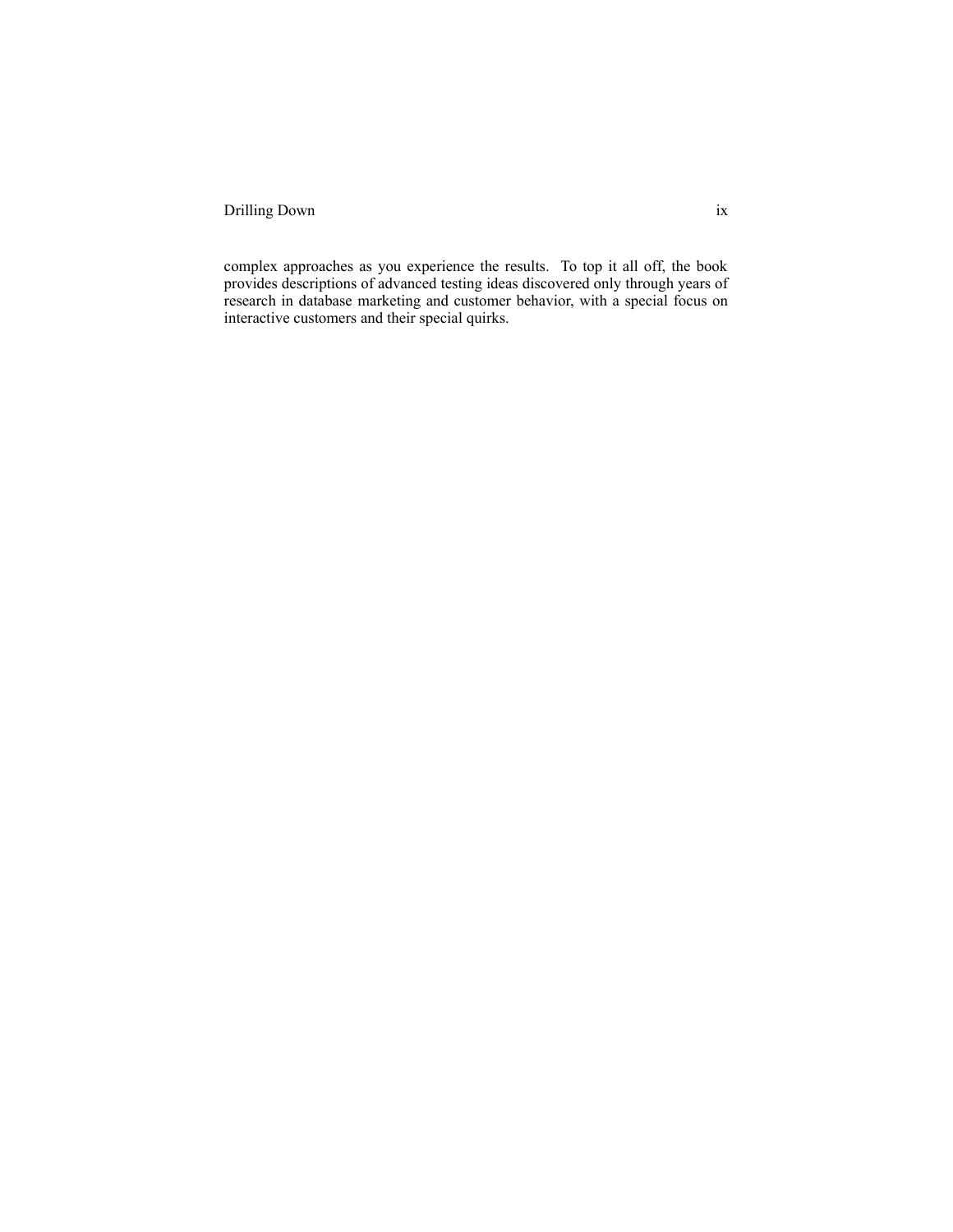## **Introduction**

I spend a lot of time in marketing and CRM-oriented discussion lists. If you do, you probably also sense the incredible frustration of people who keep asking about using their customer data to retain customers and increase profits. Everybody knows they should be doing it, but can't find out **how** to do it.

Consultants and agencies make this process sound like some kind of "black magic," something you can't possibly do yourself. I disagree. I think the average business owner can do a perfectly decent job analyzing customer data and use this knowledge to develop campaigns and programs that increase sales while reducing marketing costs. That is why I wrote the book.

This book is about the down-and-dirty, nitty-gritty art of taking data generated by your customers and making sense of it, getting it to speak to you; it's about creating insight into what types of marketing or general business actions you can take to make your business more profitable.

We'll be talking about "action-oriented" ideas you can generate on your own to drive sales and profits, ideas that will reveal themselves by analyzing your own customer data, using only a spreadsheet. Of course, you don't have to use a spreadsheet, and just by following the business rules, any average programmer can create all the analytics and reports you need in any standard database.

We have all heard how important it is to collect customer data, to "know" your customer. What I don't hear much about is what exactly you DO with all that data once you have collected it. How is it used? What exactly is Drilling Down into the data supposed to tell me, and what am I looking for when I get there? For that matter, what data should I be collecting and how will I use it when I have it? And can it be done without breaking the bank? The answer to the last question is yes, and the rest of the questions are answered in this book. The following outlines what you will learn and be able to do after reading the Drilling Down book:

What data is important to collect about a customer and what data is not

How to create action oriented customer profiles with an Excel spreadsheet and use these profiles to create marketing and service programs that retain and increase the value of customers.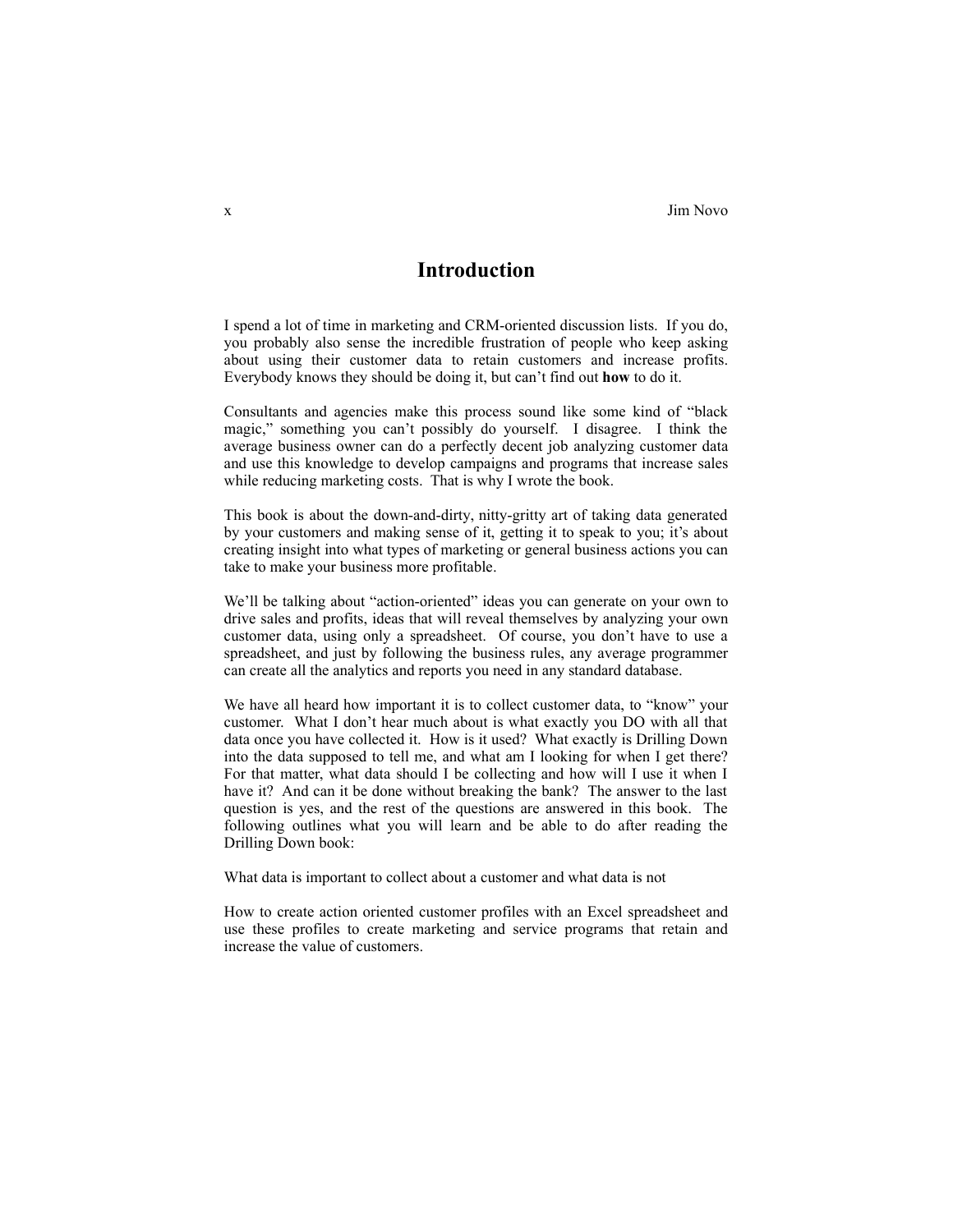#### Drilling Down xi

How to use these profiles to define the future value of your customers and measure the general health of your business, now and in the future

How to use these profiles to encourage customers to do what you want them to

How to increase your profits while decreasing your marketing and service costs

How to design high ROI (Return on Investment) marketing / service programs

How to predict when a customer is about to defect and leave you

How to blow away investors with accurate predictions of the future profitability of your business

Before we get going, let me make some suggestions. Take it easy. Read the book slowly. Make sure you understand each section before you move on to the next, because each section builds on the concepts of the previous section. Important concepts are in **boldface** type. There are plenty of examples provided; please take the time to understand them.

Once you internalize these concepts, you won't believe how profitable your marketing and service programs will be when you do some Drilling Down. This book covers five decades worth of Data-Driven thinking, detailing valuable techniques from the beginnings of catalog marketing up through state-of-the-art techniques used in interactive CRM. It's a lot of serious material and no fluff; so take your time reading it. And if you like the book, tell your friends about it.

Jim Novo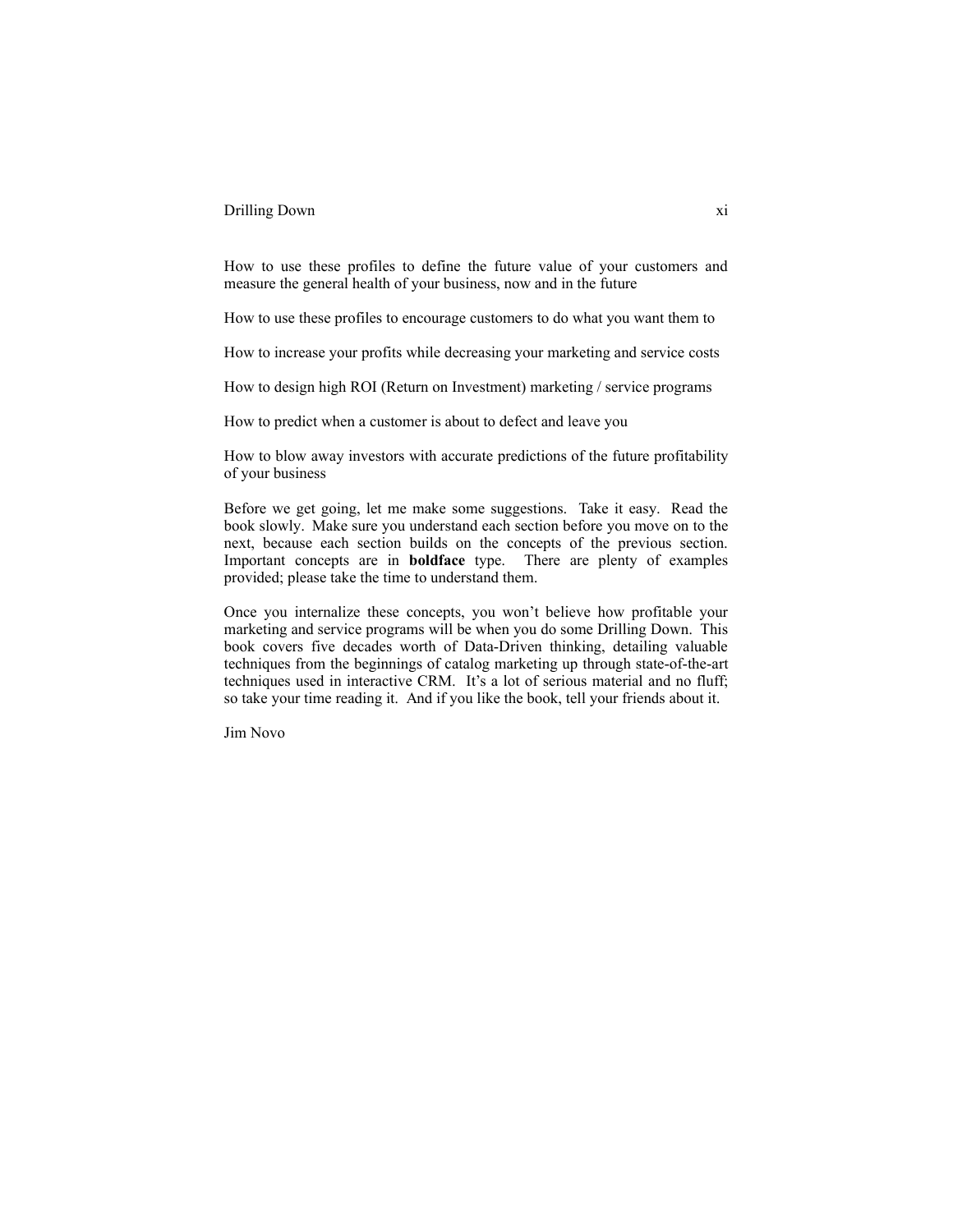## **About Jim Novo**

Jim Novo is an interactive customer valuation, retention, loyalty, and defection expert with close to 20 years of experience generating exceptional returns on marketing program investments. His professional career has been focused on introducing Data-Driven marketing to new industries. In the 80's, cable television was the target and his groundbreaking programs were widely copied throughout the industry. In the 90's, Jim revolutionized the TV Shopping industry by focusing resources on the customer instead of the products. And for the 00's, the Internet lies squarely in Jim's sights.

At The Home Shopping Network, Jim Novo witnessed the entire business cycle of a hyper-growth interactive retailer. After the land-grab customer acquisition phase, he directed the critical transition to customer retention and credit marketing activities across the television, catalog, and Internet divisions. As Vice President of Programming & Marketing during the slowdown to the mature phase, Jim handled the integration of customer communications and marketing across all the distribution channels, creating a "cradle-to-grave" customer path from Television to Internet to Catalog.

These early interactive lessons are proving valuable to understanding visitor and customer behavior on the web. Jim is recognized for developing the "Friction Model" of behavioral targeting to explain how interactivity and increasing levels of customer control in a business relationship affect customer behavior tracking and measurement, the design of customer retention programs, and the management of "potential customer value" – the future stream of profits expected to flow from a customer.

Jim is an MBA Graduate of Babson College, a school known for a focus on entrepreneurial activity. He majored in Economics and Psychology as an undergraduate at Dartmouth College. Jim is currently working with software and marketing companies to improve their products and practices in database marketing and on the Internet.

You can schedule workshops, seminars, and speaking engagements based on the techniques and methodology described in this book. Jim will teach your marketing and / or IT staff the Drilling Down method using your own data - see **http://www.jimnovo.com/Customer-Consulting.htm** for more information.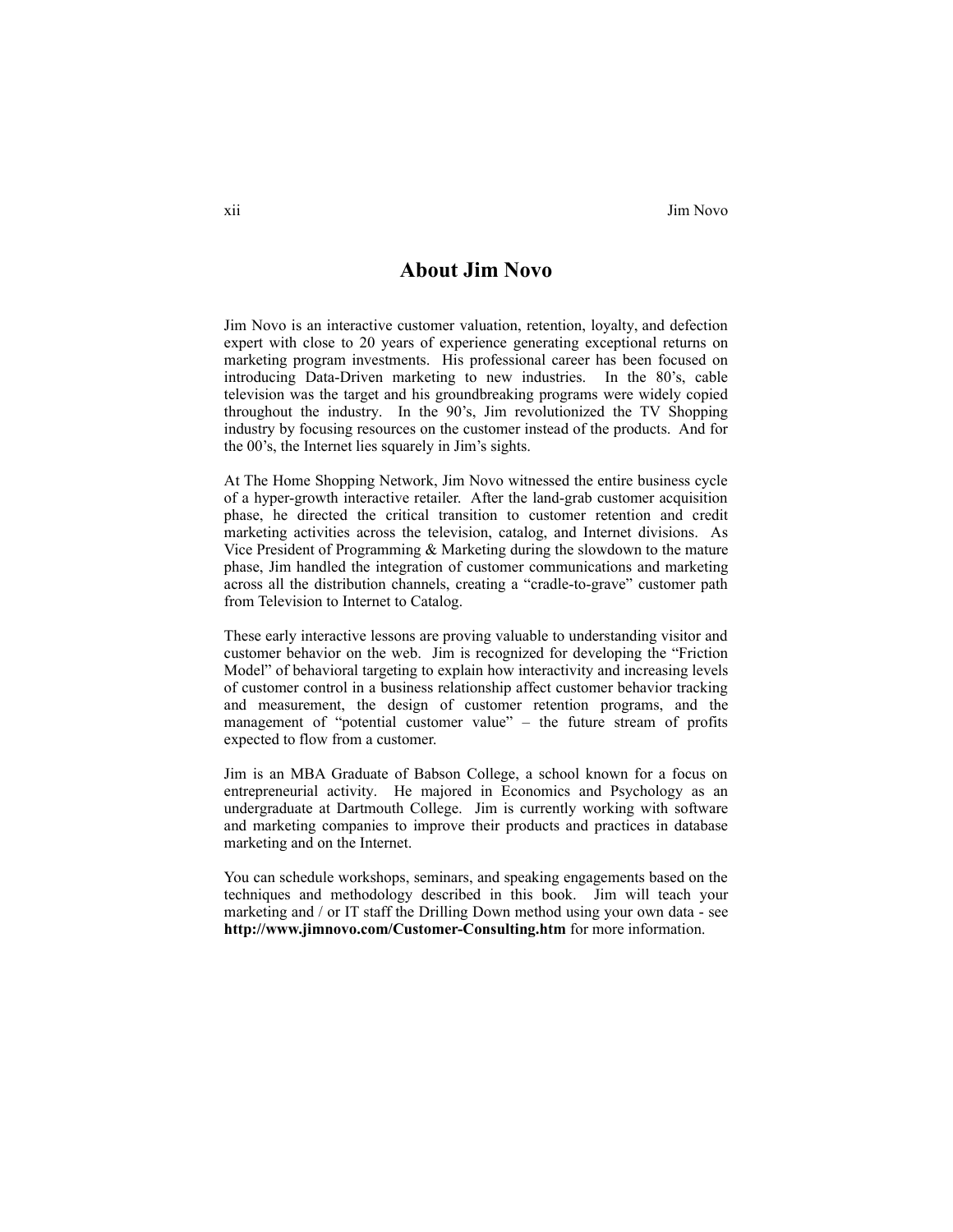# **Chapter 1 Jonesin' for Some ROI**

It was a day just like any other day. The Customer Retention Clinic was open, yours truly at the helm. Both offline and online marketers trudged through, with the same old issues. One is drowning in data. The other has reports that provide no actionable information. Still others have fancy models and profiles, but don't know how to use them to increase the profitability of the company.

I became aware of a fresh-faced marketer, waiting eagerly in line. Something seemed different about this one. Untouched by CRM. Never been to a Business Intelligence demo. Ignores every e-mail plea to attend "educational" webcasts.

"Your question?" I ask.

"Jim, how can I tell if a customer is still a customer?" was the reply.

I stood there, floored by the question. I knew this marketer was special. How elegant, I thought: the summation of 20 years of my work in a single question. Nobody had ever asked it before. They always want to know about the money, you know - how can I make more money, show me the tricks. Addicted to ROI. They start off innocently enough, probably with a spreadsheet. Then maybe a simple model or two. Before you know it they're into data mining. But they don't make any money for the company. Devastating.

Then they show up at my Customer Retention Clinic, looking for the magic bullet, the secret to ROI. But not this one. No, this one was special.

"Why do you want to know?" I asked.

"Because I want to calculate our customer retention rate and track it over time" was the answer.

"You can't put a retention rate in the bank, you know" was my cynical answer. "What you really need is a formal, widely accepted definition of when a customer is no longer a customer in your company. Then you will be able to get at your precious retention rate."

Silence from the fresh-faced one. Then: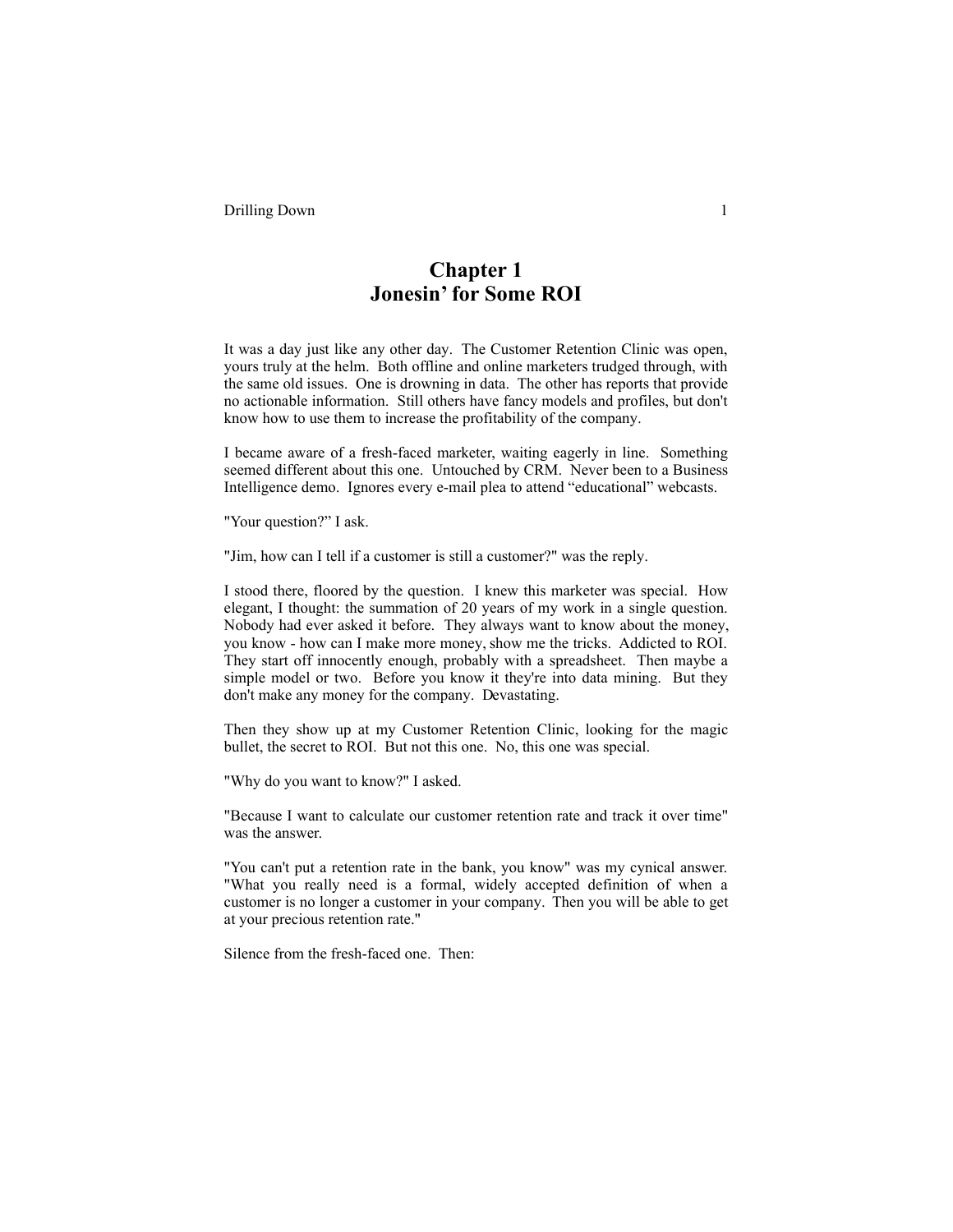"In customer service, they say only 10% of customers complain and tell us they will stop doing business with the company. They say this means customer satisfaction is 90%. Does that mean customer retention is 90% too?"

Well, it's all well and good to be fresh-faced, but now we're getting into naive. Still, I think, maybe there is something here, something worth saving for the future of customer marketing.

"Are you saying the only defected customers are ones you have documented?" I sneer. "Ones who told you they will never do business with you again? Look, to me, a customer is a person or company you sell stuff to, who pays you for a product or service. You have identified 10% who are not going to buy from you anymore; they are definitely defected customers."

"But the word "customer" implies some kind of "future activity," doesn't it? I mean, if you know they will never buy from you again - as in the above complaint example - you don't call them customers, so the opposite must be true: to be a customer, there must be expectation they will buy again. If you know they will not buy again, they're former customers, correct?"

"So the definition of a customer would be someone who:

- 1. Purchased from you in the past, and
- 2. Is expected to purchase in the future."

"Just because somebody bought from you in the past and did not tell you they hate your guts now does not mean they are still a customer. A customer is somebody you expect to transact with you in the future; otherwise they are a former customer, by definition."

Not a bad sermon, I think.

"Wait a minute," says fresh-face, "what about customers who purchased in the past that we have no expectations for? We don't have any idea whether they are likely to buy or not, there is no "expectation." What about them?"

Oh, so fresh-face is going to play tough with me, I think. Probably an MBA. Wait a minute; I'm an MBA. Is it getting hot in here?!

"Listen, you know the answer to that question, don't you? Because you don't know crap about the people you sell to and their likelihood to buy, you simply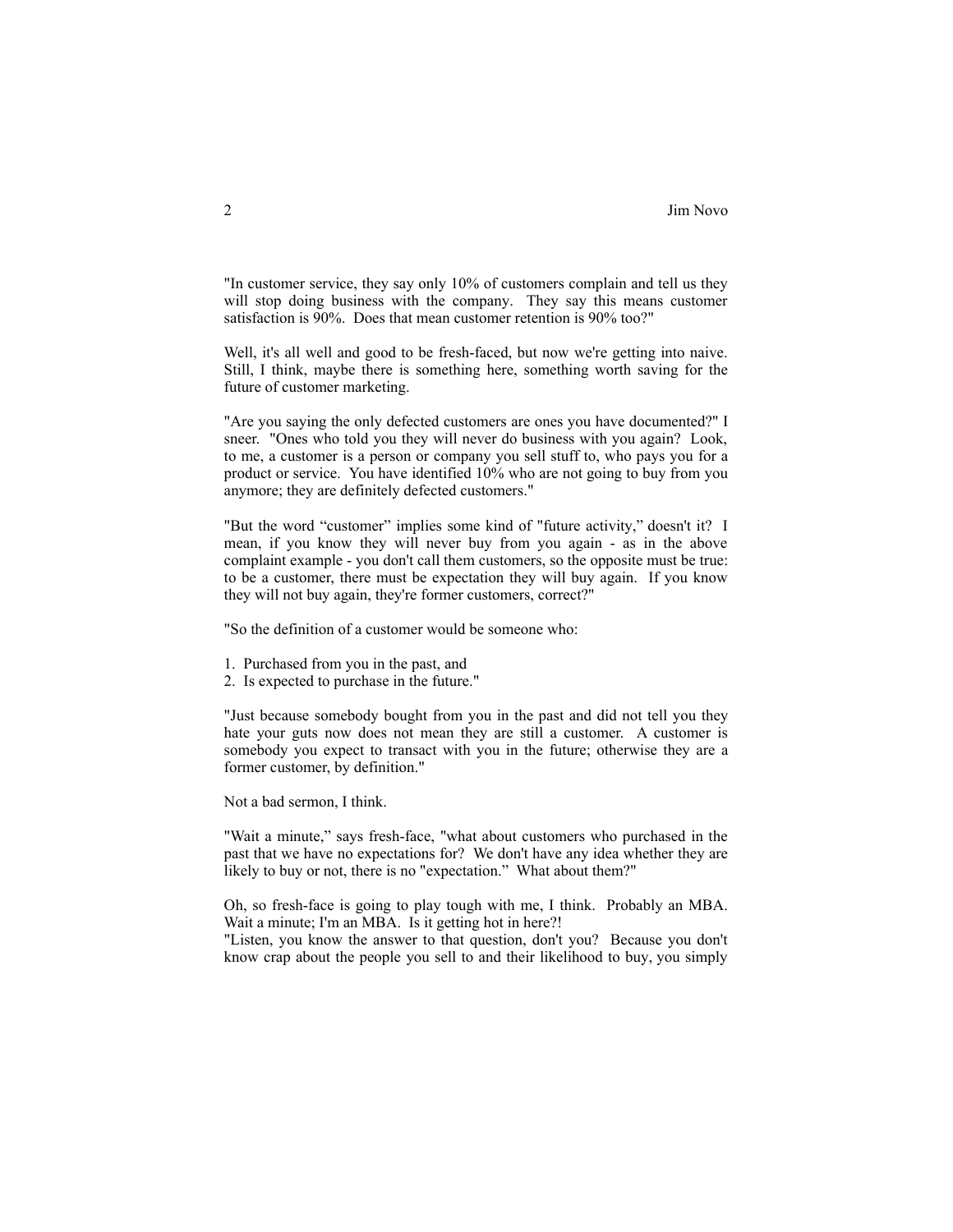call them all "customers." You have no more reason to call them customers than to call them former customers, but of course, you "default" to calling them all customers. They didn't call up and tell you they are not customers, so they are, right? Is that what you are saying?" It **is** hot in here...phew.

I go on. "What if they didn't tell you they hated your guts, but they told 10 other people they would never buy from you? Are they still a customer? Do you know how many there are? How many have had a bad product or service experience and never said anything? Is it 10%, 20%, 40% of your customers?"

No reply. Floor staring from the face-man. I have caused hurt feelings. But I have got to move on, there are all these people waiting for their magic bullet, people who need a customer marketing fix, they're jonesin' for some ROI…

"Look, I'm sorry" I say half-heartedly. "Let's come at this from a different direction that will perhaps be more helpful. Let's take all the customers who you think are customers, and ask just one question - when was the last time you had contact with these people?"

"For example, the last time you had any contact with a customer was 3 years ago. Are they still a customer? With no activity for 3 years?"

"Maybe" says fresh-face.

"OK, fine. What about if the last contact with the customer was 5 years ago? Is this person or business still a customer?"

"Maybe" is the reply.

"10 years ago?" I ask, sweating.

"Maybe."

That worked like gangbusters, I think. No wonder nobody knows how to sell more to current customers while reducing costs. All customers are customers for life - unless they tell you they aren't anymore. Sometimes it seems as if today's marketing people have no sense of reality. They are thinking every person or business that ever transacted with them is still a customer! "All right, one more try," I say impatiently.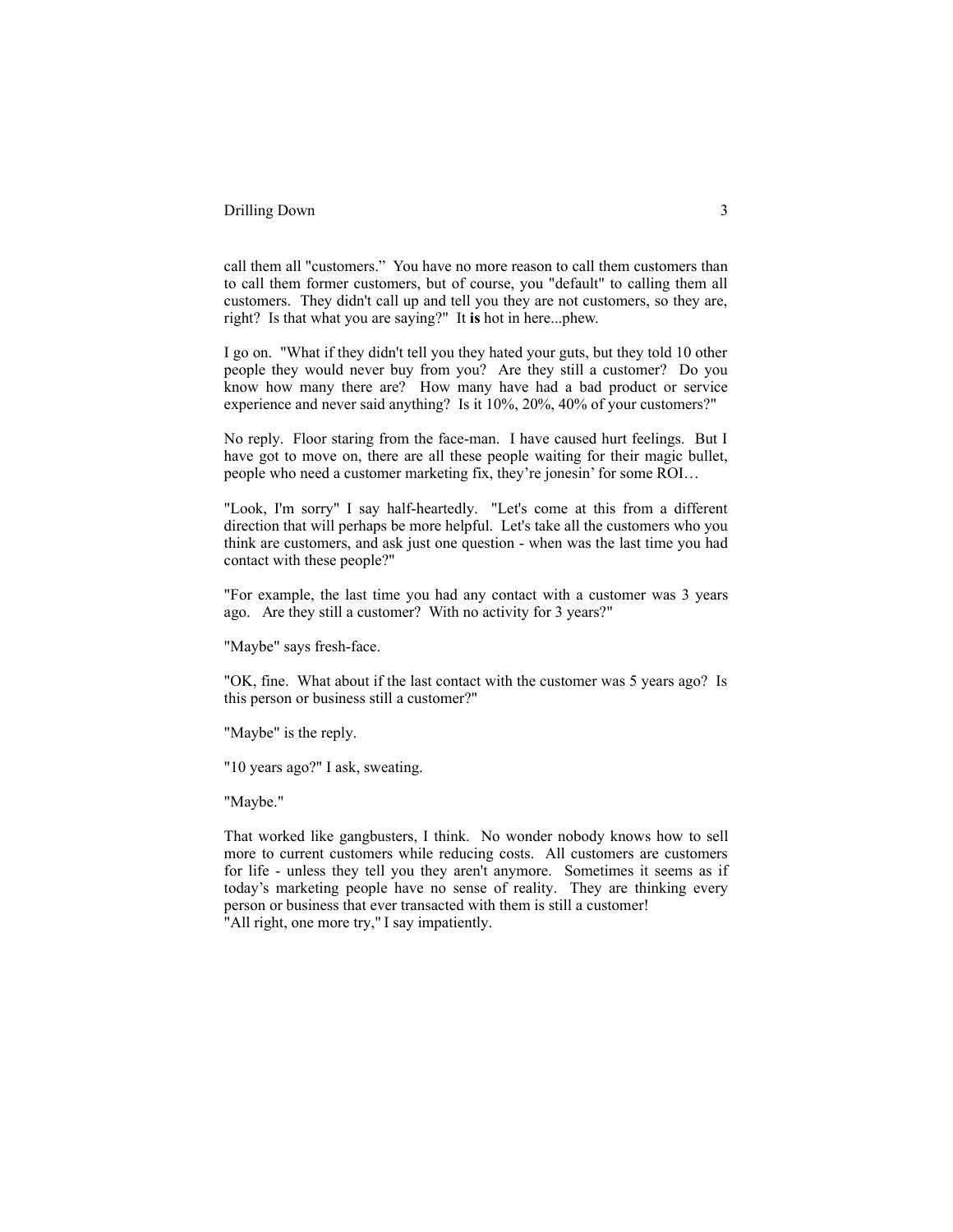"Take two customers – the last contact with one was 10 years ago, the last contact with the other was 2 years ago. Would you be willing to go out on a limb and say the "customer" you last had contact with 2 years ago is more likely to still be a customer than the customer you last had contact with 10 years ago?"

"Yes," says the face.

"Finally," I gasp. "And if the customer you last had contact with 2 years ago is more likely to still be a customer than the customer you last had contact with 10 years ago, is the customer you last had contact with 2 years ago more likely to purchase good or services from you today than the customer you last had contact with 10 years ago?"

"Sure."

"More likely to purchase goods or services now, and in the future, from you?" I wheeze expectantly.

"Yes" is the reply.

"So, let me get this straight - when comparing two customers, the customer you have had contact with more recently is more likely to purchase, relative to the other customer?"

"I would think so" is the answer.

"What???" I gurgle, starting to lose my balance, eyes becoming glassy...

"I mean yes, Jim..."

"Then, if I was to define a customer as someone who:

1. Purchased from you in the past, and

2. Is expected to purchase in the future,

you would say the customer you last had contact with 2 years ago was more likely to still be a customer than the customer you last had contact with 10 years ago? Would you say that?" I ask breathlessly.

"Yes!" the face shouts triumphantly. "I get it!"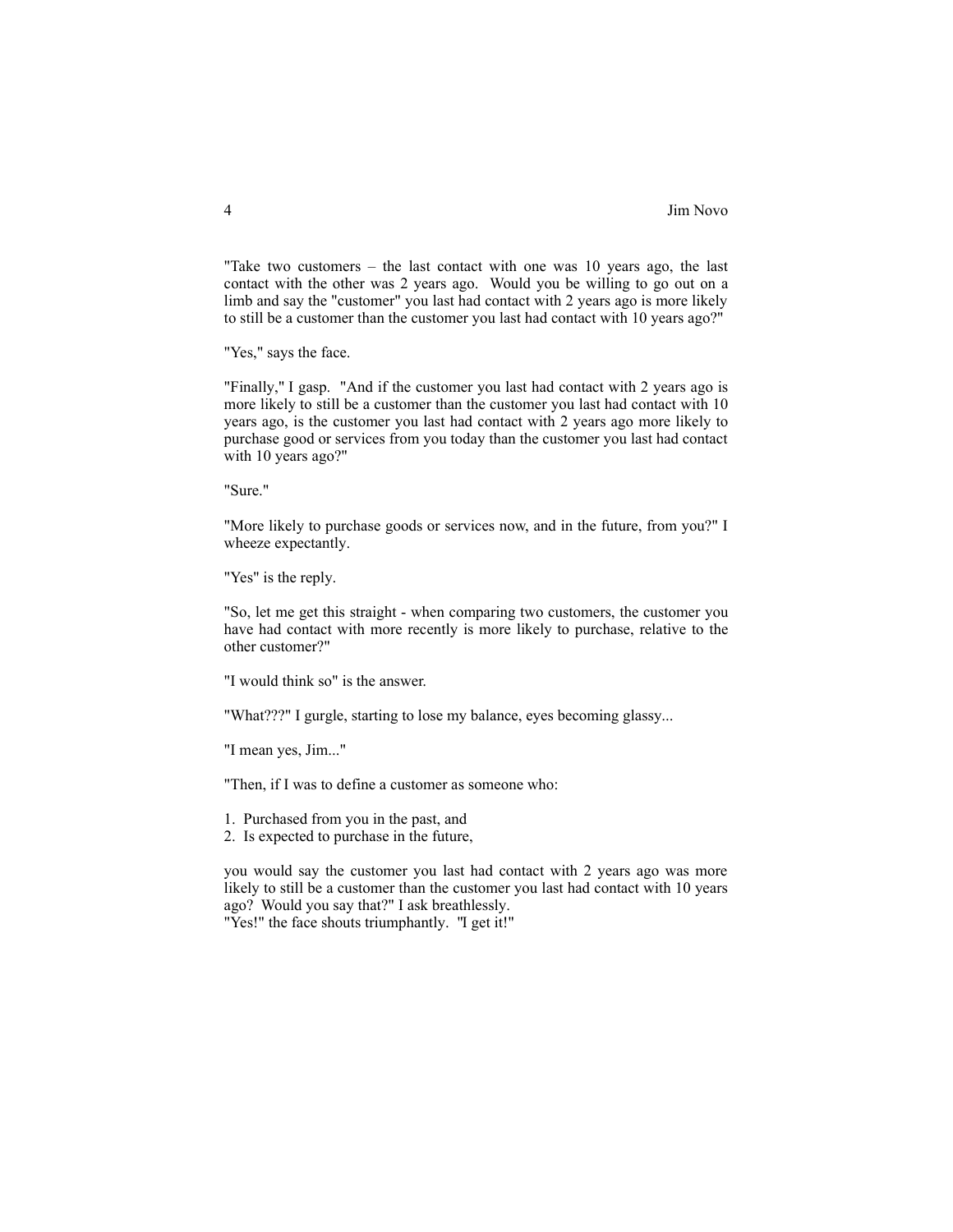"So for any two "customers," the one you had contact with more recently, relative to the other, is more likely to still be a customer and keep purchasing goods or services from you, now and in the future?"

#### "Yes!!!" fresh-face screams.

"So as a marketing genius, you would then go out and treat these two customers exactly the same, spend the same amount of money marketing to them and servicing them, even though one is more likely to still be a customer and purchase than the other?" I scream back.

The trap was set.

"Yes!!" face blurts out. "That's what we do! We spend the same amount of money and resources on every "customer," regardless of their likelihood to still even be a customer!"

"I know, your company and most other companies out there. The question is **why do you do this**, when it is so darn easy to tell which customers are more likely to purchase goods or services relative to the others?"

And that, Dear Driller, is what this book is about. You are going to learn some very simple techniques for tracking which customers are more likely to purchase goods or services from you, and then you will learn precisely what to do with this information to increase your sales while cutting your marketing costs.

Because I don't want to see you down at the Clinic, the line is too long already.

First, we're going to talk a little bit about customer models – what they are and are not. Then we'll put a little background in place so you understand the basic objectives and strategy behind High ROI customer data-driven marketing. Next, we'll take a look at the simplest model of all – Latency – because it is the most intuitive model and often the easiest to implement for those just getting started with customer behavior models. Then it's on to the Recency and RFM models. Often used in tandem with the Latency model, Recency and RFM are "smarter" than the Latency model but a bit less intuitive.

And finally, we'll jump into the whole Customer LifeCycle marketing methodology and show you how to use what you will know about simple customer models to really drive the profitability of your customer marketing /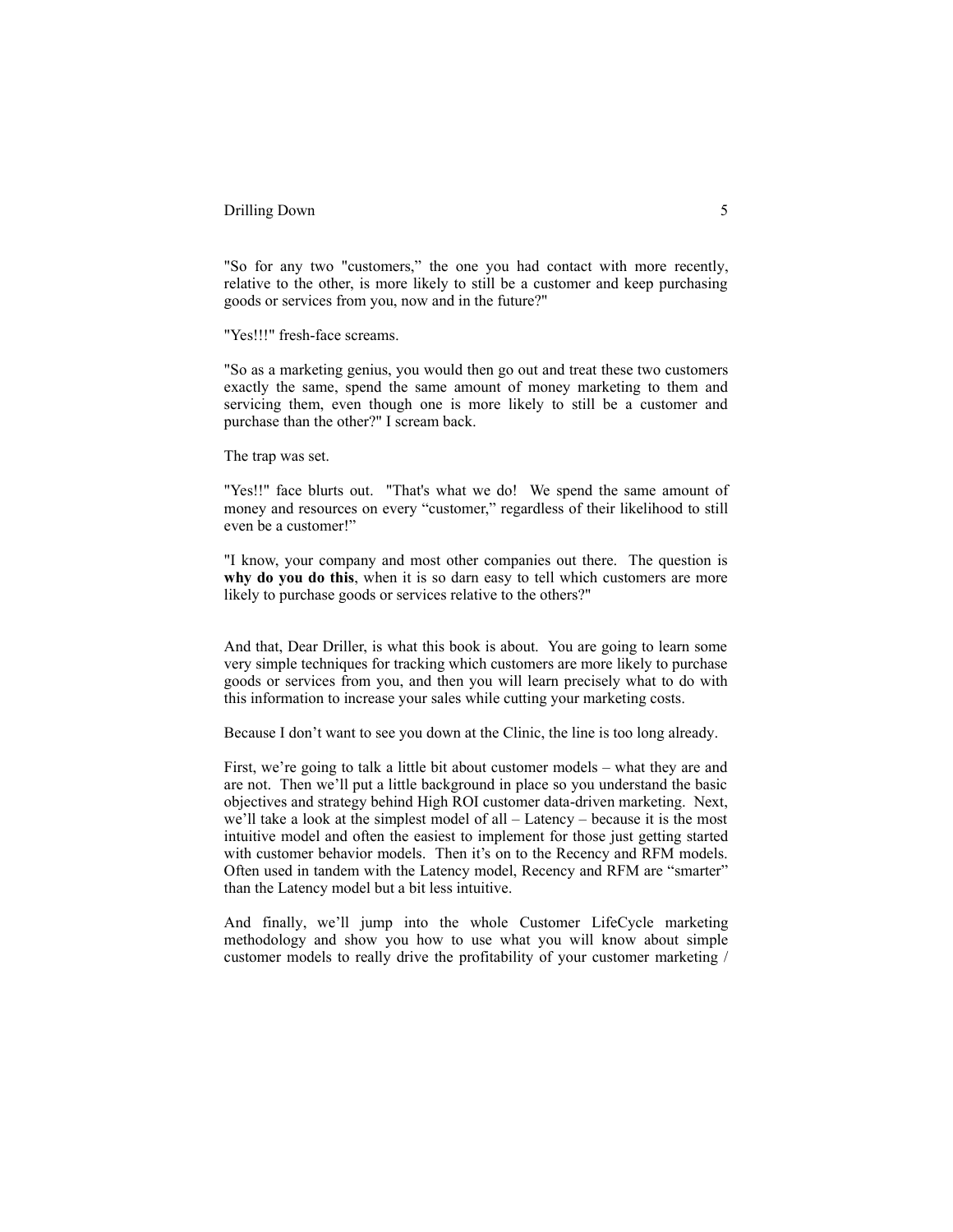retention / CRM programs. By understanding what the customer is likely to do even before they do it, you can use your modeling intelligence to craft the most profitable customer marketing programs you probably have ever been a witness to. The Customer LifeCycle is the key to the fabled "right message, to the right people, at the right time" marketing kingdom.

By the end of this book, you should be able to very clearly answer some basic marketing and service questions about your customer base. Questions you no doubt have asked many times yourself, such as the following:

Who do I provide marketing or service programs to? When? How often?

Should I contact some customers more often than others? (Yes, you definitely should.)

How much and what kind of incentives should I provide to get a customer to do something I want them to? Can I predict which customers will be responsive to the program? (Yes, you can)

How can I tell when I'm losing a customer or when service has failed?

How can I put a value on my different customers and the business as a whole now, and project this value into the future?

Is my business strong and healthy, or becoming weaker?

What can I expect in future sales from my existing customers?

So what do you say, fellow Driller? Ready to cut that line at the Clinic?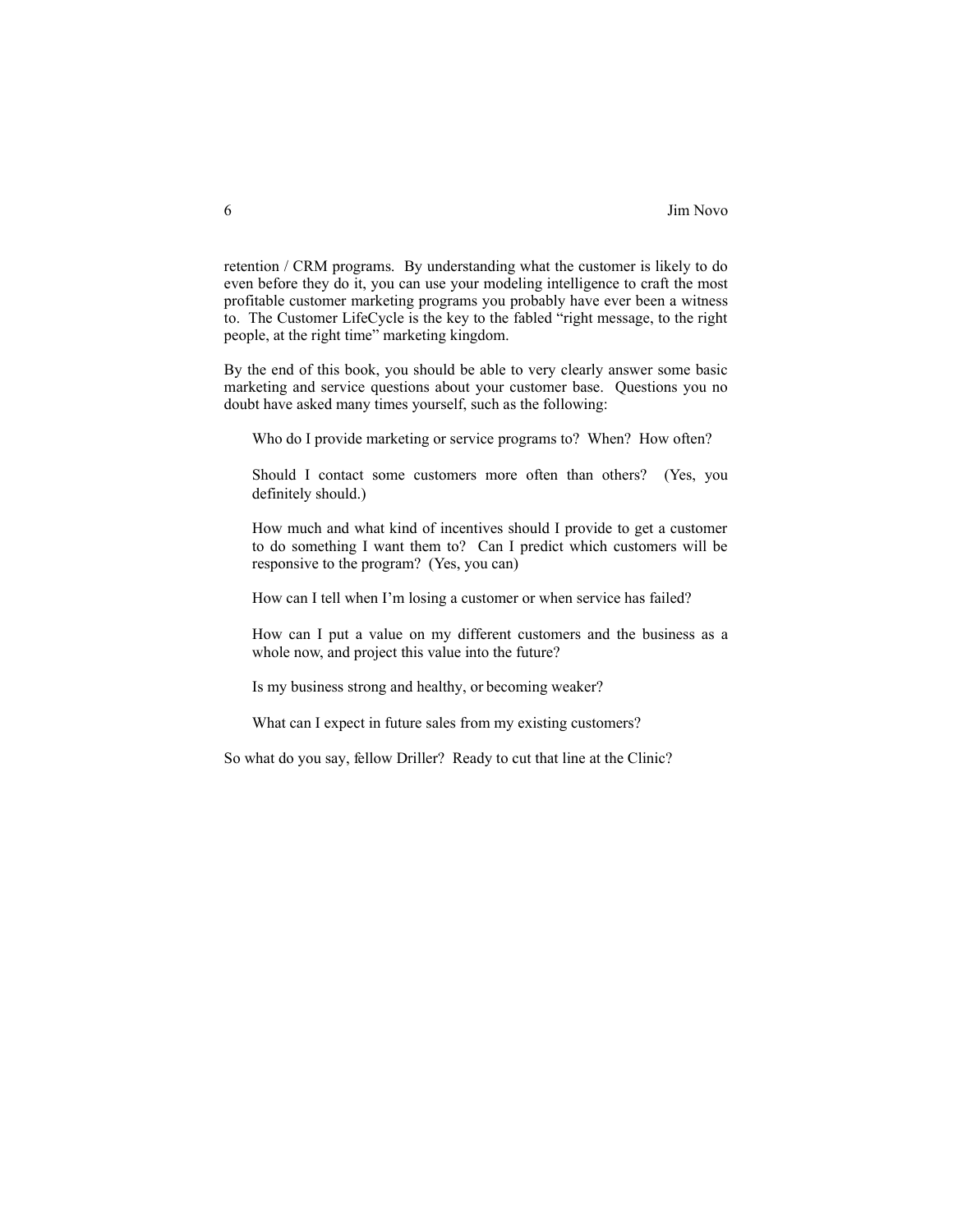# **Chapter 2 Customer Profile or Customer Model?**

Many people think using your customer data for marketing efforts is about creating a customer "profile." It's a hot topic. Everybody wants to do it. But what is a customer profile? Here are 2 kinds of customer profiles:

Customer is married, has children, lives in an upscale neighborhood, and reads Time magazine

Customer visited the web site or business every day for 2 months, but has not visited at all in the past 2 weeks

The first profile is demographic, a set of characteristics. The second profile is behavior-based, involving what the customer is actually doing. **It's about customer activity.**

Which seems more important to you?

They're both important in their own ways. For someone selling advertising, or deciding on content for a website, the first profile could be important, because it defines the market for ad sales and provides clues to editorial direction. These are important considerations in attracting customers and generating revenue in the first stages of an online project.

The second profile is about action, behavior, and for anybody concerned about what his or her customers are **doing**, is more important than the first. Will they visit again? Will they buy again? These are the questions answered by looking at behavior. Customer behavior is a much stronger predictor of your future relationship with a customer than demographic information ever will be. You have to look at the data, the record of their behavior, and it will tell you things. It will tell you "I'm not satisfied." It will tell you "I want to buy more, give me a push." It will tell you "I think your service is awful."

I'd argue the second type of profile is more important longer term, because if the customer stops buying from or visiting the site, you're not going to have much of a chance to serve up the customized pages or ads based on any "profile" given to you. You could customize the heck out of the site based on demographics or self-reported survey data but customers would never see the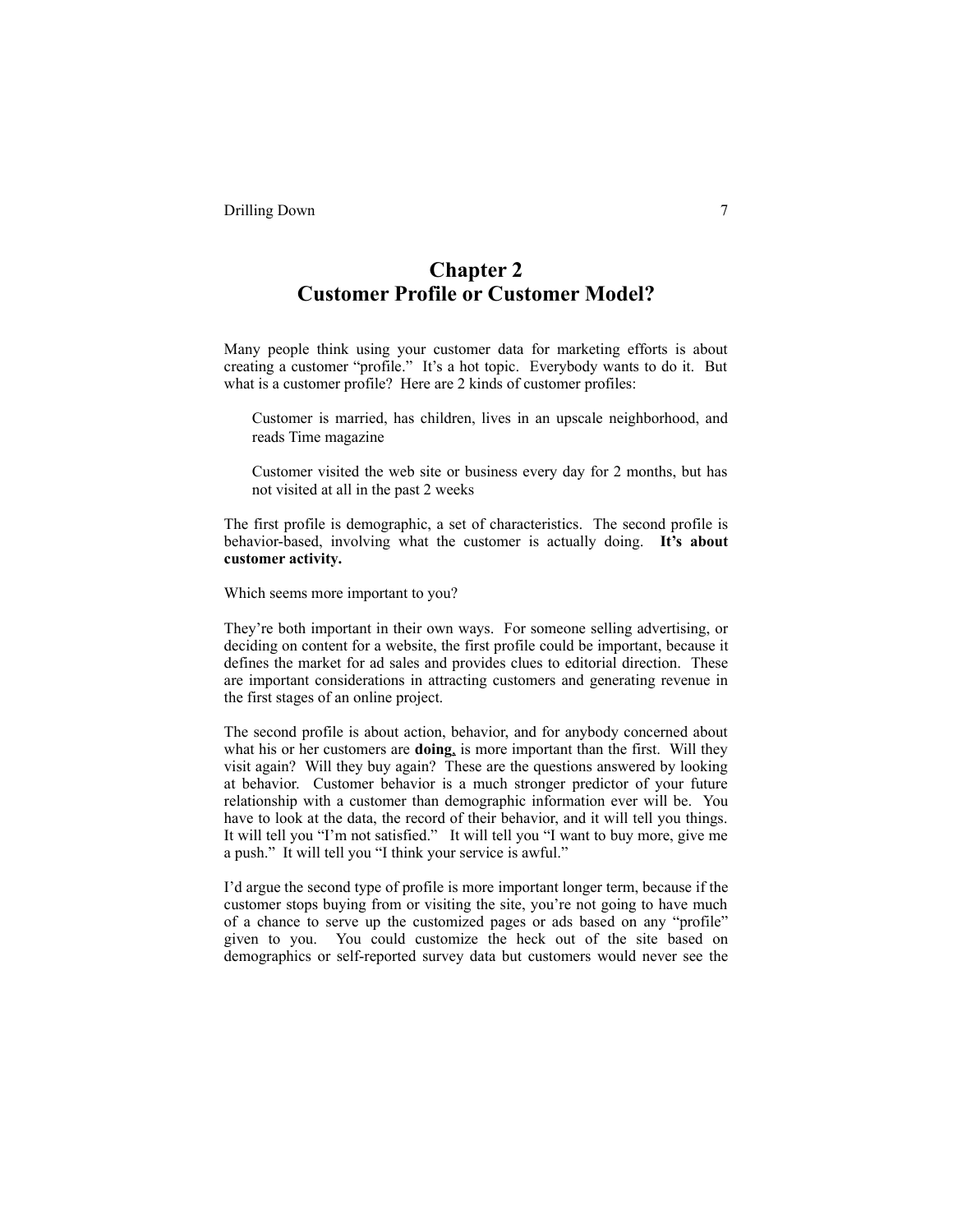results if they never come back. So for the long haul, if you had to choose the more important profile, the profile based on action and behavior would be more critical to you than a demographic one. **Customer behavior profiling is critical to a company interested in selling more to existing customers**.

Marketers who use data often talk about "customer modeling," instead of customer profiling. Modeling is kind of like profiling, but it is action oriented. Models are not about a static state, like "Customer is 50 years old." Models are about action over time, like "If this customer does not make a purchase in the next 30 days, they are unlikely to come back and make any further purchases."

It sounds so mystical, and it is. To see a mathematical model predict customer behavior is astonishing, to say the least. The model says, "Do this to these people and they will likely do this." The marketer or service provider goes out and does what the model says, and like magic, a good bunch of the customers do exactly what the model said they would. It works like a charm – usually.

Building heavy-duty models is expensive, because it requires an awesome amount of talent and experience. There are many mathematical techniques used to build models, each with their own pitfalls and gotchas. Success depends a lot on the type of business, the kinds of data available, and the experience of the modeler / analyst in building models for a particular business.

What is a model? Simply, it looks at customers who are engaging in a certain behavior and tries to find a commonality in them. The marketer might say to the modeler, "Here's a list of our very best customers, and here's a list of our former best customers. Is there any behavioral signal a best customer gives before they stop being a customer? What does the data say to you?"

So here's what's in it for you, what this book is about. You can do your own models, based on the decades of experience Data-Driven marketers and service providers have already invested. And while they won't be as good as the heavyduty models done by Ph.D. analysts, they'll be pretty darn good. Plus, they will help you increase profits while cutting marketing and service costs. This book will show you how to do it, with just a spreadsheet. Ph.D. not required.

By the way, once you figure out your behavioral models, you can use them **in combination with demographics and characteristics** to produce an even richer picture of the customer. But the behavior comes first, because it is behavior you want to influence. Knowing the following about a customer is not very **actionable;** there is not much you can **do** with this information: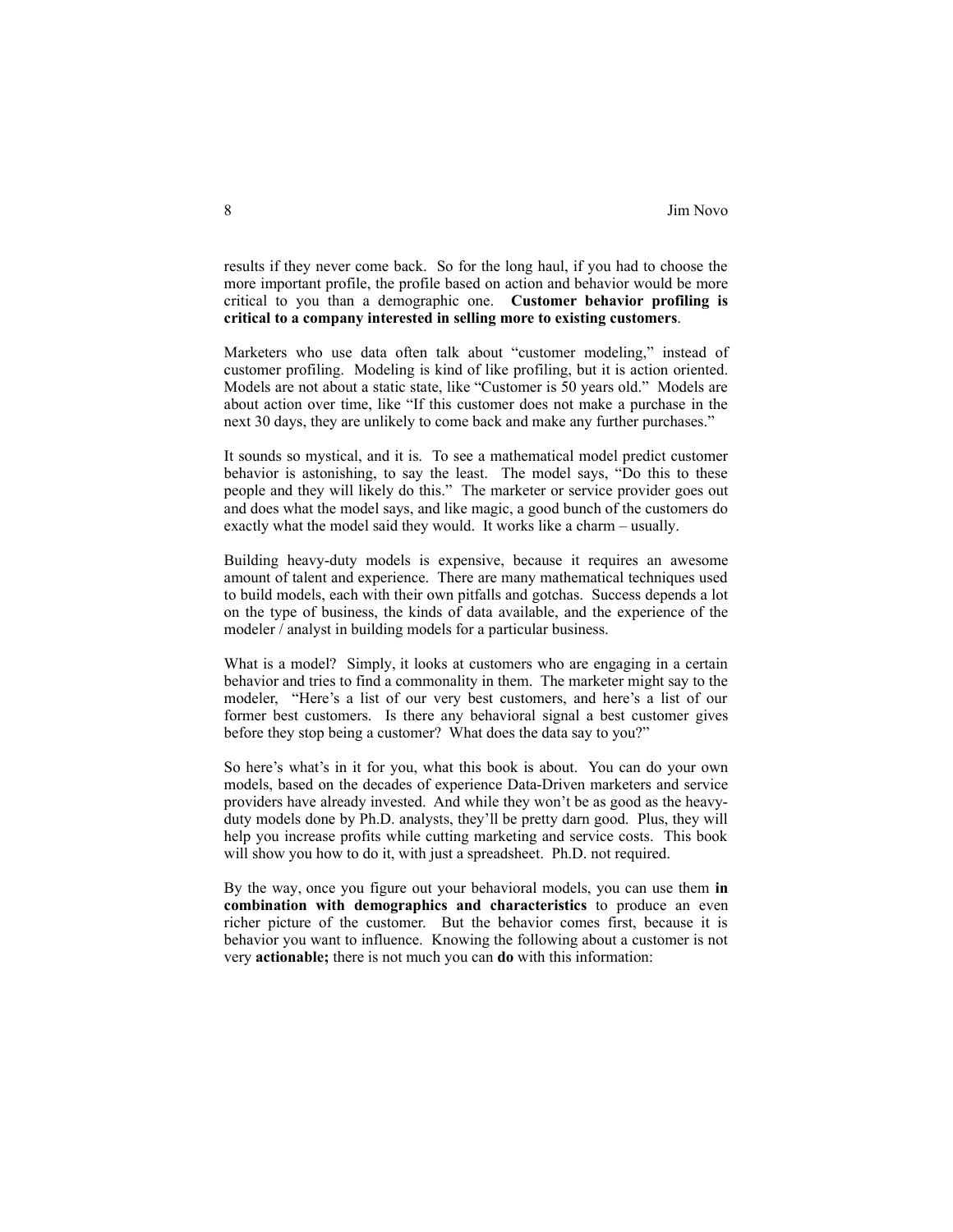Customer is married, has children, lives in an upscale neighborhood, and reads Time magazine

But if you add behavior to this demographic profile:

Customers who are married, have children, live in upscale neighborhoods, and read Time magazine appear to be disappointed with our site, because a high proportion of them haven't visited the site in the last 30 days

you can start deciding what (if anything) you want to do about it, because you know these customers are engaging in a specific behavior.

The combination of behavior and demographics can be very powerful indeed. But without the behavior, demographic characteristics don't tell you much. You will learn how to use both in building your models. First we'll talk about customer behavior, and then add customer demographics later on.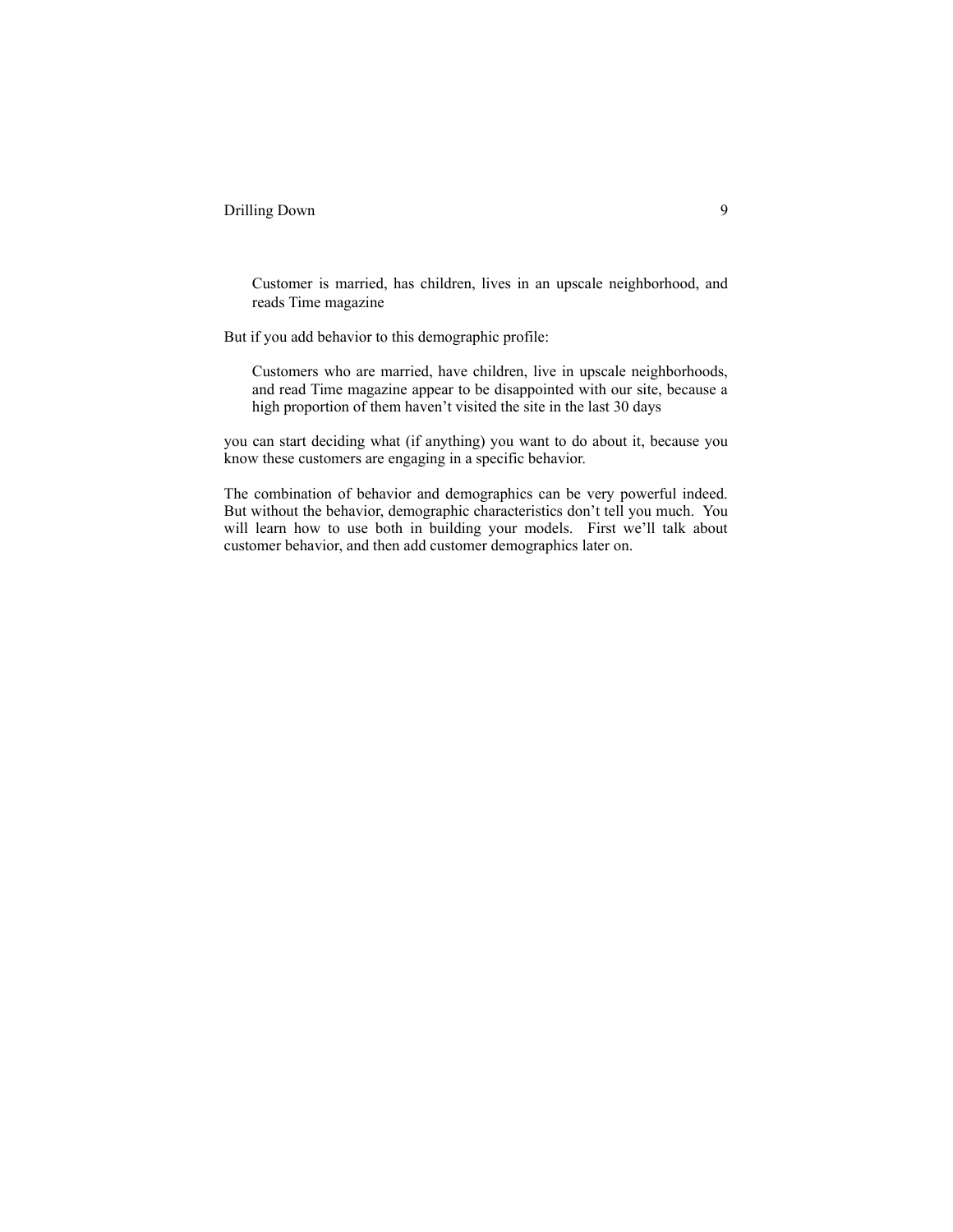# **Chapter 3 Data-Driven Marketing and Service Drivers**

I came up with the phrase "Data-Driven" because I needed one name for the process happening in the background of all the marketing and business optimization approaches where customer data is used. As soon as you say "Relationship Marketing" or "Loyalty Marketing" or "1-to-1 Marketing" or "Permission Marketing" or "CRM," all kinds of extra ideas creep in, obscuring what's really going on in the background of all these concepts.

These approaches differ in how they are positioned to the customer, and how they are communicated. But back in the pits where the data analysts are, where customer profiling and modeling take place, they're much the same.

Data-Driven marketers and service providers generally have two objectives with customer value management, which is what the above approaches are all about:

- 1. Hold on to the most valuable customers
- 2. Try to make less valuable customers more valuable

So whether it's relationship marketing, a loyalty program, permission based, or 1-to-1, you still have to accomplish these goals, and to do it, you have to create marketing or service programs and execute them. This means you have to know the value of your customers and their likelihood to respond to a program, whether the program is customized based on books already purchased, uses loyalty points, or is service-oriented.

The marketing and service programs named above are all "wrappers" around what is really going on — you want the customer to do something, or perhaps not do something. This means you have to reach out to the customer and communicate your marketing and service programs. When you're going to execute the communication, you need answers to 3 questions — WHAT will you say, WHO will you say it to, and WHEN will you say it. It doesn't matter what you call your program, what "wrapper" you put it in for the customer — you always have to answer these 3 questions (and maybe a few more).

In addition, you probably care about how much you spend on these marketing and service programs. Ideally, instead of blasting out expensive stuff to every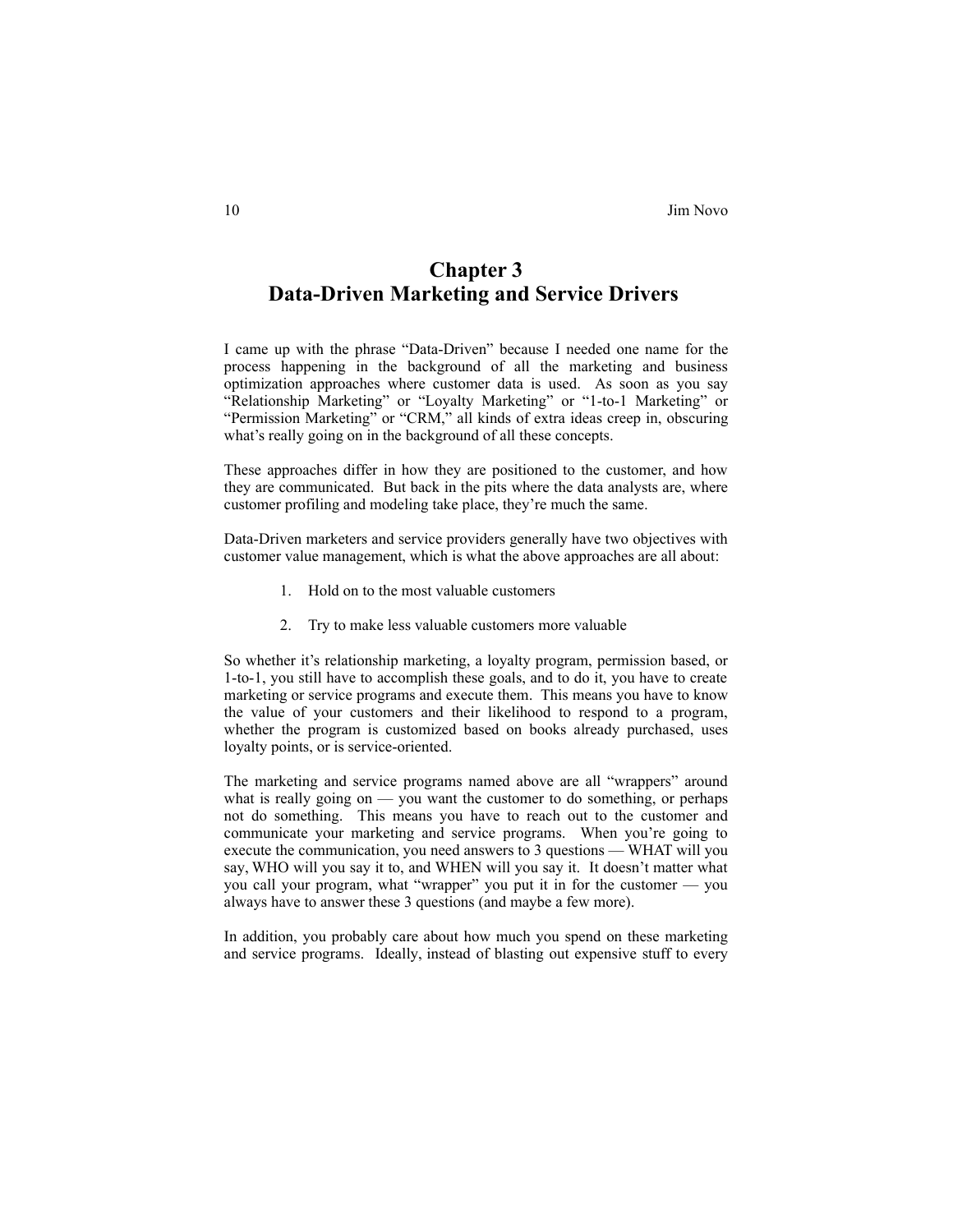customer, you would want to spend money on the customers most likely to do whatever you want them to, and not waste money on those who are not.

You want customers to do something, to take action. You want them to visit your website, make a purchase, sign up for a newsletter, add new services. And once they do it for the first time, you usually want them to do it again, especially since you probably paid big money to get them to do this "something" the first time. You don't want to pay big money the second time. The data can tell you how to accomplish this, no matter what kind of front-end marketing or service program you are running or how you "wrap it up" and present it to the customer. As long as you have the data, you can interpret it for clues as to what steps to take next, and how to save precious marketing dollars in the process.

When you understand the fundamental ideas behind Data-Driven Marketing and Business Optimization, you will understand how to execute all of these customer retention-oriented programs, no matter what they are called. Here are the four primary ideas driving all of these programs:

1. **Past and Current customer behavior are the best predictors of Future customer behavior.** Think about it. Any entity you can define as a customer – external, internal, distributors, manufacturers, suppliers – they all pursue certain routines, and changes in these routines often indicate an opportunity or challenge is ahead in your relationship with them. When it comes to action-oriented activities like interacting with a web site, this concept really takes on a very important role. You can predict future behavior based on an understanding of past behavior, and use this knowledge to improve marketing or service programs.

We are talking about actual behavior here, not implied behavior. Being a 35-year-old woman is not a behavior; it's a demographic characteristic. Take these two groups of potential buyers who surf around the 'Net:

> People who are a perfect demographic match for your business, but have never made a purchase / subscribed to a service online

> People who are outside the core demographics for your business, but have repeatedly purchased / subscribed to a service online

If you sent a 20% off promotion to each group, asking them to visit and make a first purchase, response would be higher from the buyers (second bullet above) than the demographically targeted group (first bullet above). This effect has been demonstrated for years with many different Data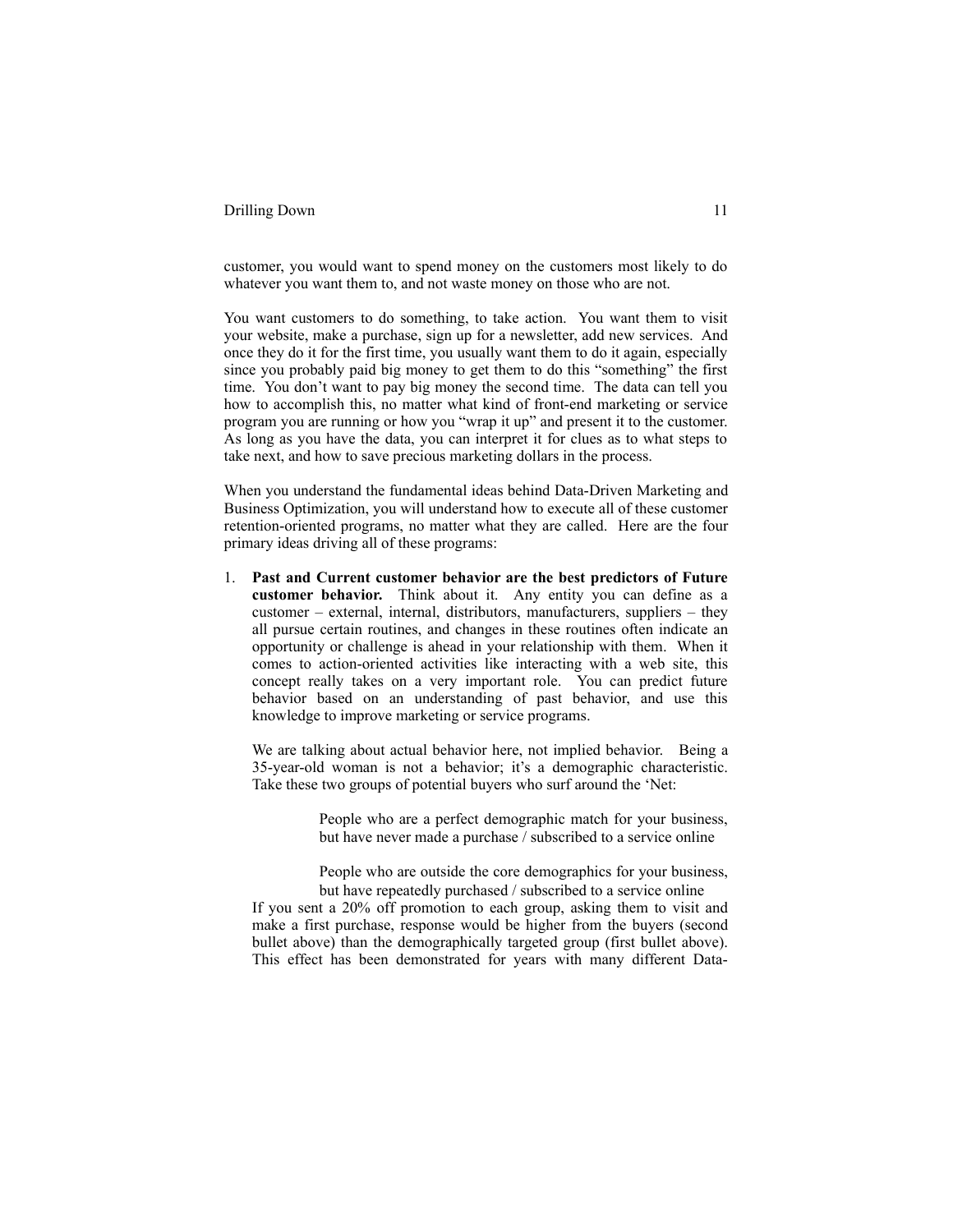Driven programs. **It works because actual behavior is better at predicting future behavior than demographic characteristics are.**

- 2. **Customers want to win at the customer game.** They like to feel they are in control and smart about choices they make, and they like to feel good about their behavior. Marketers and service providers take advantage of this attitude by offering programs and communications of various kinds to get customers to engage in a certain behavior and feel good about doing it. Customers like to "win" through these programs, whether they are consumer customers taking a discount, B2B customers getting enhanced attention or service, distributors receiving volume-based perks, or manufacturers partnering on supply chain issues. Communication programs encourage behavior. If you want your customers to do something, you have to do something for them, and if it's something that makes them feel good (like they are winning the customer game) then they're more likely to do it.
- 3. **Data-Driven programs are about allocating resources.** All businesses have limited resources, even the dot-coms (eventually). When you spend \$1.00 on a program, you are looking to make back more than \$1.00 in **PROFIT** (not sales). If you can't make back \$1.00, the dollar is not worth spending. Given multiple places to spend the program dollar, if you can get back \$2.00 in one place and only \$.50 in another, wouldn't you rather spend it where you get \$2.00 back? This approach is called **Return on Investment, or ROI, and is the reason why you want to do Data-Driven programs in the first place.** Data-Driven marketing and service programs are among the very few allowing you to accurately measure ROI.

It's about knowing you will make a \$2.00 for every \$1.00 you spend. If you know this for sure, wouldn't it be foolish not to spend every \$1.00 you had in the budget to get \$2.00 back? If you always migrate and reallocate program dollars towards higher ROI efforts, profits will grow even as the program budget stays flat. This idea is at the center of ROI thinking reallocating capital with low return to higher return projects or programs, generating higher profits in the process.

ROI is often a difficult concept to understand because there are so many people using ROI in the wrong context and measuring it incorrectly. You will learn the correct way to calculate and use ROI later on in the book. If you have a financial background, you probably know that what people nowadays call ROI is really ROME (Return On Marketing Expense), but I'll use ROI to keep things from getting too confusing.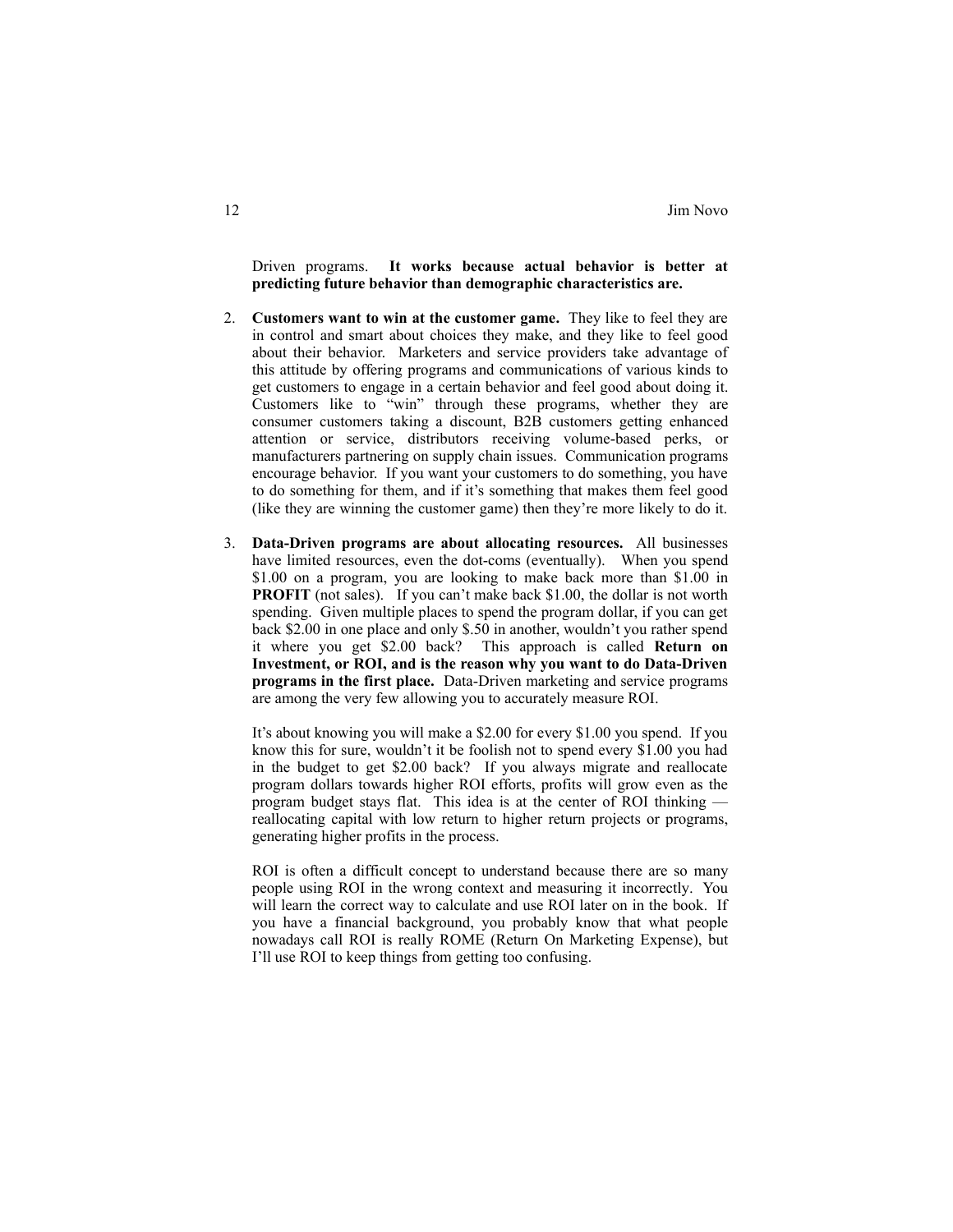4. **Action – Reaction – Feedback – Repeat. Data-Driven marketing and service programs are driven by creating continuous communications and interactions between the business and the customer, and analyzing these interactions for challenges or opportunities.** Marketing and service programs are conversations, as the ClueTrain Manifesto (www.cluetrain.com) and Permission Marketing (www.permission.com) have pointed out (if you have not read these books, do so, they are not just dot-bomb fantasies). At a high level, service is just another form of marketing – and an extremely important one. Marketing and service provision using customer data is a highly evolved and valuable conversation, but it has to be back and forth between the program operator and the customer, and you have to L-I-S-T-E-N to what customers are saying through their actions and data these actions create.

That's why I will sometimes talk about the data "speaking to you." The data is, in effect, speaking for the customer, telling you by its very existence (or non-existence) that there has been an action (or not) that is waiting for a reaction. **An action or inaction is a raising of the hand by the customer, and the Data-Driven marketer or service provider not only sees the raised hand, but also reacts to it, then looks for the hand to be raised again by the customer.**

For example, if a customer visits your web site every day and then just stops, something has happened. They are unhappy with the content or service, or they have found an alternative source. Or perhaps they're just plain not interested in you anymore. This inaction on their part is the raising of the hand, the flag telling you something has happened to change the way this customer thinks about your site. You should react to this and then look for feedback from the customer. If you improve the content, email them a notice, and the customer starts visiting again, the feedback has been given. The cycle is complete until the next time the data indicates a change in behavior, and you need to react to the change.

Let's say this same customer then makes a first purchase. This is an enormously important piece of data, because it indicates a very significant change in behavior. You have a new relationship now, a deeper one. You should react and look for feedback. You send a welcome message, thank the customer for the trust they have displayed in your site, and provide a  $2<sup>nd</sup>$ purchase discount. Then you await feedback from the customer, in the form of a second purchase, or increased visits. Perhaps you get negative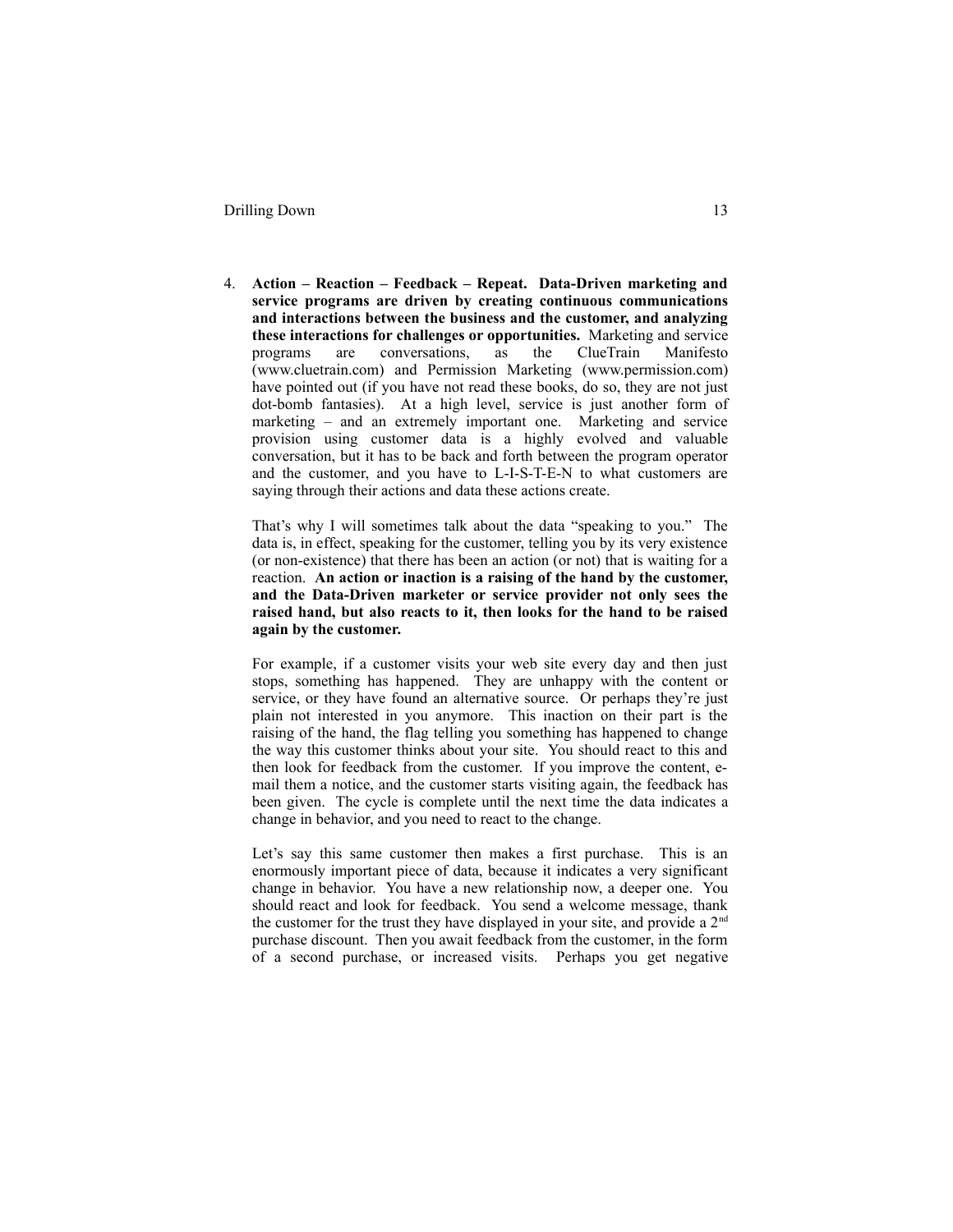feedback, a return of the first purchase. React to this new feedback and repeat the process over again.

The Data-Driven model of marketing / service provision is 2-way, as opposed to the 1-way approach of media advertising or "data-blind" service. It is give and take, an exchange, a communication process. Using a lot of customer communications can be costly in the offline world. But communication costs are generally low on the Internet, so the Data-Driven model is ideally suited for use there. That's not to say this model doesn't work offline; the initial development and implementation of ideas has been happening in the offline world for decades.

How is this exchange accomplished? Can the data really "speak"? It can and does, but you need to know its language and learn how to listen. It's not very hard, and I'm going to teach you how to do it. But first we're going to run through an overview of how these four driving forces of datadriven marketing are turned into actionable campaigns and programs that will drive your sales higher while cutting marketing expenses.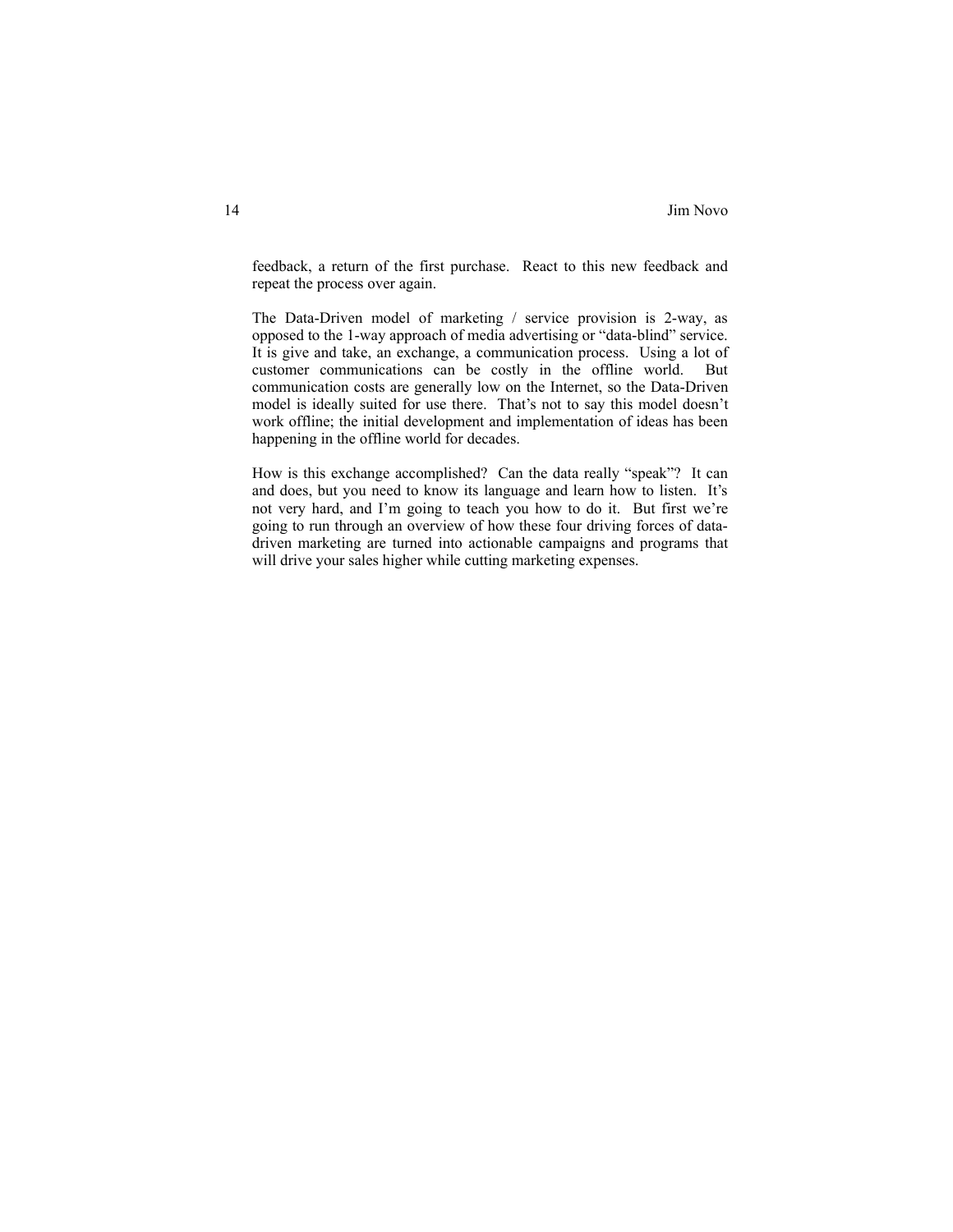# **Chapter 4 Customer Marketing Basics**

No question about it, the constant drumbeat of the CRM machine over the past several years has confused the heck out of people. I've been doing this stuff for almost 20 years now, and I can tell you it is not as difficult as it is often portrayed. Sure, you can make it very, very complicated if you want to. But if you don't start with the basics, you're going to end up wasting a ton of money.

Let's start simple, shall we?

In this chapter I'm going to explain in a general sense how High ROI Customer Marketing campaigns and programs are developed and implemented, and in particular, address some of the misconceptions people have regarding customer value-based and relationship marketing techniques. Much of what is now called "CRM" from a marketing perspective is based on these fundamental ideas. Remember, CRM is an approach to managing a business, not a technology. You do not need to live on the bleeding edge of technology to take advantage of a customer-based management philosophy.

Generally, CRM / Relationship Marketing / Database Marketing attempts to define customer behavior and then looks for variances in behavior. When you hear people talk about "predictive modeling" or looking for "patterns" using data mining, they are essentially taking a behavioral approach using the latest tools. Once you know how "normal" customers behave, you can do two things with your business approach:

> Formally document "normal" customer behavior and internalize it systemically, leveraging what you know to improve business functionality and profitability.

> Set up early warning systems, triggering events, or "trip wires" to alert you to customer behavior outside the norm. This variance in behavior generally signals an opportunity to take action with the customer and increase their value - online or offline.

**What is most important to measure in CRM is change.** People spend way too much time worrying about "absolute" numbers, like LifeTime Value – the cumulative value of the customer now and in the future. What they should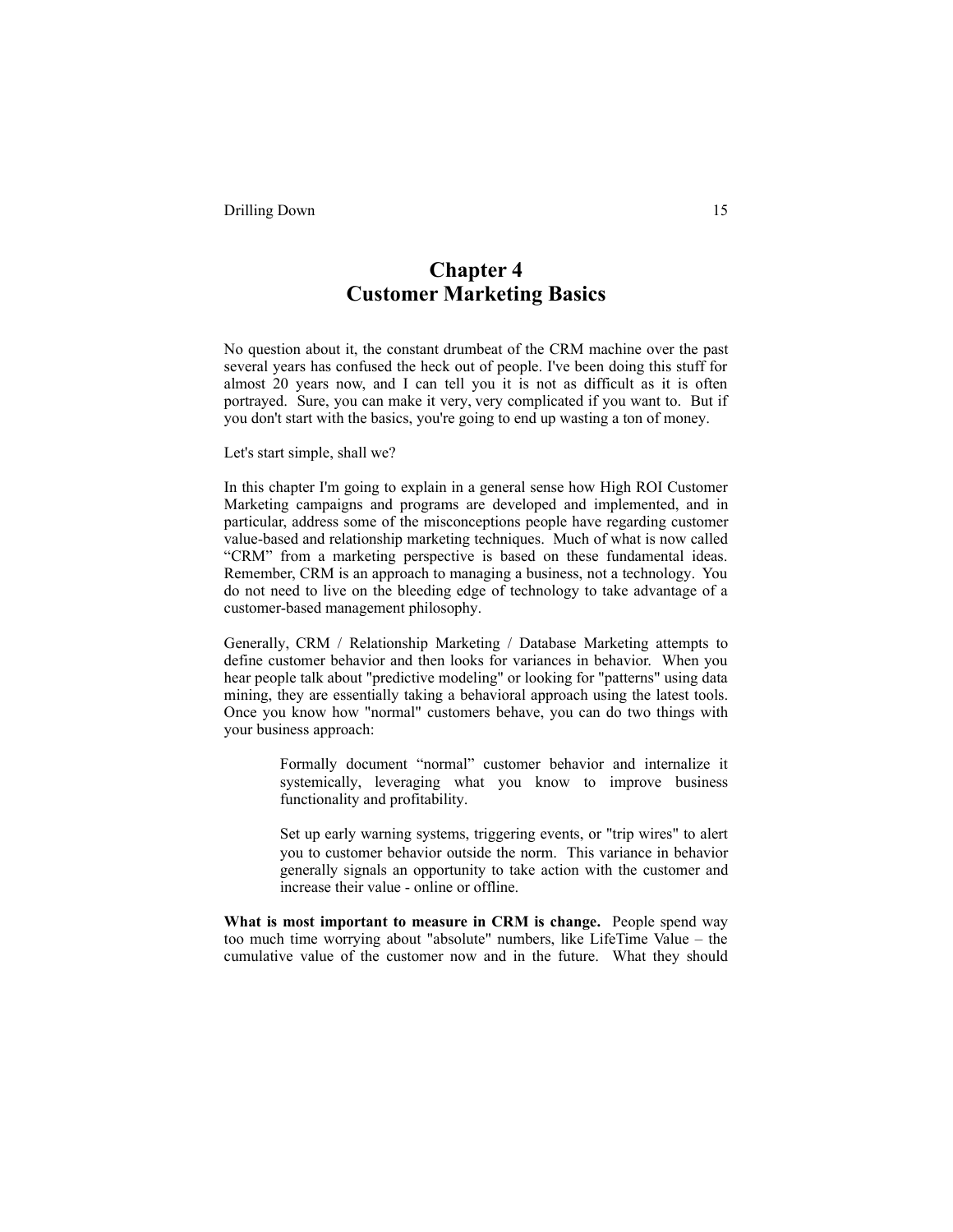really be looking at is "relative" numbers - change over time. It's not nearly as important to know the absolute or exact value of a customer as it is to know whether this value is rising or falling over time. Customer behavior also changes over time, and these changes in behavior typically precede a change in customer value. That means if you track these changes in behavior, you can forecast a change in value, and if you can forecast a change in value, you can get your campaign or program out there and do something about it. This is the core idea behind Relationship Marketing, and these changes in customer behavior and value over time are called the Customer LifeCycle. Knowing and understanding the Customer LifeCycle is the most powerful marketing tool there is; you will learn how to track the customer LifeCycle and use it to increase the ROI of your customer marketing later in the book.

Segments of customers tend to follow similar behavioral patterns, and when any single customer deviates from the norm, this can be a sign of trouble (or opportunity) ahead. For example, if the average new cellular customer first calls customer service 60 days after they start, and an individual customer calls customer service 5 days after they start, this customer is exhibiting behavior far outside the norm. Is there a potential problem, or opportunity? Does the customer having difficulty understanding how to use advanced services on the phone? Or is the customer happily inquiring about adding on more services? In either case, there is an opportunity to increase the value of the customer, if you have the ability to recognize the opportunity and react to it in a timely way.

Understand, there is no "average customer," and a business will have many different customer groups, each exhibiting their own kind of "normal" behavior. The tools available to identify and differentiate customer segments using behavioral metrics are discussed at length in this book. For example, the type of media or offer used to attract the customer can have a dramatic effect on longterm behavior, and customers who come into the business on the same media and offer at the same time will tend to behave in similar ways over time.

In the cell phone case above, number of days from sign-up to the customer service call serves as the "trip wire," and detects a raising of the hand by the customer, which should say to the marketer, "I'm different. Pay attention to me." It is then up to the marketing behaviorist to determine the next course of action. Trip wire metrics like these provide the framework for setting up the capability to recognize the opportunity for increasing customer value.

This raising of the hand by customers, and the reaction by marketers, is the feedback loop at the center of Relationship or LifeCycle-based Marketing. It's a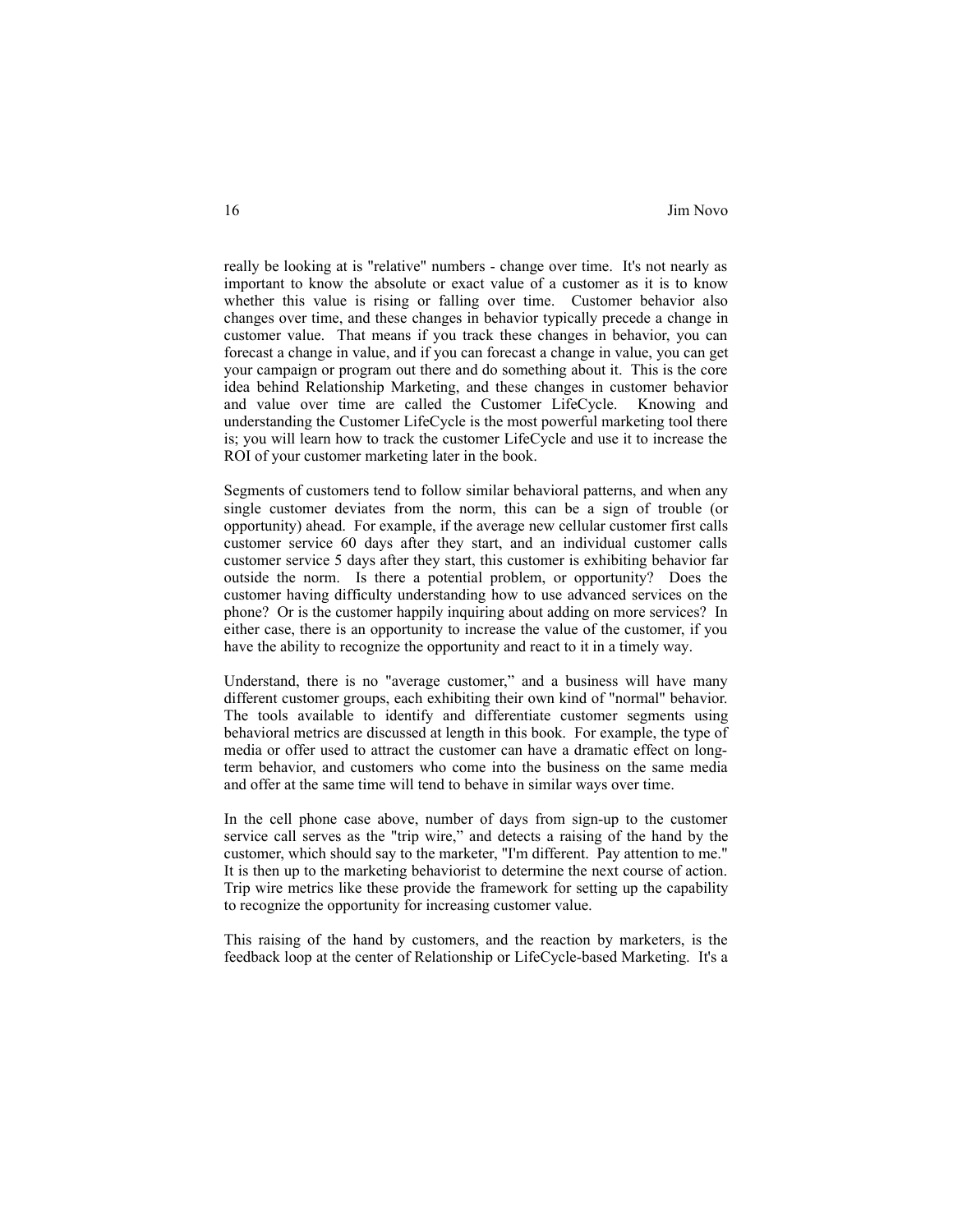repeating Action - Reaction - Feedback cycle. The customer raises the hand, the marketer Reacts. The customer provides Feedback through Action — perhaps they cancel service, or perhaps they add service. The marketer reacts to this Action, perhaps with a win-back campaign, or with a thank you note. It's a constant (and mostly non-verbal) conversation, an ongoing relationship with the customer requiring interaction to sustain itself. It is not a relationship in the "buddy-buddy" sense. Customers don't want to be friends with a company, they want the company to be responsive to their needs — even if they never come out and state them openly to the company.

This relationship continues to cycle over and over as long as there is value in the relationship for both the customer and the marketer. If the customer takes an Action and there is no Reaction from the marketer, value begins to disappear for the customer, and they may defect. When value disappears for the marketer (the customer stops taking Action / providing Feedback), marketers should stop spending incremental money on the customer.

Notice I did not say "fire the customer" or any of the related drivel thrown around in some of the CRM venues. All customers deserve (and pay for) a certain level of support. The real question is this: for each **incremental**, or additional dollar spent on marketing to the customer, is there a Return On the Investment? If I have the ability to choose between spending \$1 on a customer returning \$.50, and \$1.00 on another customer returning \$2.00, I would be nuts not to choose the customer returning \$2.00. I have not "fired" the customer returning only \$.50; I have just **chosen not to spend incremental money** doing any special marketing or service programs with them.

Do you see the difference?

In fact, much of the profitability typical of High ROI Customer Marketing techniques comes from knowing who **not to spend on**. Most of the decreased profitability in any marketing program is a result of over-spending on unsuitable targets with lowered returns. But because marketers tend to look at results in the aggregate, or they are looking at demographically-based segments to measure a behaviorally-based outcome like purchases, they miss important details. For example, certain segments in the campaign or program may return \$5.00 for each \$1.00 spent while others may lose \$5.00 for every \$1.00 spent, even though the campaign as a whole may return \$2.00 for each \$1 spent.

When you are trying to encourage a customer to buy something, you are looking for a behavior to occur. To measure the results of such a marketing campaign using only demographic segmentation without any behavior-based metrics is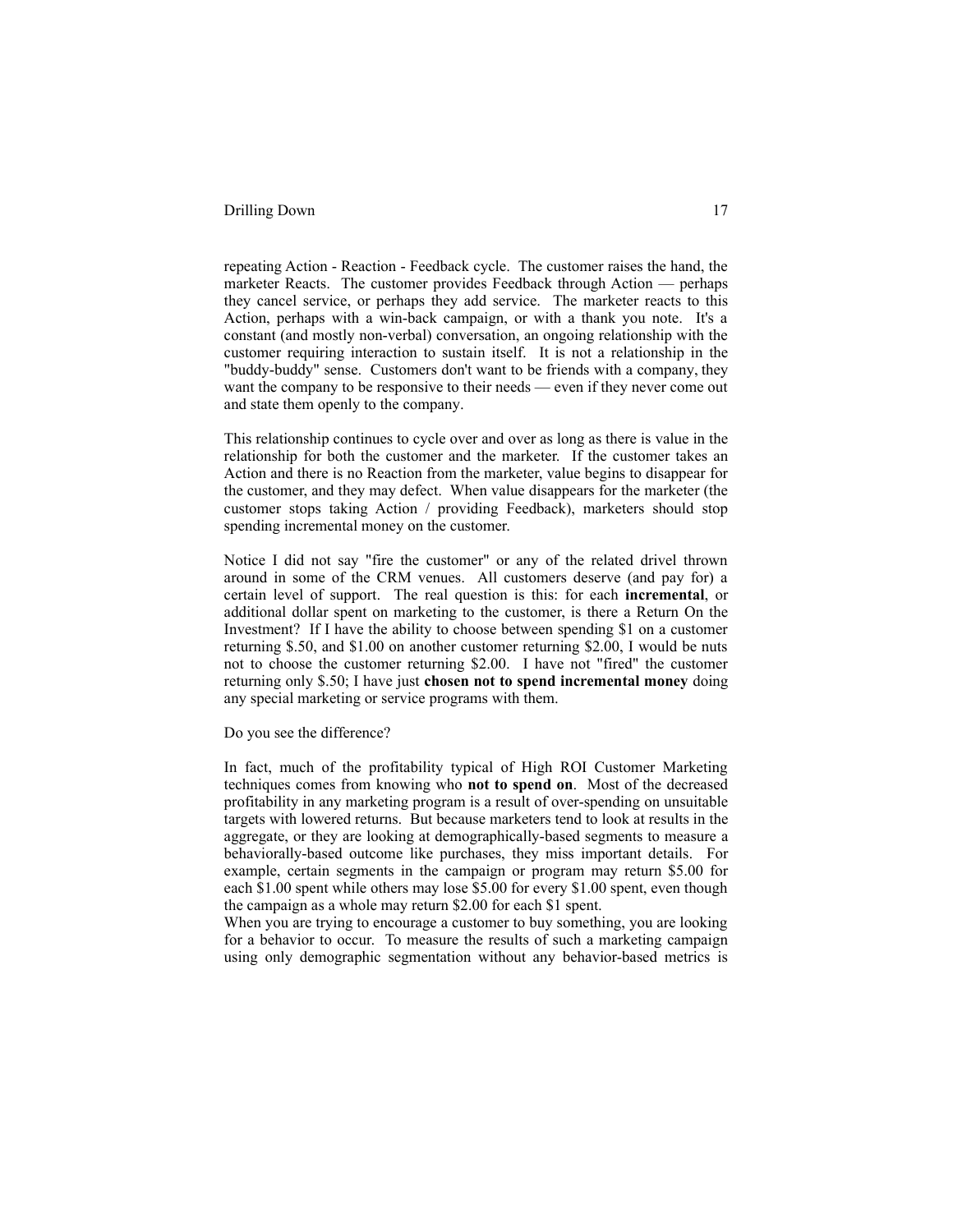misleading at best, and lazy otherwise. If you are trying to create behavior, use behavior as your measurement yardstick to define success.

Why is all of this important to understand?

**Customers who are in the process of changing their behavior - either accelerating their relationship with you, or terminating their relationship with you - are the highest potential ROI customers from a marketing perspective.** They represent the opportunity to use leverage, to make the highest possible impact with your marketing dollar. You may make some money marketing to customers who are just cruising along the LifeCycle, acting like an "average customer." But when you can predict the likelihood of an average customer to turn into a best customer, and you successfully encourage this behavior, or you can reverse a customer defection before it happens, then there are tremendously profitable longer-term implications for the bottom line. You will discover these opportunities by understanding behavior and setting up trip wires to alert you to deviations from normal behavior by a customer.

What about all the rest of the customers, those who are not either accelerating or terminating the relationship? Leave 'em alone. Whatever background marketing you are doing (advertising, branding, service campaigns, etc.) is serving them just fine. **High ROI Data-Driven marketing techniques are best used (and create the highest returns) when they are used to surgically strike at a trend in behavior, not when customers are comfortably plodding along.** However, there are not nearly as many comfortable plodders as you think; in fact, from 40% to 60% of your customer base is either in the process of accelerating or terminating their relationship with you right now. So the real question is this: how do you find out who these customers are, and how do you take advantage of the situation?

Latency, Recency, and all the other customer behavior metrics described in the Drilling Down book are simply tools for recognizing the opportunity to take an Action in Reaction to the customer raising their hand. If you don't have some kind of system to recognize customers in the process of changing their behavior, you will miss out on most of the highest ROI customer marketing opportunities you have. And don't count on the customer to e-mail or call you when they're thinking of changing their behavior - we both know that is not typically going to happen. A more likely scenario: they will just stop taking Action and providing Feedback. And by then, it's too late for you to do anything profitable about it. Set up your trip wires and predict the behavior, folks. It's the only way to sense when an average customer is ready to become a best customer. And reacting to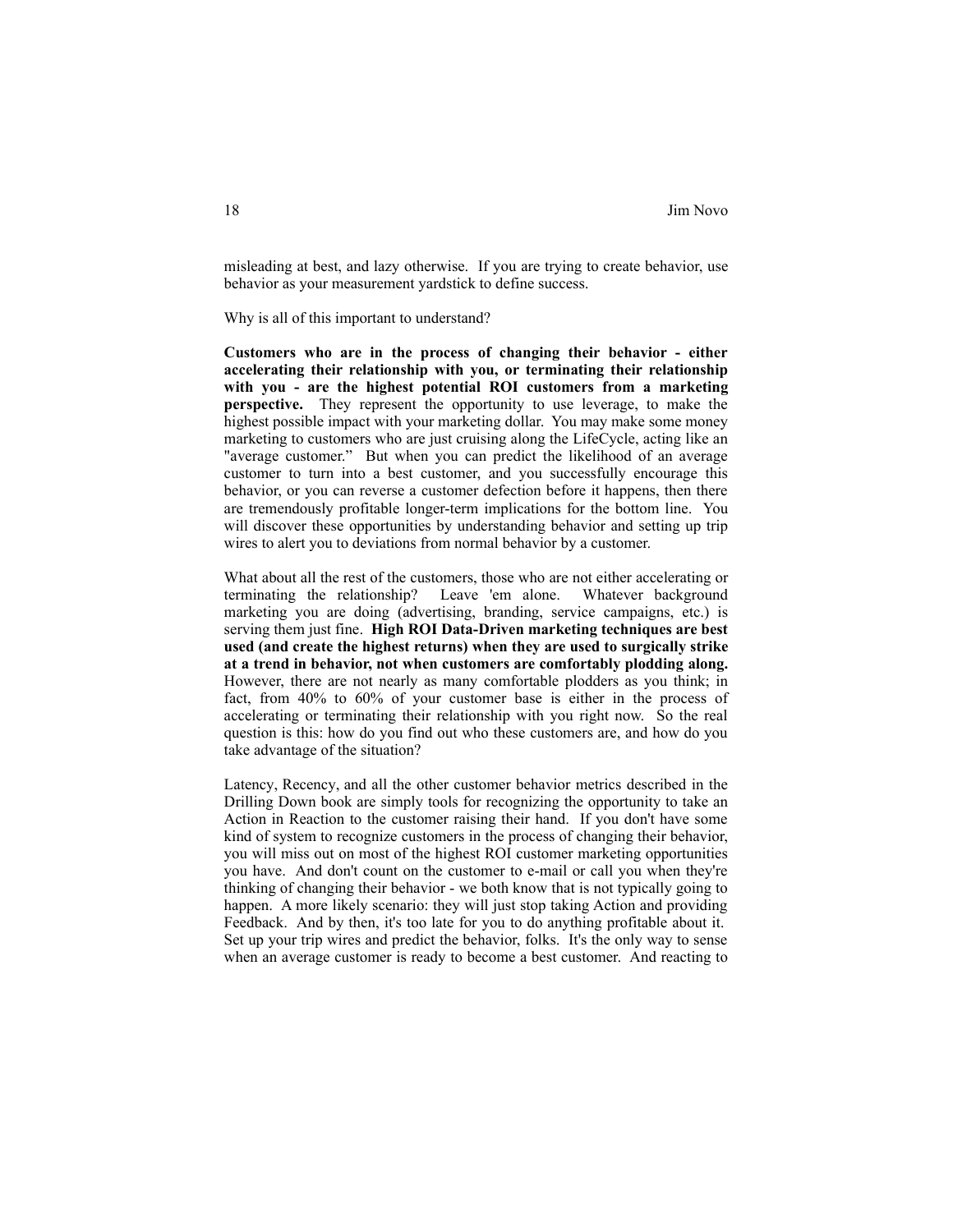a customer defection after the fact with a "win-back" campaign is a truly suboptimal way to "manage" a relationship.

For example, a win-back program is triggered when the customer defects. Have you switched long distance or cellular providers lately? Did you get inundated with win-back calls begging you to reconsider? "Jim, we just wanted you to know we have lowered our rates." Yeah, well, thanks for telling me after overcharging me for the past six months! But could they have known I was about to switch by looking at my behavior?

Sure. If they had looked at the calling patterns of previously defected customers like me, they would have seen a common thread in the behavior. These patterns create the "trip wires" for initiating high ROI marketing campaigns before the defection. The proper profit maximizing approach is to wait until I **look like I'm going to defect**, and then call me and offer a lower rate **before** I defect. I would humbly submit marketing to the customer after they defect is a suboptimal approach; the decision has already been made. If you can market to them when they appear likely to defect, you optimize your marketing resources by not applying them too soon or too late in the Customer LifeCycle.

Based on a national survey, 50% of marketing managers do not know their customer defection rate, and the other 50% underestimate the true defection rate. After reading this shocking statistic, I figured it was time write the book on using Customer LifeCycles to both track customer defection and define high ROI opportunities to retain customers before they defect. If you understand the Customer LifeCycle, you can predict the primary defection points and react to them before customers leave you. This is the highest ROI marketing you can possibly do; it's much cheaper than "win-back" (after the customer defects, response is much lower) and preserves the investment and profits you have in the customer already.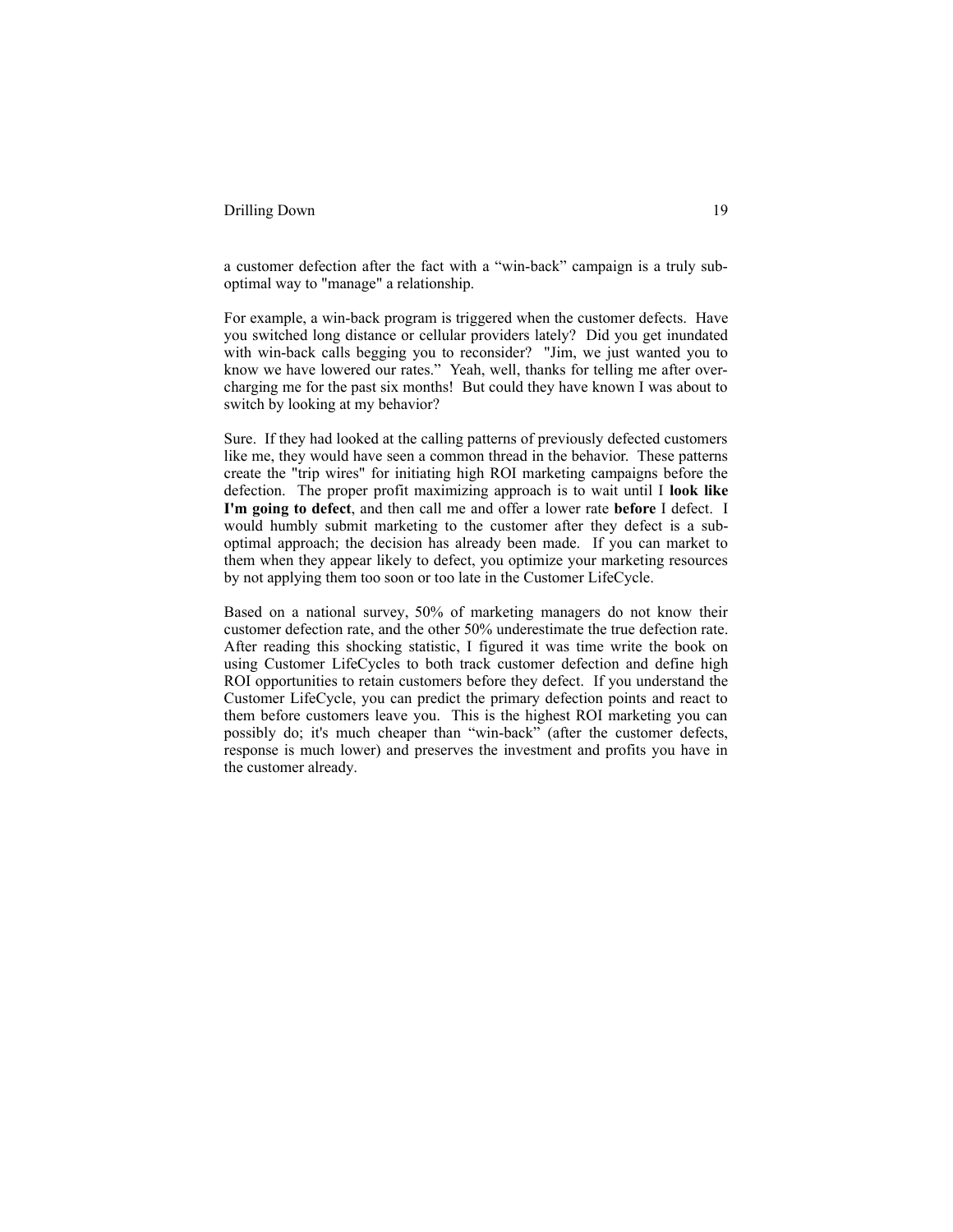# **Chapter 5 Customer Marketing Strategy: The Friction Model**

You have probably heard or read references to the "portfolio" approach to managing customers and their value. I think it's a sound idea and one I have used over the years because it's generally quite easy to understand in theory, though the actual implementation is always left for you to figure out on your own. So we're going to take a look at this portfolio approach for managing customers and I am going to supply you with the implementation tools you need to actually make it work. This is an important chapter, because understanding these concepts will provide you with the very foundation needed for developing all of your Data-Driven marketing campaigns and programs.

The general idea behind the portfolio approach to customer value management is this: your customer base is a business asset. Businesses can have lots of different assets, for example, real estate holdings, buildings, inventory, and common stock, along with other financial instruments. Each of these assets has a value to the business. This collection of assets is an "asset portfolio," just as you may hold your own personal portfolio of stocks.

The assets in a portfolio have a current value, which is what they can be sold for today. As we know, there can be changes in the current value of an asset portfolio over time, as what you can sell assets for changes almost daily. Assets also have an "expected" or future value, which can be rising or falling as well, depending on the market for an asset and the type of asset it is. For example, real estate generally appreciates in value over time, but machinery generally declines in value over time. This means at any point in time, an asset has a current as well as a potential or future value.

The customer base can be viewed as such an asset as well, and in fact, each customer has a current and a potential value. The current value is whatever the customer has created in value for the business as of today. Current value could be the cumulative profits for the customer since they became a customer, or the cumulative advertising value of all the visits made to a web site since the first one. Potential value is the future stream of profits expected from the customer as long as they continue to be a customer. If the customer terminates the business relationship, the potential value of the customer drops to near zero; this is the end of the customer LifeCycle, the defection by the customer. The sum of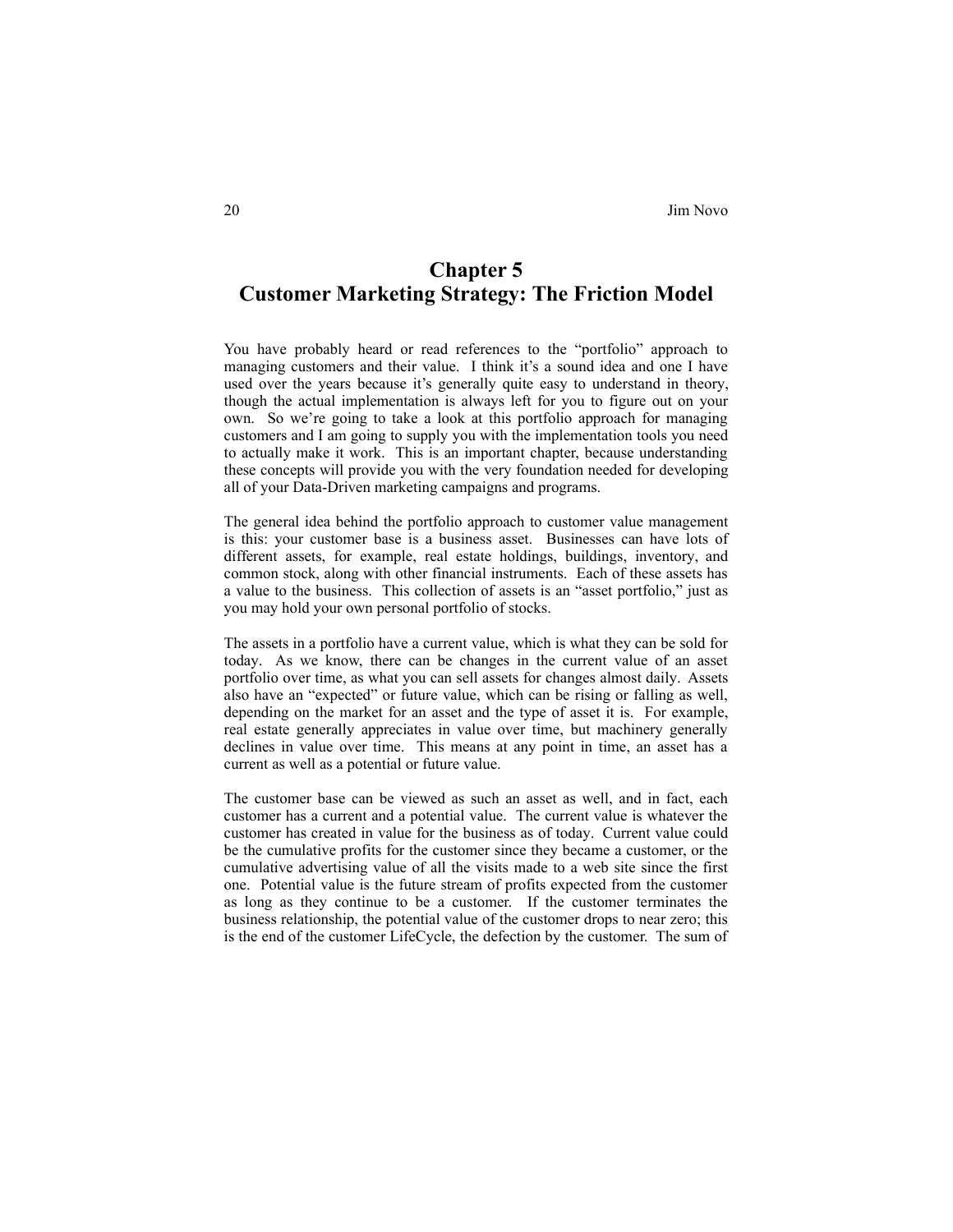Current Value and Potential Value is equal to the LifeTime Value of the customer; it's the Total Value contributed by the customer to your business.

If customers in your customer portfolio have both current and potential value, then you can set up a 2 X 2 chart describing the value of your customer base in terms of current plus potential value (LifeTime Value), shown below.

| I                      | Low Potential Value,<br><b>High Current Value</b><br><b>Grow These Customers</b> | High Potential Value,<br><b>High Current Value</b><br>Keep These Customers |
|------------------------|----------------------------------------------------------------------------------|----------------------------------------------------------------------------|
| <b>Current Value</b>   | Low Potential Value,<br>Low Current Value<br>Should You Spend<br>Money Here?     | High Potential Value,<br>Low Current Value<br><b>Grow These Customers</b>  |
| <b>Potential Value</b> |                                                                                  |                                                                            |

**Figure 1: The Customer Value Portfolio**

Customers having both high current value and high potential value (upper right corner of chart) are the "rocket fuel" customers; these are the 10% - 20% of your customers generating 80% - 90% of your profits. You very much want to keep these customers and should be paying special attention to keeping them happy; these are your best buyers, heaviest visitors, and so forth.

In the lower left corner of the chart, you have the opposite situation; these customers have low current and low potential value. This group probably includes most of your 1X buyers, accidental visitors to the web site, and so on. For the most part, though it's nice to have these customers and they perhaps contribute to paying overhead costs, you probably should not go out of your way to spend a lot of resources trying to grow their potential. In fact, this group likely contains every customer you have **already** spent too much money marketing to – those that never respond. This is also the group customer "win back" programs often focus on.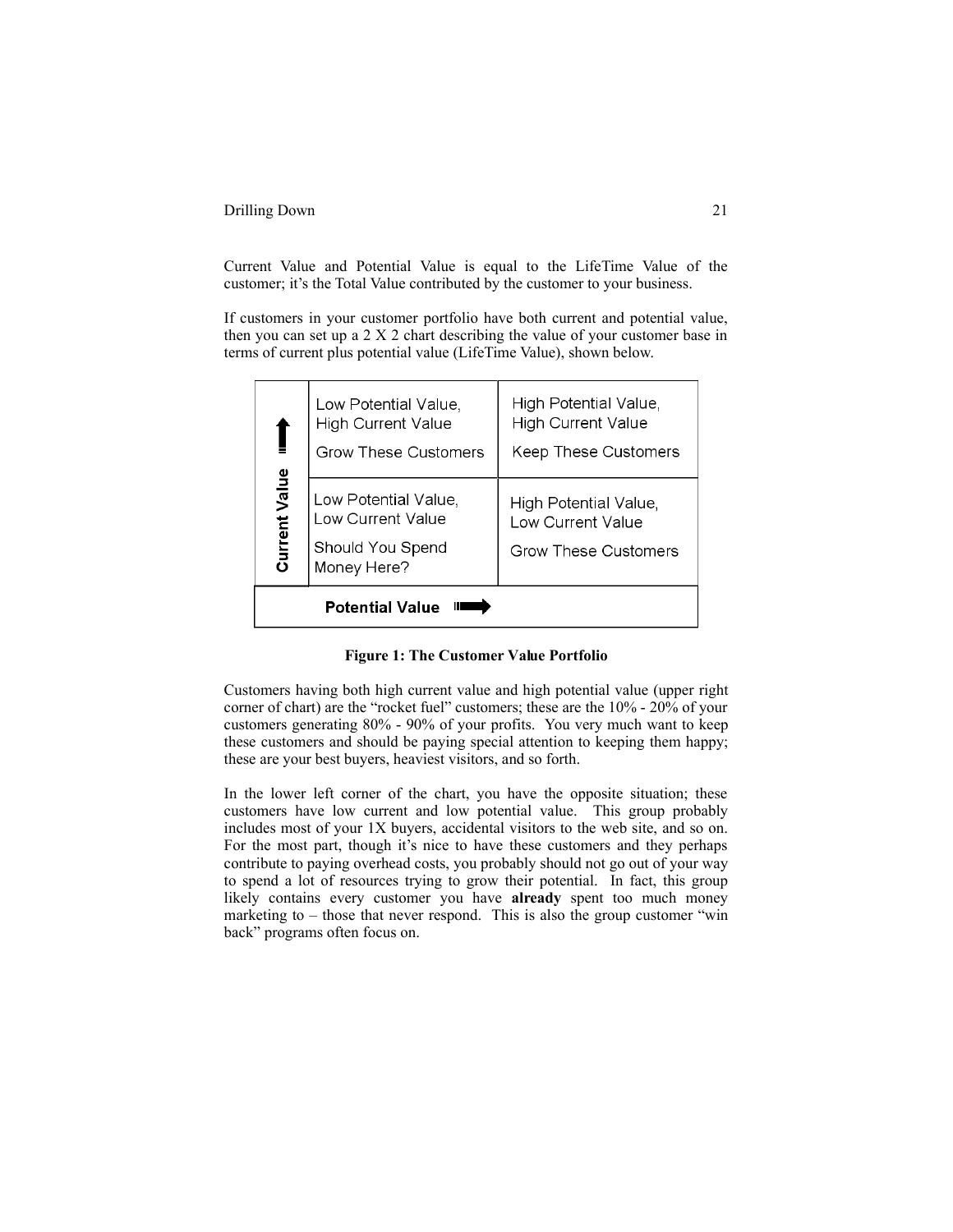The upper left and lower right corners of the chart hold customers with a mix of current and potential values. In the upper left, you have high current, low potential value customers. This area is populated mostly by defecting best customers – they were best customers at one time (by current value) but for whatever reason have slowed their profit-generating activity with you and are probably destined to fall into the lower left corner of the chart by defecting. If you're smart, you'll come up with programs that drag them back across to the upper right corner. Customer retention programs should be focused on this group, but more often than not, are not really focused on any group in particular, and that is why they have a high failure rate.

In the lower right corner, you have customers with high potential value and low current value. Who are these people? It's likely they are fairly new customers who have not had a chance to create a lot of value for you yet, but are **expected** to create value in the future. If they do, they will rise into the upper right hand corner of the chart and become "rocket fuel" customers. If they don't, they will fall back across the chart into the lower left corner and contribute very little. Customers in this corner should be the targets of programs designed to increase customer value, though as with the retention programs mentioned above, these "grow the customer" programs are often not focused on this specific group and tend to actually lose a lot more money than they make.

That's the portfolio approach to managing customers and their value, or at least my definition of it. There are others, which for the most part use lifestyle or demographic metrics to allocate the customers. But we're on to that charade, right? Demographics tell you nothing about the current or potential value of the customer, and if you're in a real business, what you care about is the money. For this reason, my approach uses actual spending or value-generating behavior to allocate customers into the quadrants of the customer portfolio.

You say, "Yea, but wait a minute Jim, you're pulling a fast one here. I get how current value is derived, I mean, it's the actual transactional value of the customer – sales, visits, whatever behavior is monetized by the business. But how do you do this "potential value" allocation, how do you measure potential value? I guess future behavior will create value in the future, but how do I measure behavior that has not happened yet? What kind of behavior indicates the potential value of the customer? I was with you until now, but …"

Relax. Can you take the pebble from my hand, grasshopper? When you can take the pebble from my hand, it will be time for you to leave…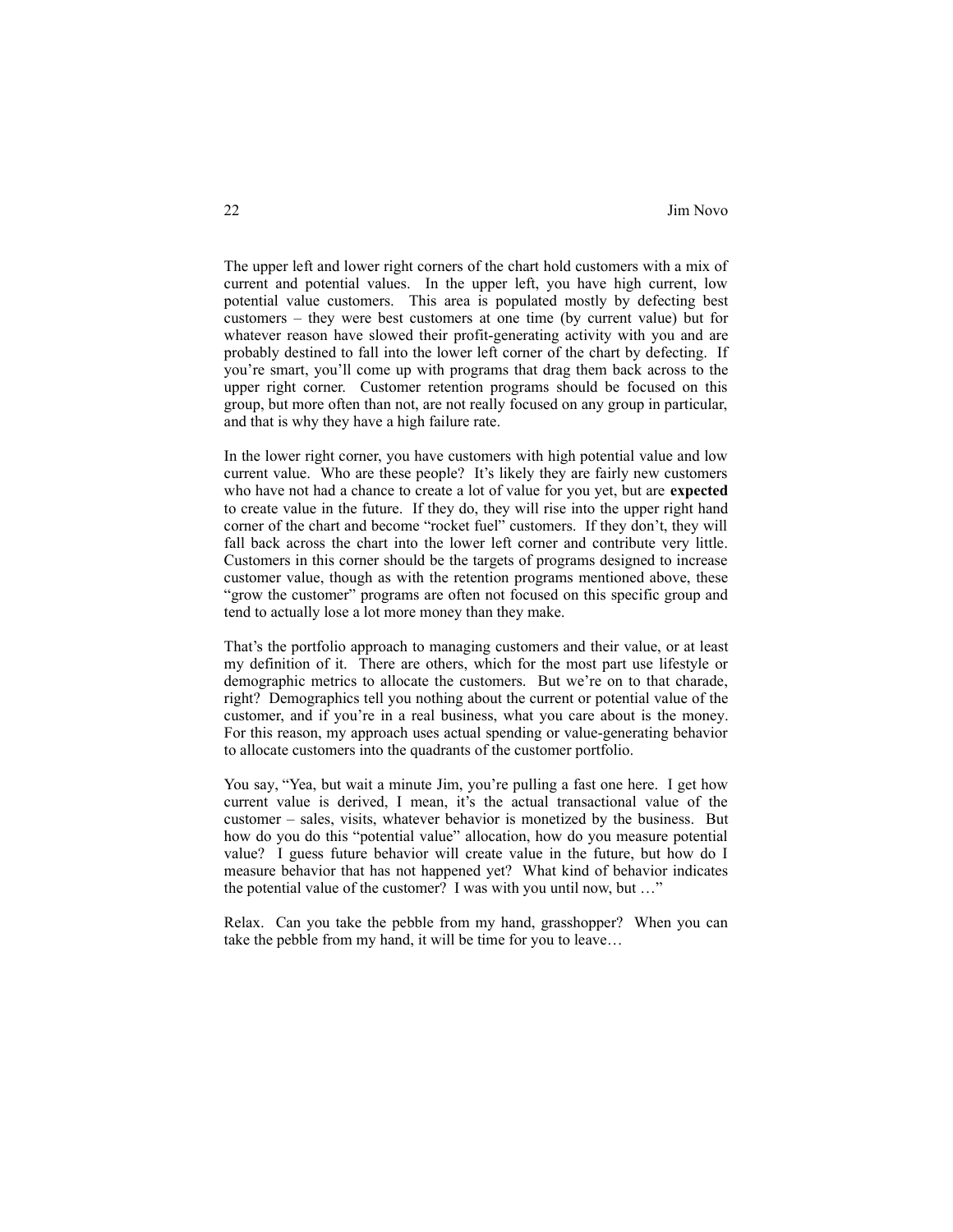If you didn't get the reference above, you're not up on your 70's TV shows. Try a web search on "pebble grasshopper Kung Fu" if you really need to know.

You are right. This whole potential value measurement issue is, of course, the big problem embedded in the preaching you hear on LifeTime Value, CRM, and these portfolio models of customer value. How do you deal with this whole "potential value" question, how do you actually measure it and act on it?

Well, fellow Driller, would it surprise you to learn that the specific answers to those questions are what the rest of this book is about? I'm not going to give you a conference lecture about all these wonderful things you should be doing with customer value management and then not tell you how to actually do them. Oh no. You will find out exactly how to measure potential value, and as a bonus, you will be surprised how easy it is. In fact, there are specific metrics for potential value and you will learn what they are and exactly how to use them.

Recall this passage from the previous chapter:

It's not nearly as important to know the absolute or exact value of a customer as it is to know whether this value is rising or falling over time. Customer behavior also changes over time, and these changes in behavior typically precede a change in customer value. That means if you track these changes in behavior, you can forecast a change in value, and if you can forecast a change in value, you can get your campaign or program out there and do something about it. This is the core idea behind Relationship Marketing, and these changes in customer behavior and value over time are called the Customer LifeCycle.

So the following may not surprise you: there are LifeCycle Metrics you can use to forecast future changes in value **by tracking behavior in the present**. Pretty handy, huh? And just in time, it seemed like you were getting kind of unruly...

These LifeCycle metrics are where the idea of Friction comes into play. They measure Friction so that you can track and manage it. And if you can track and manage Friction, you can actually put the concept of the customer portfolio management from above into action.

Friction is really about the likelihood a customer will continue to do business with you. The actual causes of friction are created on the business side, and manifest themselves on the customer side as impatience, frustration, and lack of loyalty. Customers encounter varying degrees of this friction in their business relationships, and become more or less likely to do business with you as this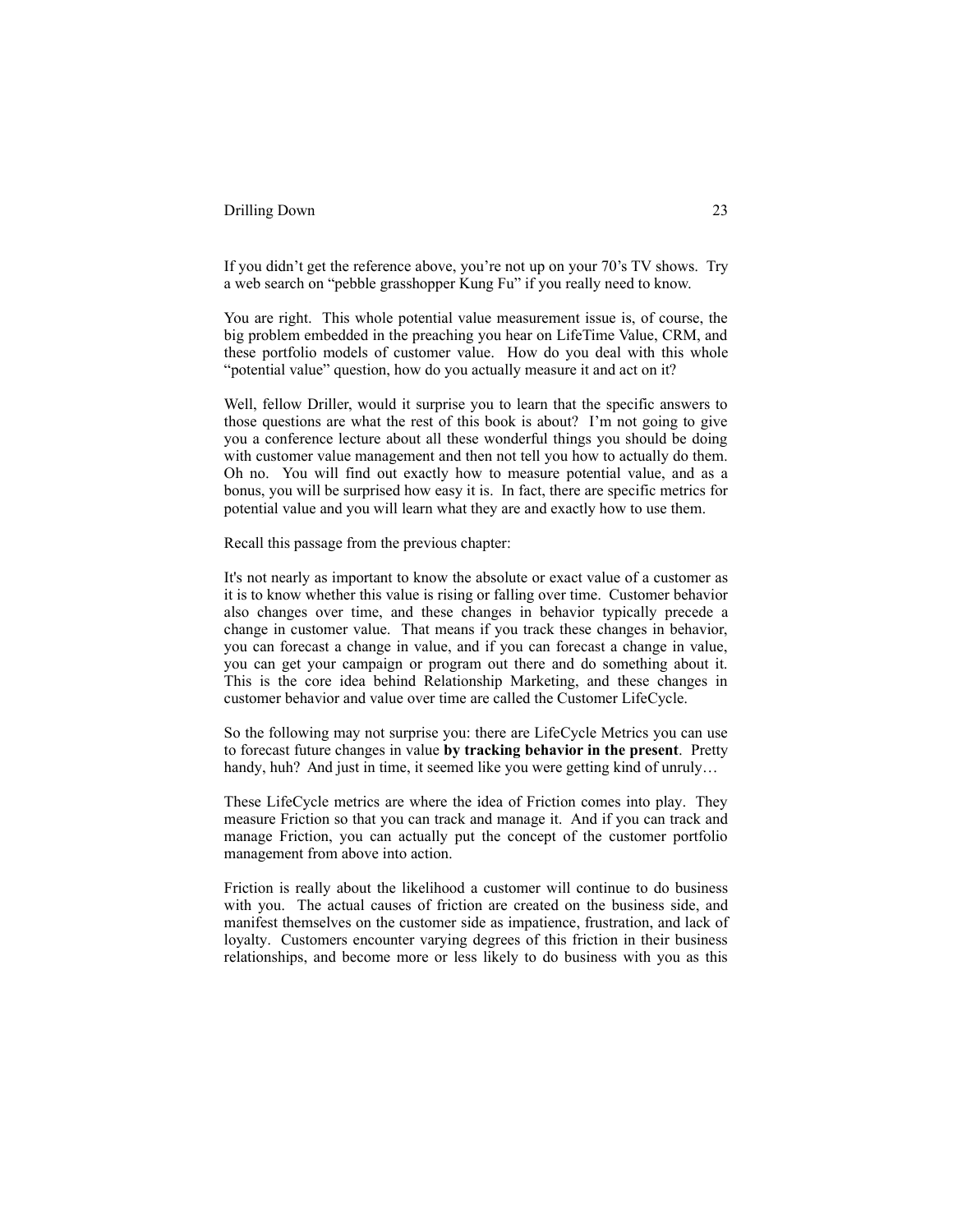friction changes. They already have low tolerance for poor customer service, processes that don't work as they should, pricing that changes unexpectedly or is confusing, interfaces that make it difficult to accomplish tasks, communications that are sloppy, not delivered in a timely way, or irrelevant. All of these friction points tend to create increasing levels of frustration and ill will, which over time mutate into dissatisfaction and defection. Friction accumulates to the point the customer simply decides to start seeking alternatives, and once alternatives are found, the customer terminates the prior business relationship.

Now, none of this may sound new to you, but here is something that is new. **The friction effect is especially true and is more pronounced as "customer control" of the business relationship increases.** Customers are demanding and taking more control of business relationships themselves, as is true with web retail, or have been forced to take control, as with the practice of pushing customers to serve themselves though the web or a telephone interface. **As the ability for the customer to exert control in the business relationship increases, customers become less and less tolerant of friction.**

And, as friction rises, the customer becomes less and less likely to do business with you in the future. If a customer is becoming less and less likely to do business with you, the value you could realize from the business relationship with the customer in the future has to be falling.

In other words:

 $Rising friction = falling potential value; falling friction = rising potential value$ 

So, if you can measure friction, you can measure potential value. And measuring friction is exactly what LifeCycle Metrics do. By measuring friction, these metrics also measure the likelihood of a customer to do business with you in the future, and so also measure the potential value of the customer. Visitors and customers will "signal" their friction levels through their own behavior; LifeCycle Metrics organize and codify this behavioral data for you, and allow you to create reports and trip wires that flag increasing or decreasing friction.

And how do you reduce friction? By applying the **grease**, my fellow Driller – your innovative selling and service campaigns are the grease that will hopefully reduce friction and increase the potential value of the customer. Fortunately, you will have your LifeCycle Metrics to tell you precisely who needs the grease, when it should be applied, and even when it should be applied a second time. Your potential value metrics will also tell you when your relationship with the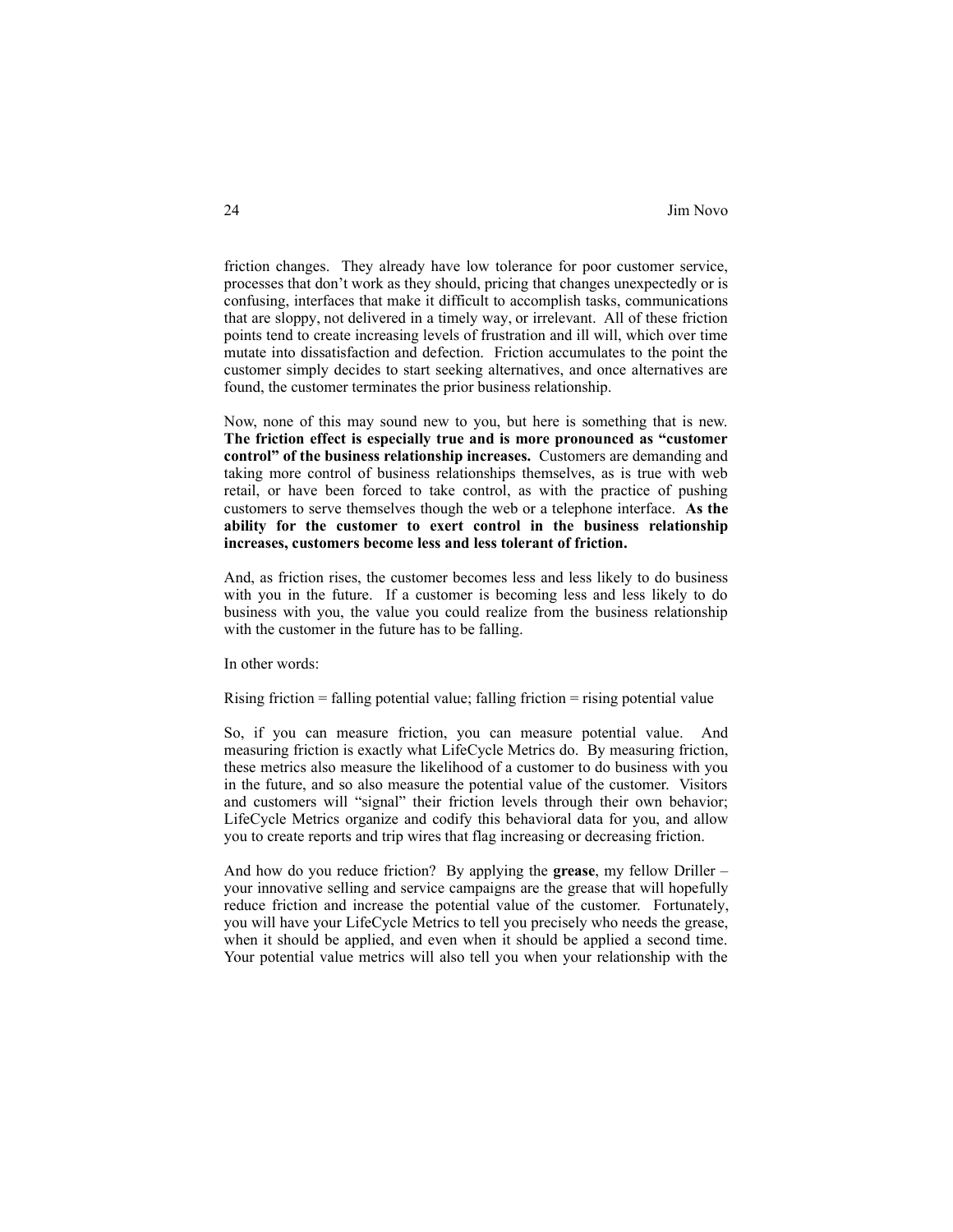customer has already "seized up" and it's too late for the grease. You only have so much grease and the grease is expensive, so you want to apply it only when and where you think it is likely you can reduce friction and prevent the relationship from seizing up.

By the way, customers are not the only folks who experience friction, people **trying to become customers** experience it also. An easy way to measure this want-to-be-a-customer friction is to look at the visitor conversion rate on your web site. Navigational design and layout determine "physical" friction and copy elements determine "emotional" friction. Design and layout testing will reduce physical friction; persuasive copywriting will reduce emotional friction. Success at reducing want-to-be-a-customer friction is measured by an increased visitor conversion rate.

But back to customers. With our first LifeCycle Metrics, Latency and Recency, we're going to be looking at the tracking of **potential value** only, and how you can use changes in potential value to trigger High ROI Customer Marketing campaigns or programs. After the Latency and Recency metrics we will cover the RFM model, which uses both Current Value and Potential Value metrics to really juice up your results and drive even higher profits to the bottom line.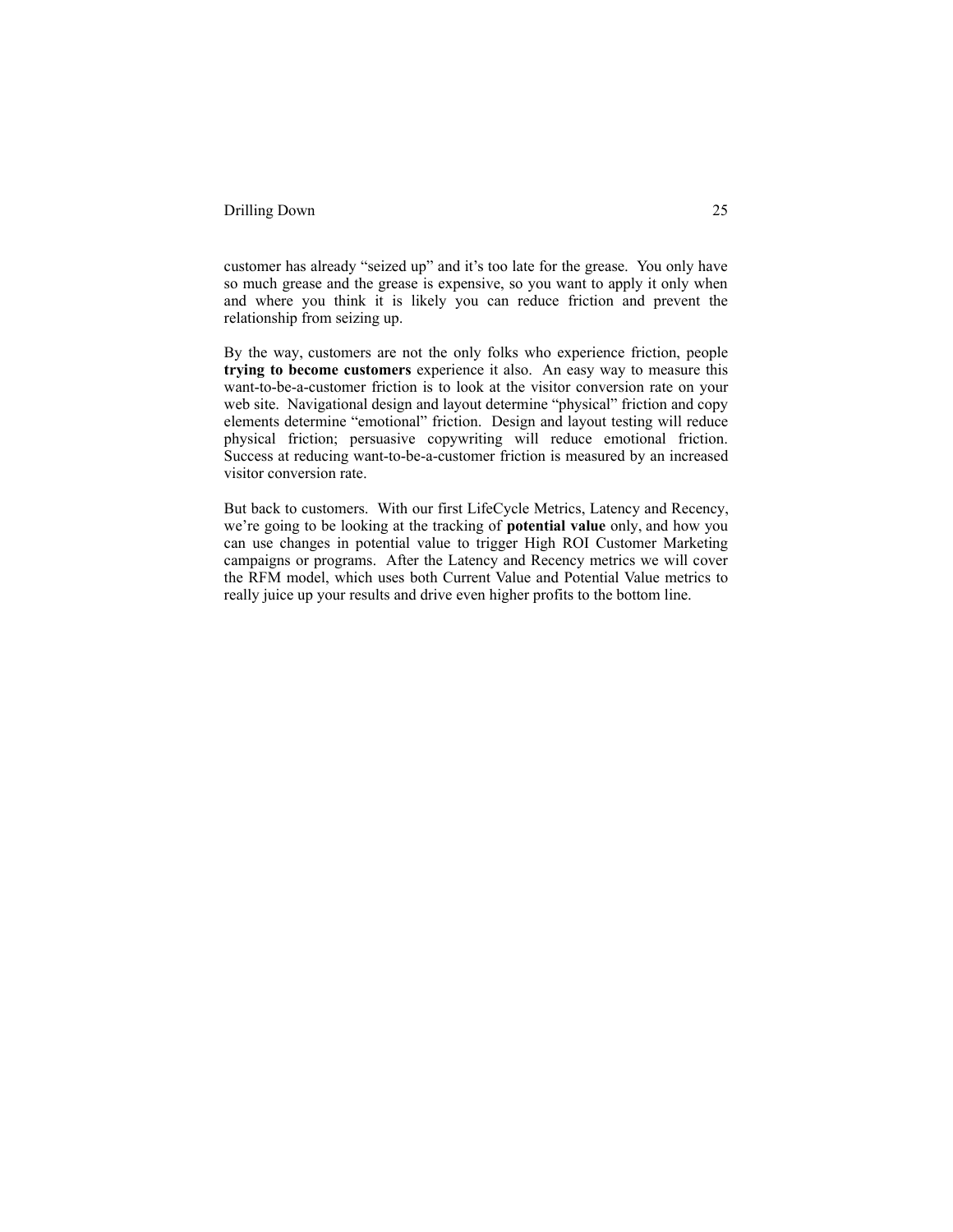# **Latency Metric Toolkit**

# **Chapter 6 Trip Wire Marketing**

An easy to implement and proven powerful potential value LifeCycle Metric is called Latency. Latency refers to the average time between customer activity events, for example, making a purchase, calling the help desk, or visiting a web site. All you have to do is calculate the average time elapsed (Latency) between the two events, and use this metric as a guide for anti-defection campaigns. Many small business people naturally use Latency in an intuitive way, for example: "Gee, it has been a while since Mary Lou had her hair styled." What the stylist really means is this: Mary Lou is taking longer than the average customer to schedule a "refresh" on her hair. In database marketing terms, her Latency is exceeding the norm. So the stylist calls Mary Lou and finds either a customer who appreciates the reminder or a customer who has defected to another salon. The longer the stylist waits to contact Mary Lou after the average Latency trip wire has triggered, the more likely it is she has already defected, and the **lower her potential value** is to the salon.

In database marketing, we don't rely on "remembering" the habits of thousands of customers; we measure the behavior and react based on these measurements. When you see a particular customer's behavior diverge from the average customer behavior you have calculated above, you get a trip wire event. Since the calculation of Latency is very simple, and the diverging behavior is easy to spot, this type of anti-defection campaign is an ideal candidate for "lights-out" or automated rules-based customer retention campaigns.

As an example, let's take purchase behavior in a retail scenario. If you examine your customers and find the average time between the second and third purchase is 2 months, you have found "third purchase Latency." Any customer who goes more than 2 months after the second purchase without making a third purchase is diverging from the norm, and a likely defection candidate. It's simple logic. If the average customer makes a third purchase within 2 months of the second purchase, and a particular customer breaks this pattern, they are not acting like the average customer. Something about the relationship with this customer has changed; **friction is rising**. This particular customer's LifeCycle has become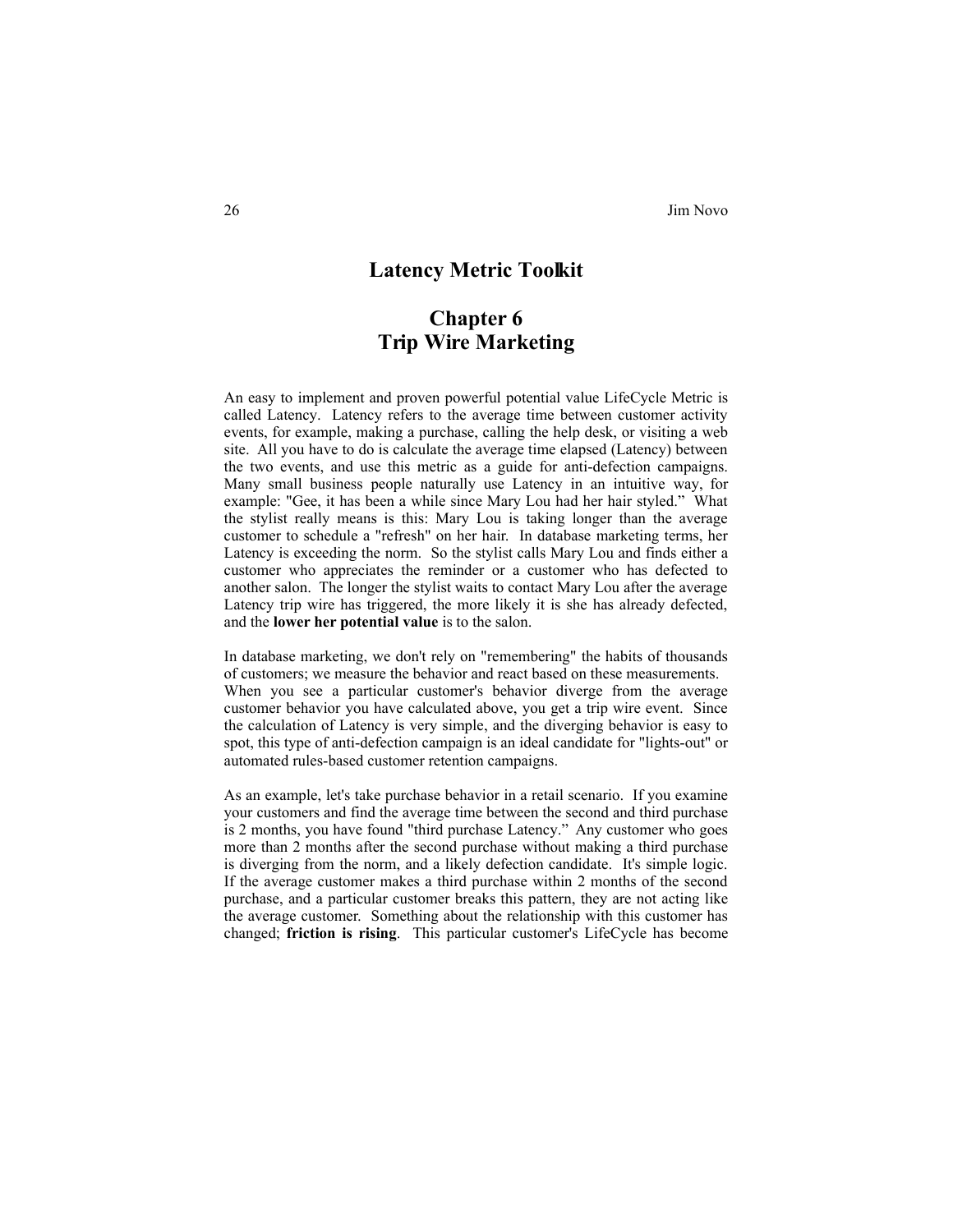out of synch with the average customer LifeCycle, and this condition is a trip wire for a High ROI Customer Marketing event.

On average, if you divert marketing resources away from customers who have made a 3rd purchase within 2 months after the second purchase, and apply these resources to customers who are "crossing over" the 2 month LifeCycle trip wire without making a third purchase, you will end up spending less money and generating higher profits for any given marketing budget. You are applying your limited resources **(the grease)** right at the time in the LifeCycle when they create the most powerful impact – at the point of likely customer defection.

Now, will all these customers respond? No, of course not. But the ones that do generally become active, loyal customers again, and those that don't may not be good customers in the future. The behavior of the rest of your customers tells you so. These non-responding customers may not be worth spending money on to "win-back," and in fact, will have much lower response rates to a win-back campaign. They have already demonstrated their lack of interest with their behavior, and you could be better off financially by just letting them go and focusing on more responsive, more profitable customers.

The above example is a relatively crude approach to Latency. As you might expect, different customer segments will have different Latency characteristics, and the more you fine-tune a Latency campaign, the more profitable it will become. For example, let's say you execute the Latency campaign described above, and succeed in retaining 30% of the defecting customers, making a tidy profit. But you really have two major product lines, software and hardware, each 50% of sales. Could 3<sup>rd</sup> purchase Latency be different when comparing software with hardware customers? You betcha. On further analysis, you find 3<sup>rd</sup> purchase Latency for software is really one month, and for hardware it's three months. The average 3rd purchase Latency of all customers is 2 months, but the Latency by product line is specific to each line. So you bust the two groups apart, and run separate Latency-based campaigns, one for each product line.

In your original third purchase Latency campaign, you promoted to customers who did not make a third purchase within 2 months of the second purchase. This means you were "late" for software (because the average Latency is really 1 month) and early for hardware (because the average Latency is really 3 months). When you realign the timing based on the line of merchandise, you find instead of retaining 30% of customers, you retain 50% of the customers, because you have synched-up the marketing effort with the true customer LifeCycle.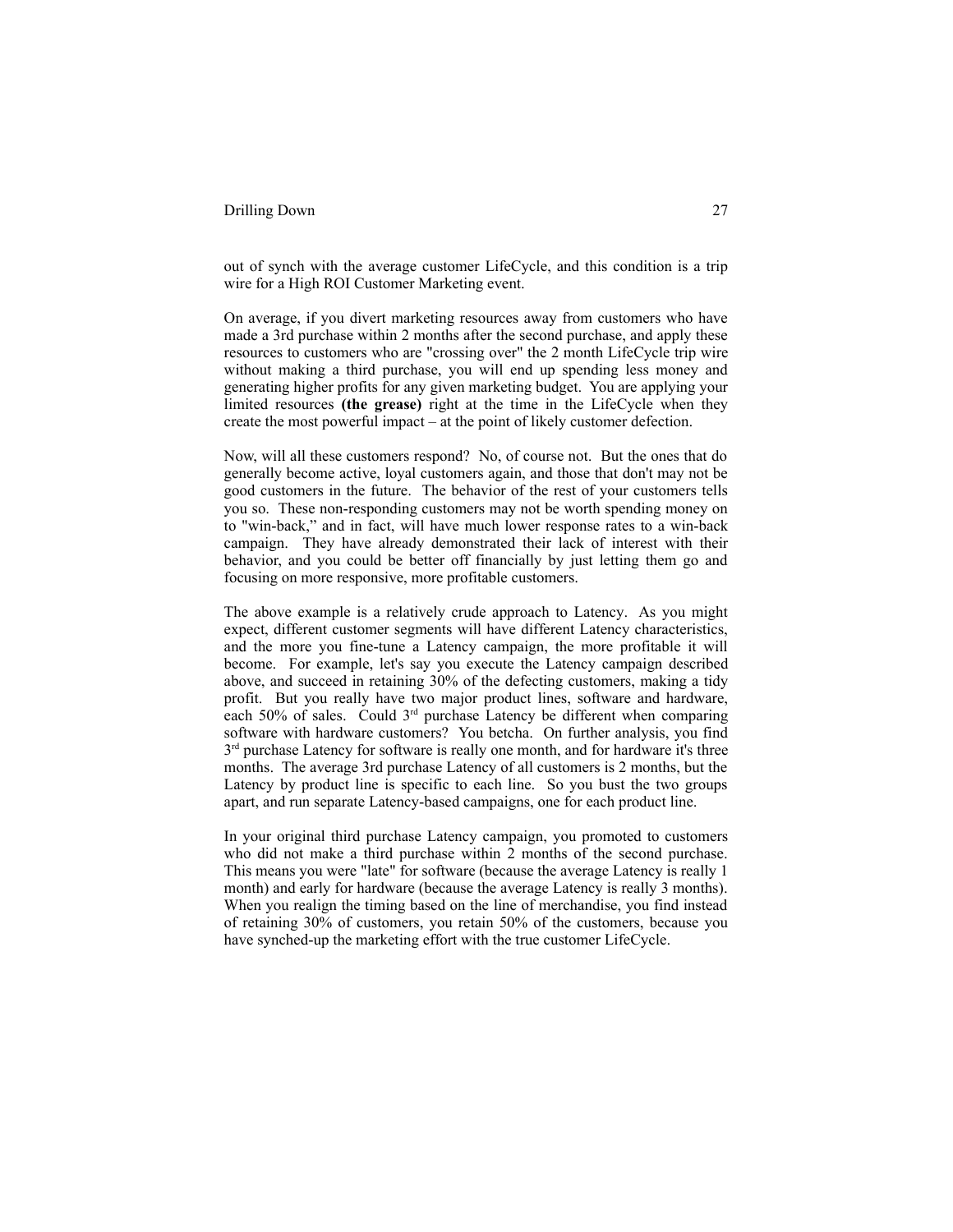And that, folks, is what LifeCycle-based marketing is all about - using your own customer's behavior to telegraph to you the most important (and profitable) time to market to them. The customer, through their behavior, raises a hand and asks you to take action. If you synch up your marketing efforts with the natural customer LifeCycle, you can't help but being more successful.

What if you were to look at an entire series of Latencies? The average number of days between the first and second purchases, the average number of days between the second and third purchases, third and fourth, fourth and fifth, etc. You don't have to use purchases; you could use contacts with customer service, visits to a web site, any behavior important to your business. What would that look like, and more importantly, what can it do for you?

It would look like a snapshot of the customer LifeCycle. And what it can do for you is start you on the path to predicting customer behavior and increasing the value of your customer base. Any type of event can be used – purchases, downloads, site visits – but the event must be one that repeats or be a series of events with an established "action sequence," like many B2B sales processes.

Let's say you look at average behavior across all customers, and end up with a "Latency Sequence" that looks something like following:

Time between 1st - 2nd event: 90 days Time between 2nd - 3rd event: 60 days Time between 3rd - 4th event: 30 days Time between 4th - 5th event: 60 days Time between 5th - 6th event: 90 days Time between 6th - 7th event: 120 days Time between 7th - 8th event: 150 days

What does this pattern say to you? Think about it.

I'll tell you what it says to me. First, as you probably realized, you are now starting to see something that looks like a "cycle," as in LifeCycle of the customer. It's a series of events you can graph with a line and make charts of. If you can measure it, you can try to affect it in a positive way, and determine the results of your efforts. Second, you now have a series of seven "trip wires" you can use as described above to more finely sift and screen behavior looking for deviations from the norm. If the average number of days between events for any single customer starts to exceed the average for all customers, a trip wire call for action is triggered on that customer. And third, somewhere around the 4th event,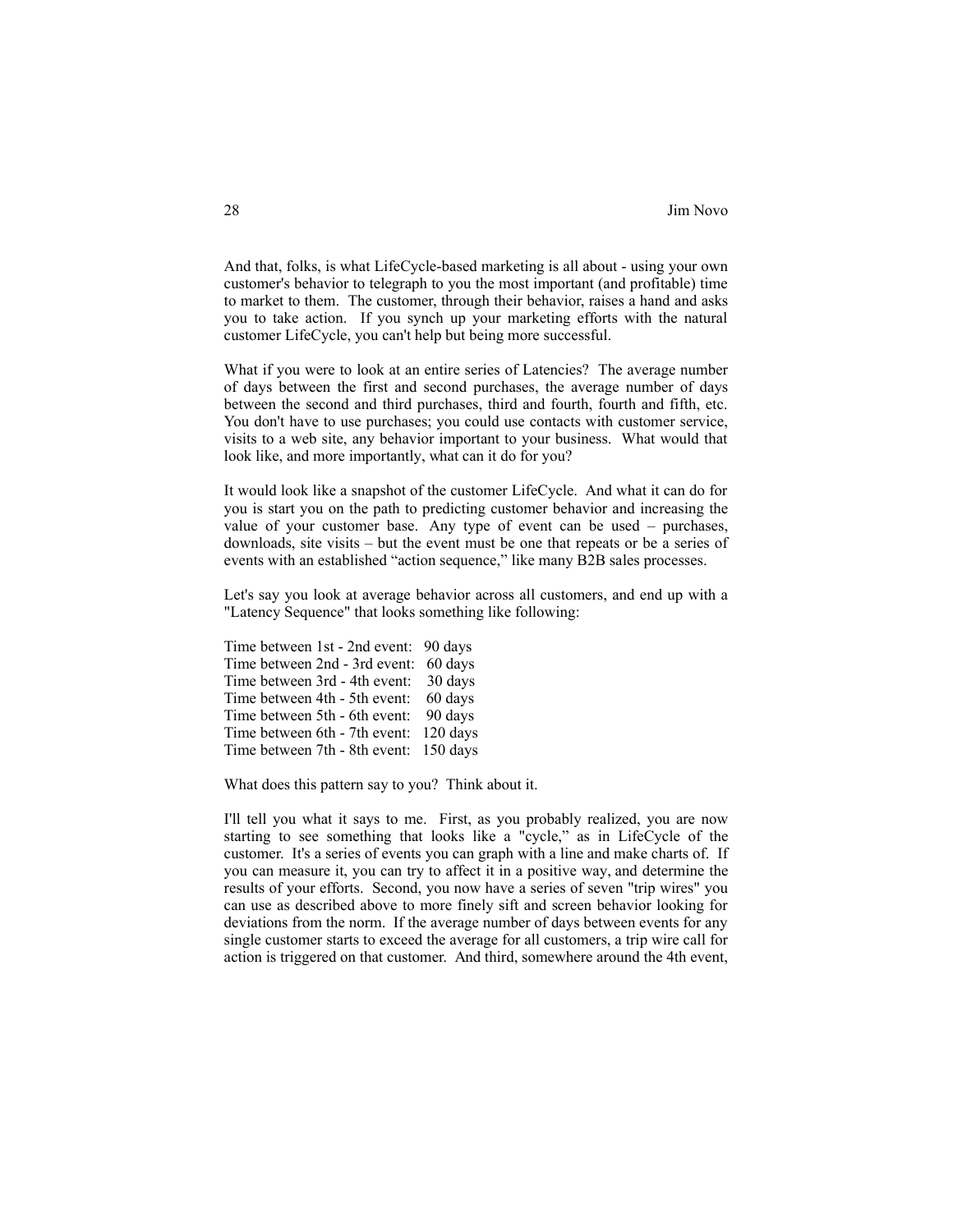something significant happens to change customer behavior in a very noticeable way. The customer accelerates into the 4th event (the time between events gets shorter and shorter), and then begins to decelerate in terms of behavior (the time between events gets longer and longer). Depending on your business, this may be positive or negative.

How to use this information?

Regarding the Lifecycle and the trip wires, you could have a series of seven actions ready to take at any point in this LifeCycle where the customer deviates from average behavior. As long as the customer stays on track, save the money and take no action. But as soon as the customer misses or "rolls over" past one of these LifeCycle milestones, you know to pull the trigger on your action. If you follow this model, you will end up maximizing every cent of your budget and driving higher profits, because **you don't spend unless you have to, and when you spend, it creates maximum impact**. This is the recipe for High ROI customer management and marketing. Act only when you have to and always at the point of maximum impact.

Regarding the behavior change, if I was a retailer, this looks negative since the "ramp" in buying behavior reversed and went in the other direction. If I was running a pure service center, this may be a very desirable pattern; perhaps meaning the customer has "learned" the product and no longer needs as much service. It could be negative though, since opportunities to up-sell or cross-sell the customer are decreasing over time. It depends on your business. The important thing to recognize is this: there was a change in behavior, and you should try and determine how you might affect this change in a positive way. Reversals in the direction of a behavior like this are almost always significant turning points in the relationship with the customer.

Human behavior dynamics often take on seemingly "physical" properties. Inertia is one such property - an object in motion tends to remain in motion unless acted on by an outside force. This reversal in the direction of the customer "momentum" after the 4th event indicates there is something about your business - a process (or lack of a process), a product (or lack of a product), something - which causes the average customer to "slow down" and reverse their contact momentum. This reversal of momentum, fellow Driller, is evidence of **a change in friction**. Changes in friction can be positive or negative, depending on what activity you are measuring and the nature of your business and relationship with the customer.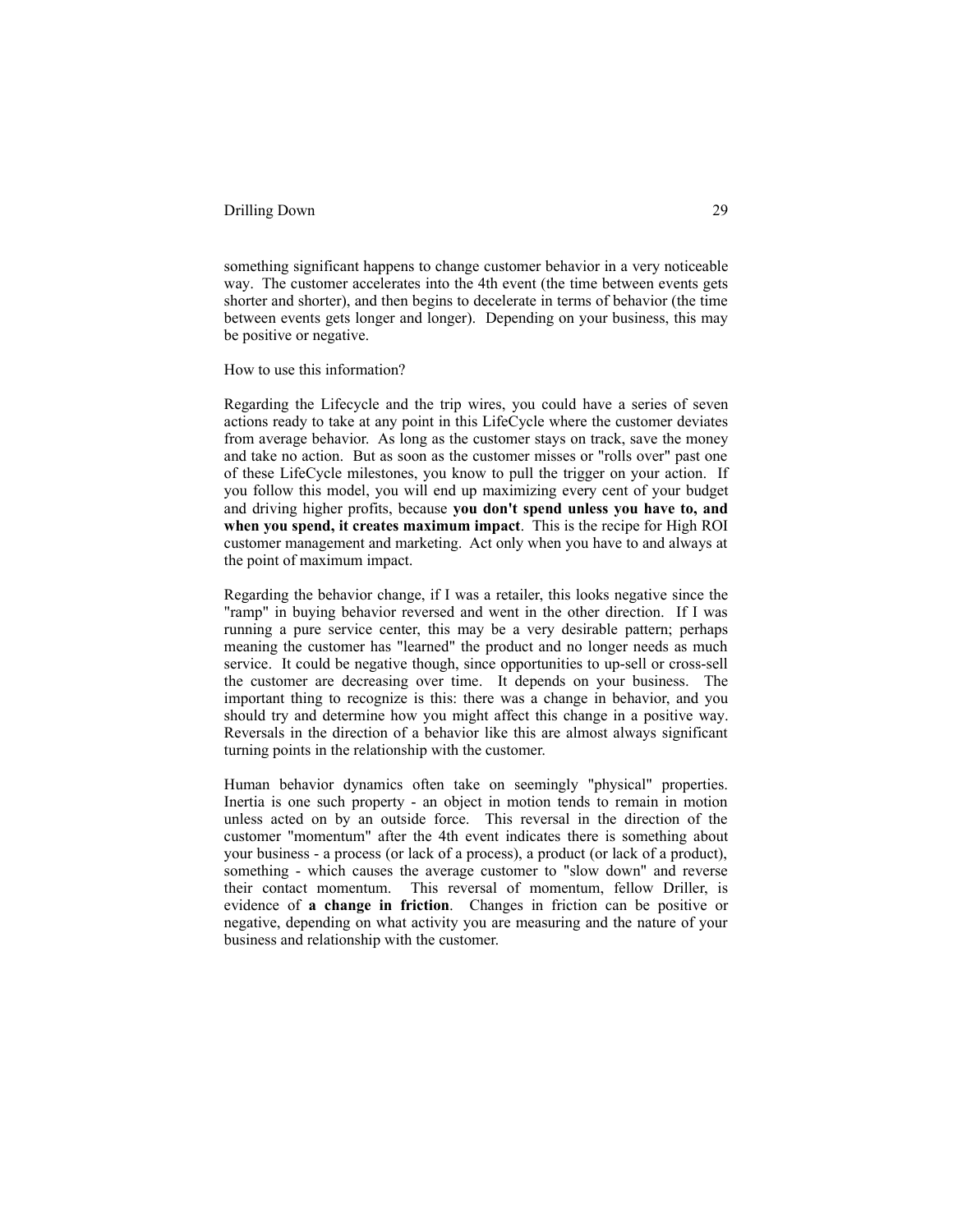In most business cases, more activity is better; you want more sales, more visits, more downloads, etc. In this business case, customers demonstrating a slowing in the rate of their activity means **friction is rising;** you need to find out why and do something about it. In some cases, primarily in service-oriented settings, less activity is better (think trouble calls). Under these circumstances, slowing activity can be viewed positively (through the eyes of the customer and business, fewer trouble calls is good) and this **means friction is falling**.

Let me say this another way to make sure you have the point: rising friction is always bad for the customer and the business because it indicates the likelihood to continue the relationship and potential value are both decreasing; falling friction is always good for the customer and the business because it indicates the likelihood to continue the relationship and potential value are both increasing. Whether a **particular behavior** is indicative of rising or falling friction depends on the business situation, as demonstrated with the Latency case above.

The slowdown in activity at the  $4<sup>th</sup>$  event indicates rising friction if you are a retailer; it may indicate falling friction if you are Help Desk and you actually help your users. On the other hand, if you know your Help Desk users are generally a frustrated bunch, a slowing of activity at the 4<sup>th</sup> event perhaps means they are simply giving up and friction is rising. Frequently in a service center or Help Desk environment, the "reason codes" for contacts help you understand whether a certain behavior indicates rising or falling friction; you might want to run your Latency calculations not on all calls, but just for specific reason codes to gain more insight. And if you are not collecting reason codes for each call, what are you waiting for? That piece of data is important!

If I am profiling retail activity, this Latency sequence looks negative, a slowing rate of purchase indicates an increase in friction. If I had very limited resources, given the seven possible promotional opportunities listed above, but looking for the **absolutely highest ROI on a single promotional event**, I would send a promotion to the customer immediately after the 4th purchase - and no sooner. I don't want to spend money on a promotion or by reducing my margin if I don't have to, so as long as the customer is accelerating, there is no reason to spend any money. But I would really like the ramp to continue past the 4th purchase, and any way I can bring that 5th purchase in closer to the 4th is going to affect my bottom line, and perhaps lengthen the ramp into the 5th or 6th purchase and beyond. If I had more money to spend on promotions, I would test each of the seven trip wire opportunities, and pursue only those with the highest ROI, probably using a separate and unique discount approach for each of the seven trip wire opportunities.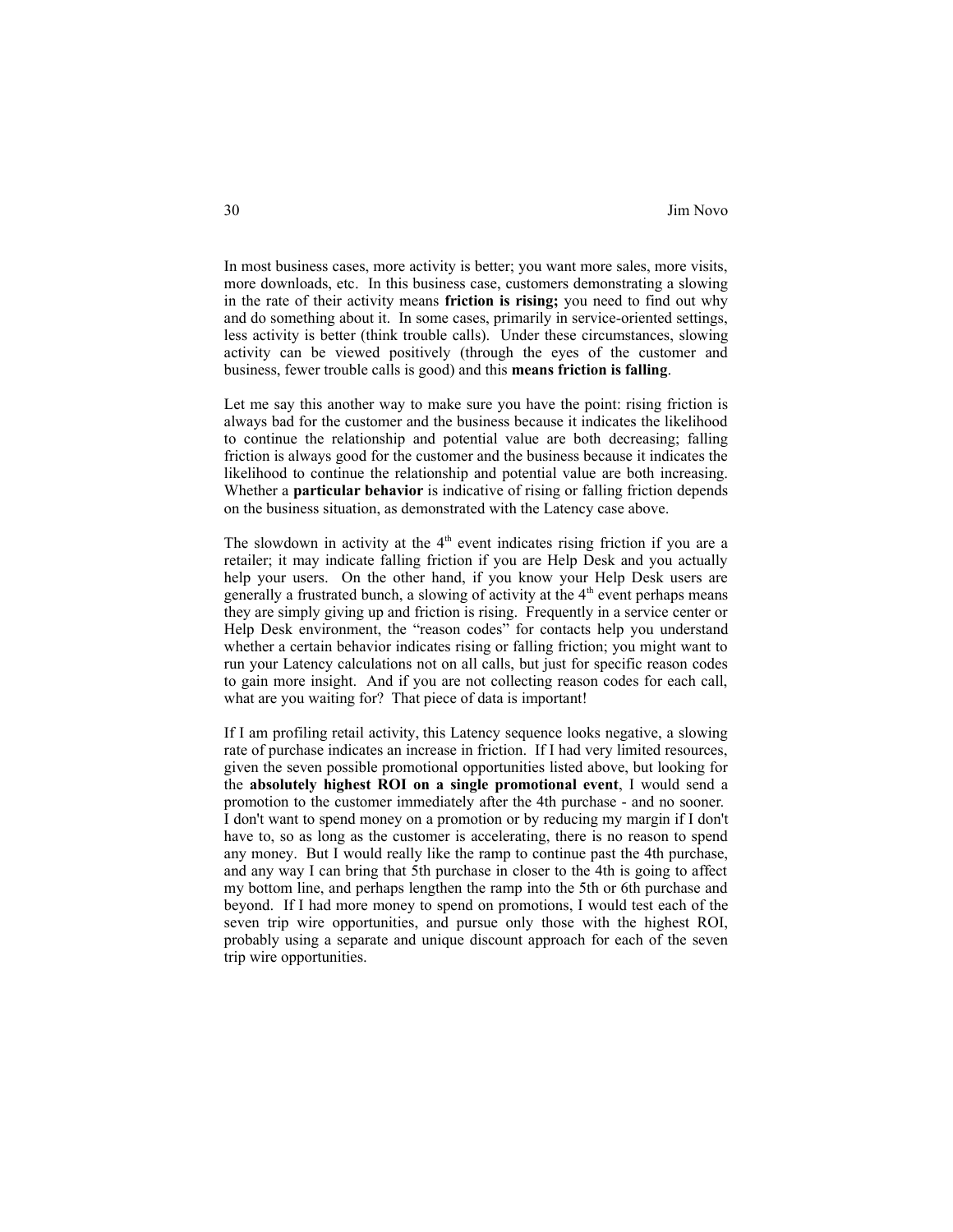If I am profiling contacts in a service center, this behavior might be a good or bad thing, depending on the circumstances. If this pattern of slowing contacts indicates frustration on the part of the customer, as in the retail example, friction is rising and I want to act on the problem. If I up-sell and cross-sell, I would look to weight more of this activity early in the process knowing I am not going to get as many chances as the customer becomes less likely to call.

However, on a help desk, slowing of contact behavior could mean the customer no longer needs as much help. If this is the case, what I am observing in the behavior is actually a reduction in friction. The fact it takes 4 calls to educate the customer in the first place might not be acceptable, and I would look for ways to decrease the length of time it takes, reducing friction earlier in the cycle.

Success in any of the cases above creates incremental value with very little expense; you're not necessarily changing what you do, just when you do it — to match more closely with the customer LifeCycle. The point of profiling the behavior is to discover the most profitable time is to act.

Of course, you can begin to subdivide the customer base, just as we did in the hardware / software example above. The Latency Sequence may look quite different for hardware buyers relative to software buyers, and it will certainly be different by the type of campaign you used to attract the customer in the first place. Once you are able to compare and contrast different customer LifeCycles by product, campaign, customer source, or by any other data point meaningful to your business, you will begin to paint a more complete picture of what parameters positively or negatively affect customer behavior. Once you understand the behavior, you can learn to profit from it.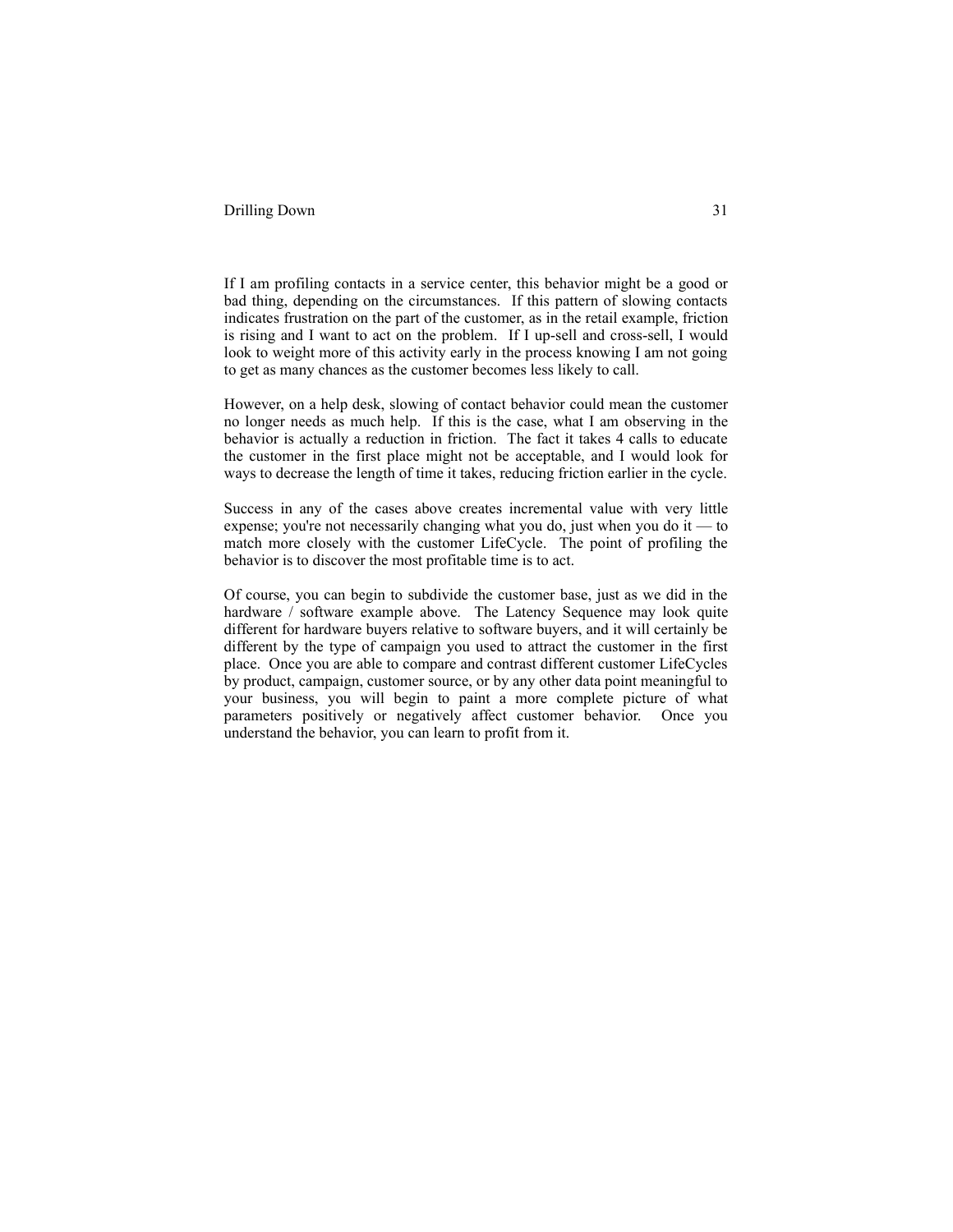# **Chapter 7 The Hair Salon Example**

There are three main phases to a successful High ROI Customer Marketing program: **Measure, Manage, and Maximize**. We'll tackle each of these components one at a time in this example.

Two hair salons operate in the same town, Salon A and Salon B. Both are equally competent one-person operations and charge similar prices for similar services and products. And both salons practice CRM.

There is a difference though - Salon A does not use customer data to track and manage the CRM effort, but Salon B does. Salon B's CRM toolset consists of a paper appointment book and a PC with a spreadsheet program. Salon A has only a paper appointment book, and doesn't really track anything.

One day the owner of Salon A is thinking:

Where has Mary Lou been? She's a high value customer who comes in to get the whole job done - hair, nails, massage, the works. Seems to me she hasn't been in the Salon for a while. She's tardy in scheduling her session. I should call her and find out when she is coming in.

The owner of Salon A is practicing CRM. High value customers have been identified, and a change in the behavior of one of these customers has been detected. This situation has been evaluated, and an action to take has been decided on.

But the owner of Salon A is very busy that day, and forgets to call Mary Lou. What's more, the owner has no system for classifying the fact Mary Lou has not been in "for a while." How long is a while? Part of why the owner forgets to call Mary Lou is there is no real urgency; she's just "tardy." But how tardy is tardy? When should the call be made? If there were a rule about "tardy," perhaps there would be more urgency to make the call. But there isn't, so it may seem like a waste of time. The owner thinks later on:

She'll come in sometime soon. I'm too tired to make the call tonight.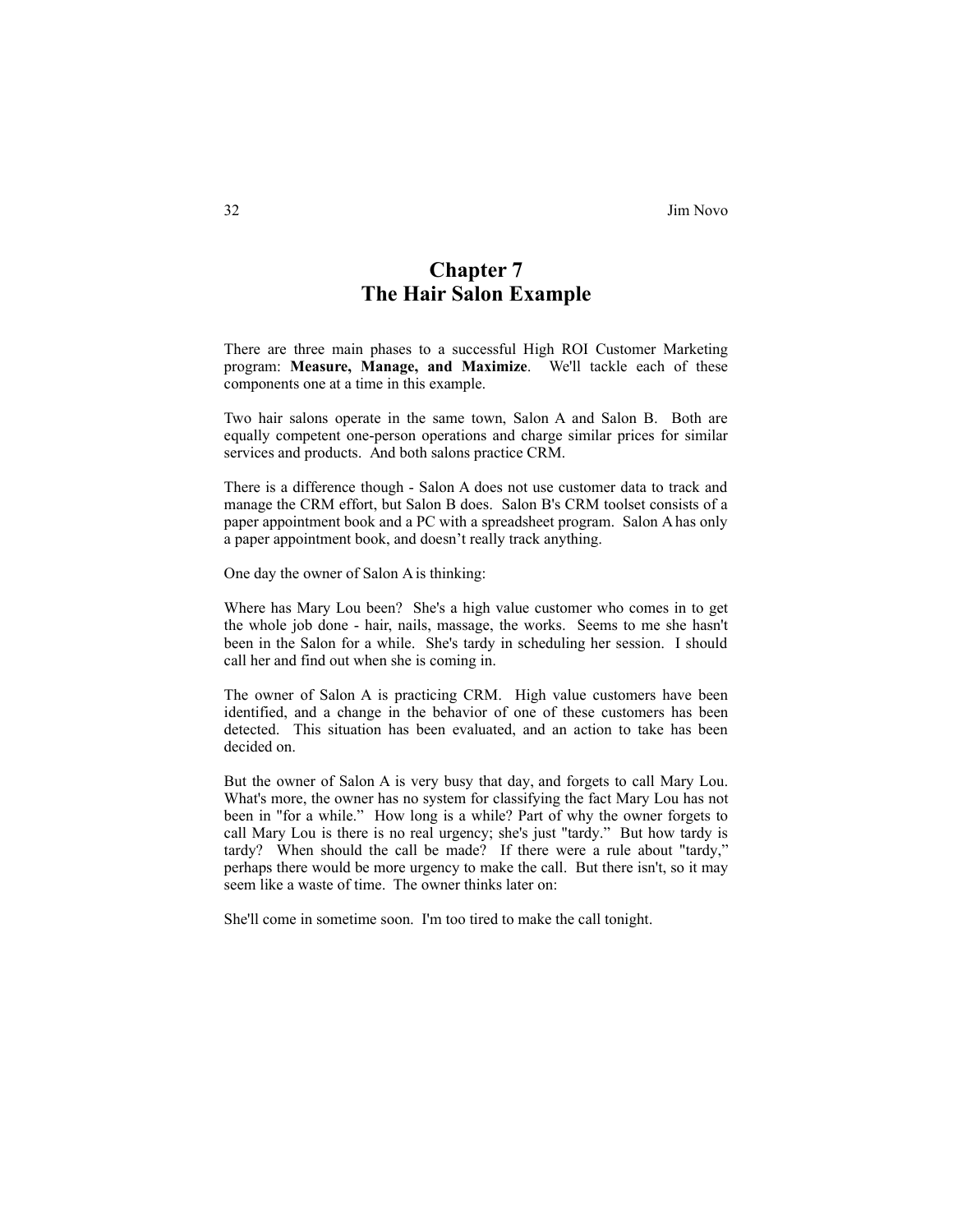As we sit here gazing into Salon A, some other thoughts probably come to mind. How many Mary Lou customers are there? And how "tardy" will they get before the owner calls them? When you are making money cutting hair all day, it's probably hard to face calling Mary Lou customers, right? Time spent on the phone calling customers or sending them postcards is time not spent cutting hair, and the owner of Salon A can't afford to not cut hair. If the owner had only the time or energy to call just three Mary Lou customers, which three would it be?

If the owner has to give up time cutting hair to make calls, these calls better result in more business than was lost by not cutting hair to make calls. This potentially negative outcome is called "opportunity cost." If resources are allocated away from an income producing activity towards another activity, you better make sure these resources create more value than they did before reallocation. If they do not, an opportunity cost has been created. The two fundamental rules of High ROI Customer Marketing are designed to avoid these opportunity costs:

- 1. Don't spend until you have to, and
- 2. When you spend, spend at the point of maximum impact

Over at Salon B, the owner has been thinking along the same lines as the owner of Salon A, about a High Value, tardy customer named Angela. The owner is cleaning up for the night, and thinks:

How many Angela customers do I have? If I keep forgetting to call my Angela customers, I may eventually lose them. But they always come back. Or do they? I'm going to start **Measuring** Angela customers. I'm going to start tracking "tardy" customers and find out exactly what this issue is about. If it's a real issue, I'll worry about it then. If it's not an issue, I can forget about it once and for all, and spend my time cutting hair.

So the owner of Salon B sits down with the paper appointment book, looks through the customer names, and enters all the "High Value" customer names into the spreadsheet, one to a line. The owner reasons the choice to track high value customers in this way:

If there is anything to this "tardy Angela" customer thing, I get hurt the most financially by losing High Value customers. If it's ever going to be worth spending time on this instead of cutting hair, then it will be most worth it to spend the time marketing to high value customers. If it's not worth it for them, it won't be worth it for any customers and I can forget all about the whole thing.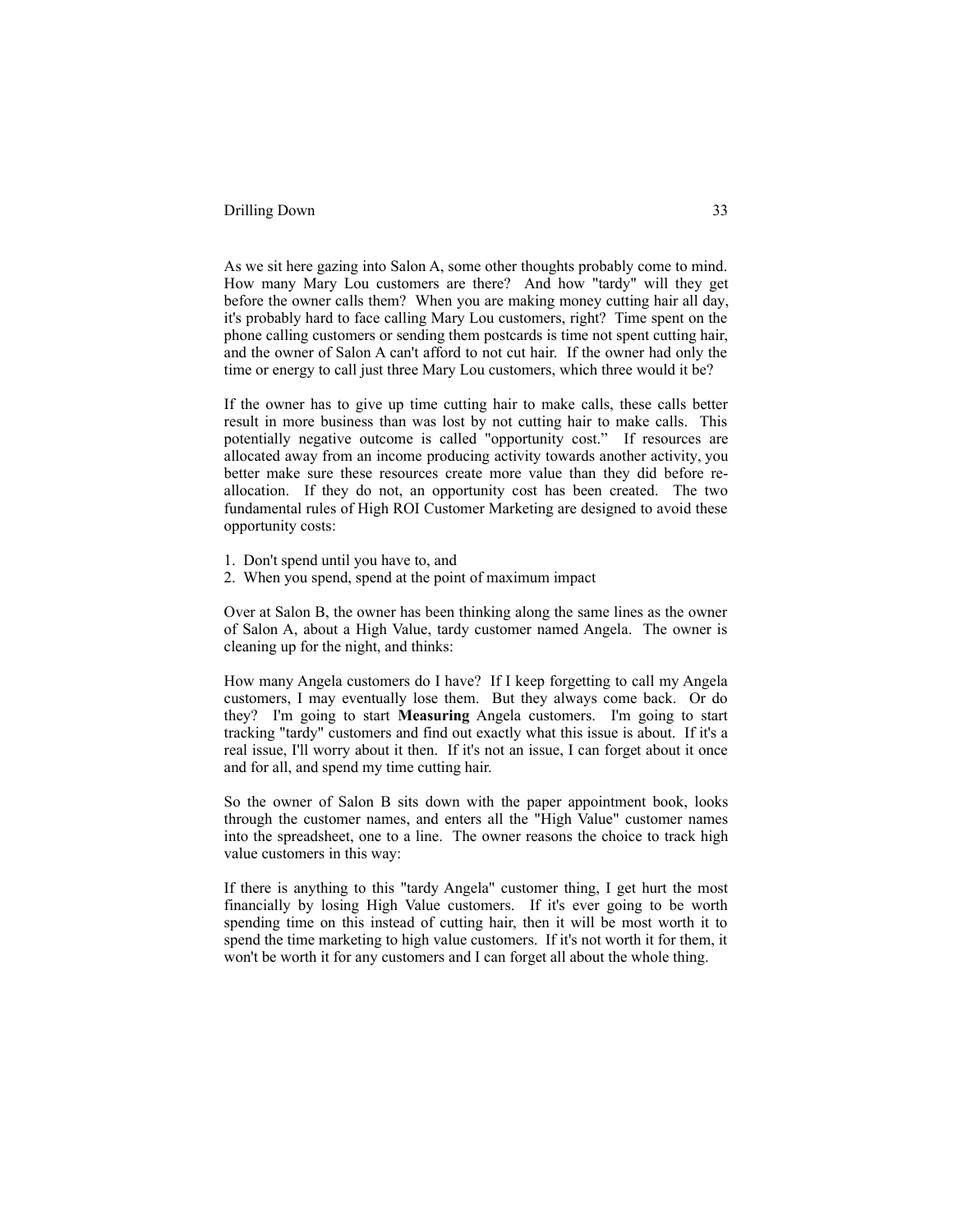Once the high value customers are entered into a spreadsheet (about 50% of the customers are considered high value), the owner of Salon B then enters all the appointment dates for each high value customer into the columns of the spreadsheet, next to each name. To keep this project manageable, the owner decides to enter only appointments for High Value customers for the past 6 months. The owner also creates columns to subtract the dates from each other for each customer and find the average number of days between visits for each customer. The spreadsheet (nothing special, off the shelf software) is smart enough to know these entries are dates and is able to easily subtract them and convert the result into days, so all these calculations are easy and take less than an hour to create.

The owner of Salon B is then astonished to discover these facts about customers: About 30% of high value customers have not had an appointment in 6 months. Since 50% of all customers are high value, this means  $30\%$  of  $50\% = 15\%$  of all customers are already defected best customers. The average number of days between appointments is very similar across all the high value customers. It is, however, not the 30 days the owner expected, but 40 days.

The owner then assumes a high value, supposedly loyal customer who has not been to the salon in over 6 months is a lost customer - at least for the near future. The owner then calculates the value of the lost business for the 6-month period by multiplying the number of customers lost by the average sale of \$150 per trip at 40 days between trips. Needless to say, the resulting number is a very large, representing many days of total sales for Salon B:

| <b>Total Customers</b>                                  |          |
|---------------------------------------------------------|----------|
| Defected Best Customers $(a)$ 15 % of Total             | 30       |
| Number Trips in 6 months $\omega$ 40 days between trips |          |
| Revenue per Trip                                        | \$150    |
| Lost Revenue: Defected Best Customers                   | \$20,250 |
| $(4.5 \times 30 \times $150)$                           |          |

#### **Figure 2: Lost Revenue from Defecting Customers**

The owner of Salon B then thinks:

I must be crazy for not looking at this before. I would make more money by not cutting hair for a couple of hours a week if I could get back even one of these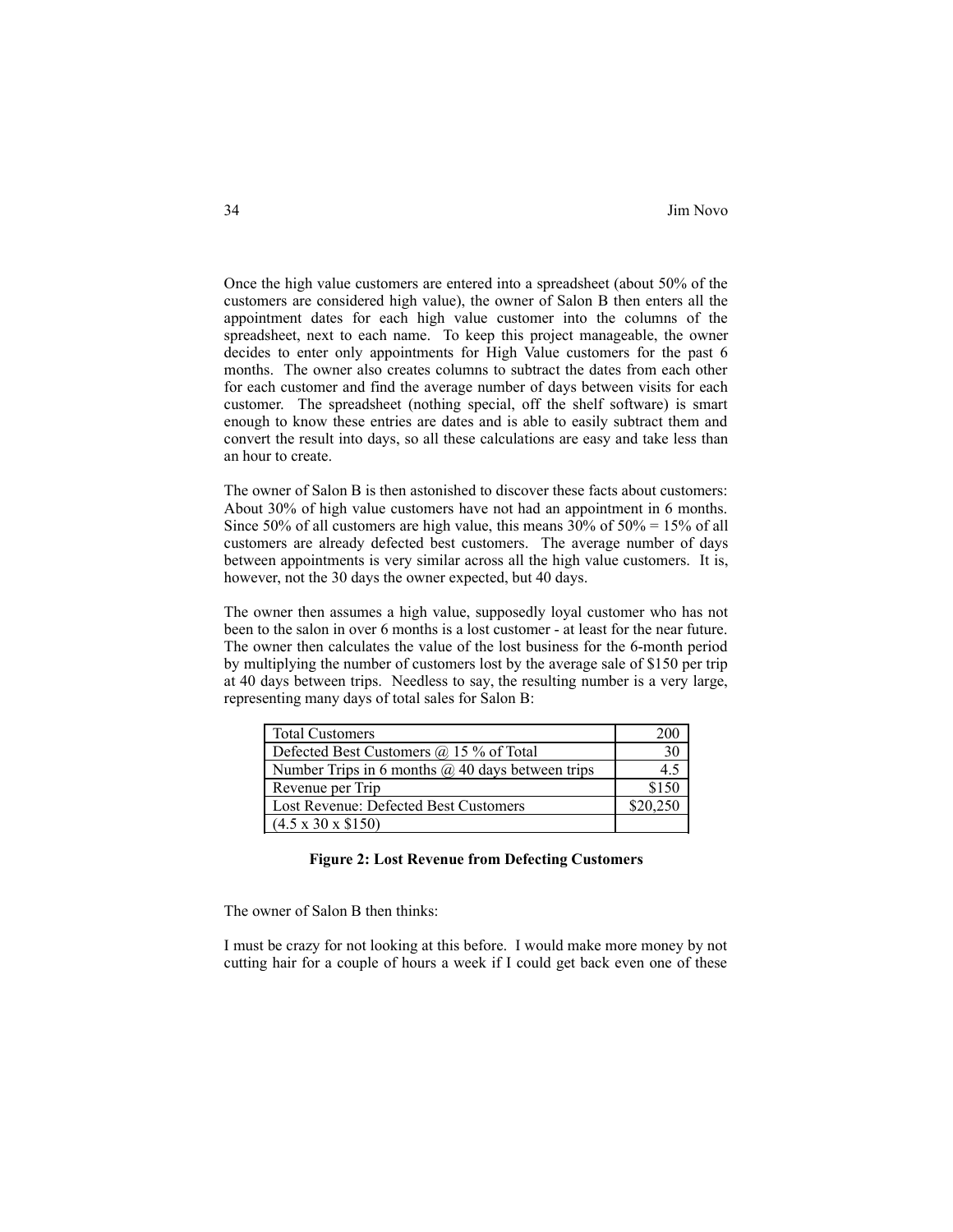high value customers. I'm going to do something about this right away - before I lose even more high value customers. Now that I have **Measured** this effect and know how much money it is costing me to not address the tardy Angela customers, I need to **Manage** the process somehow. How can I set up some kind of "system" that will help me figure out what to do with this data I have discovered? How can I turn the data into an action plan?

Over at Salon A, the owner knows the names of best customers who "have not been in for a while." But this owner has no system, no way to measure what the dynamics of the situation are. How long is "a while"? But at Salon B, the owner knows the average time between best customer visits is 40 days, and there are customers in this group who have not had an appointment in over 6 months. How can the owner get this business back? The owner thinks:

I'll just mail all these best customers who have not had an appointment in over 6 months a postcard offering them a discount. The postcards will say, "Since you are a best customer, you are entitled to a 15% discount if you come in for a visit within the next two weeks." They will come in and I will start a new relationship with them, and find out why they have not been in. The owner of Salon B prepares the targeted postcards, mails them out, and awaits appointments from these customers

The appointments never come.

A bunch of the postcards come back as "undeliverable," and the owner gets several phone calls from customers saying "I now go to Salon A, take me off your mailing list." Undaunted, the owner of Salon B reasons:

Clearly there is something wrong with this approach. Best customers who have not had an appointment for 6 months must already be "defected" customers. They obviously do not want to come back to me, and feel the relationship is broken already. They have moved on and established new relationships. I will try a new approach with the postcards, and will use the same offer. But this time, I will mail the postcards out as soon as the best customer has not been in for over 40 days. Since the average best customer comes in every 40 days, a best customer who fails to do so is not acting like a best customer. So each week I will use my spreadsheet to identify best customers who have not been in for 40 days, mail the discount postcard out to them, and track the results.

After a month of mailing the postcards to best customers who had not had not had an appointment in over 40 days, the owner of Salon B sat down to analyze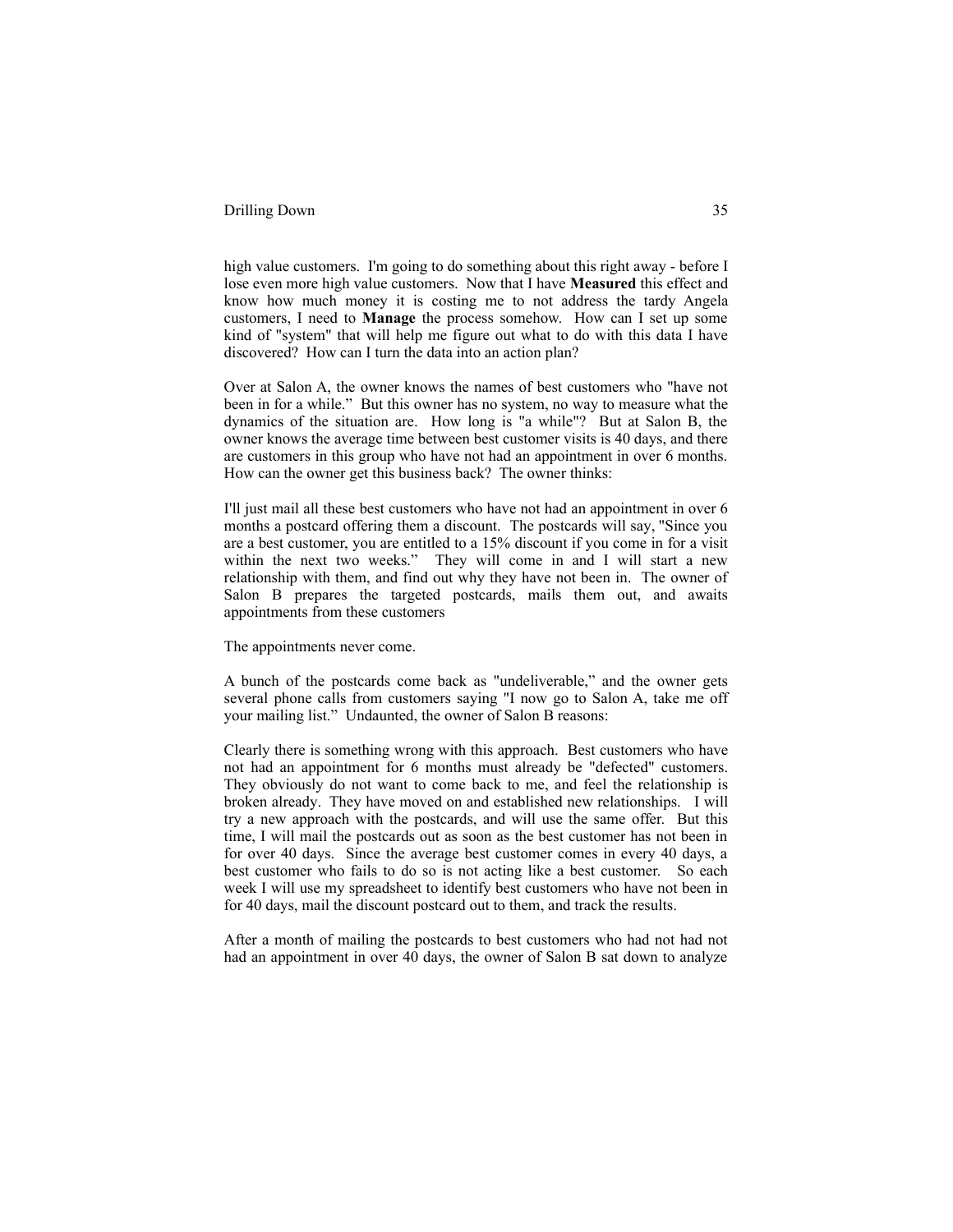the program. Of all the best customers mailed to, 1/3 had made new appointments, and 2/3 had not. But even with the discount, the additional profits from these customers paid for the postcard mailing many times over. High value Customer defection was being **Managed** by the program.

Despite this success, two things bothered the owner of Salon B. The first was what customers who responded said when making their discounted appointments. The second was the 2/3 of best customers who did not respond.

The owner thinks:

Half the customers who responded said to me, "I'm so glad you mailed me a discount, I was planning on making an appointment in the next week and would have made one anyway, so it was great to get the discount." So I gave up margin and profits I did not need to give up. And how is it possible that so many of my best customers never responded to my offer? I wonder if there is a way to address these two issues? If I could reduce the number of "would have come in anyway" customers who got a discount, and get more customers to respond overall, I would be really making a ton of money on my best customer retention postcard program. I have **Measured** my best customer defection, and am **Managing** it with this program. I wonder if there is a way to **Maximize**, to make it even more profitable?

Well, fellow Driller, have you got an idea? You know Customer Retention is all about this process: Action - Reaction - Feedback - Repeat. The owner of Salon B has taken an action, and there has been a Reaction. How should the owner go about analyzing the Feedback? The owner of Salon B then has an idea:

What about this group of customers who said "they would have scheduled anyway without the postcard." Are they similar in any way? If there is a common reaction to the postcard among these customers, perhaps there is a commonality in the behavior or backgrounds of the customers. If I can find the key linking these customers together, perhaps I can understand why this is happening with them.

The owner of salon B goes back to the CRM software (a paper appointment book and the customer spreadsheet). The owner has entered "response date" in a spreadsheet column for each customer who responded to the postcard and any comments. The owner sorts the customers by the responders and looks at those customers who said, "would have scheduled anyway without a postcard." For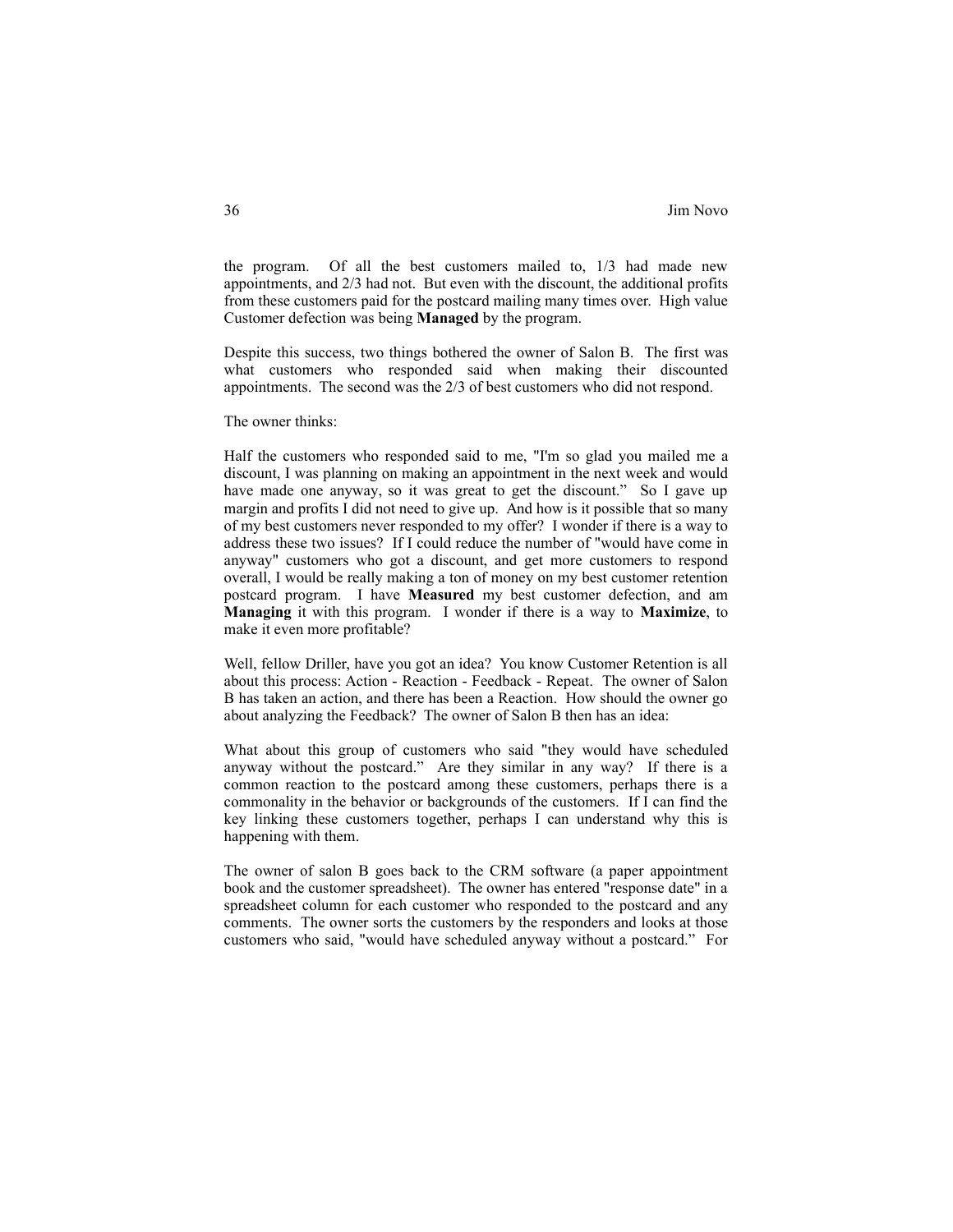each customer who responded and said this, the owner looks the customer up in the appointment book to find more details.

"Long hair cuts!!!!" the owner exclaims. "They all have long hair cuts!" which the owner immediately realizes is the problem with the discount postcard mailing program. The owner thinks:

Best customers with long hair styles can come in much less often than every 40 days, even through the average of all best customers is a cut every 40 days. So customers with long cuts are getting the postcard too early - they're not really "defected," and schedule a planned appointment with a discount I did not have to offer. They should get a postcard possibly at 60 days, or even 90 days or longer after their last appointment. Since I have a lot of customers with long cuts, most are getting the postcard too early for the cut. This explains the low overall response rate. Best customers with short cuts however, are probably getting the postcard too late. By the time I get them in the mail and they reach the customers with short cuts, it could be too late, they may have already gone elsewhere for their short hair cut.

The owner of Salon B resolves to recalculate the average days between appointments separately for best customers with long cuts and best customers with short cuts. The owner divides the customer base in two - by length of cut, and finds the average time between trips of long cut customers is actually 75 days, and for short cut customers is actually 20 days. Rethinking the retention campaign, the owner resolves to track each group individually, and to do two types of mailings each week - one to long cut customers over 75 days since last visit, and one to short cut customers over 20 days since the last visit.

Using the advanced CRM system (a spreadsheet program with one customer per row), the owner creates a column for acceptable number of days since last visit - 75 days for long cut customers and 20 days for or short cut customers. Using the date of last appointment, the owner creates a simple equation that uses today's date and last appointment date to calculate days since last visit, and to subtract this number from the number in the "acceptable" column.

The salon owner thinks:

I have created a "trip wire" system for the best customer retention postcard program. When the number in this column approaches zero or goes negative for a customer, it is time to mail the discount "where have you been" postcard. Since each customer has an acceptable number of days since last visit based on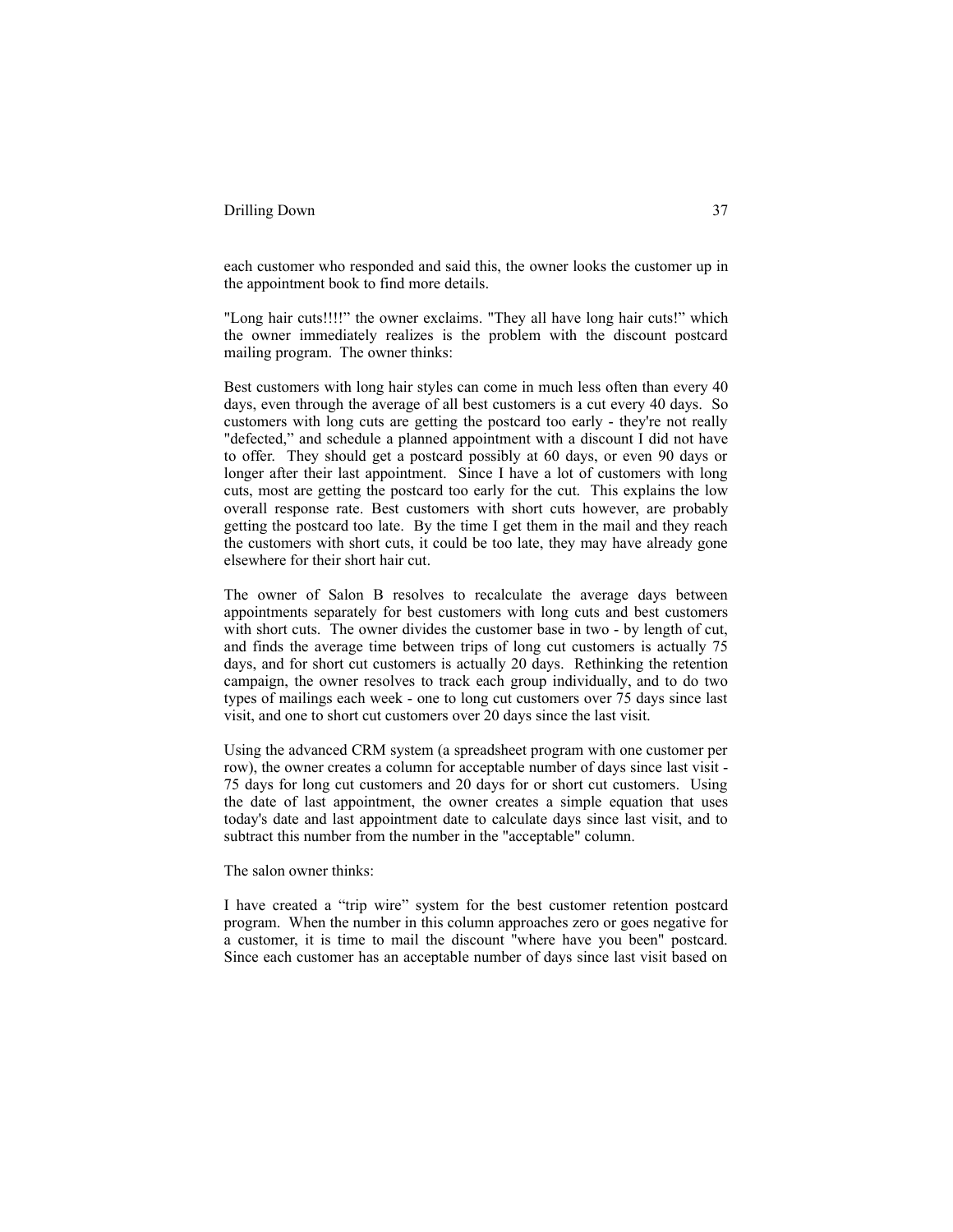hair cut length, the timing of the mailings should more closely reflect whether or not the customer has actually defected.

The salon owner tests the new campaign - and it works. Not only does the owner get many fewer customers saying "thanks for the discount, would have been in anyway," the response rate among targeted best customers increases by 30%. The program now is maximized for this level of detail - it makes even more money than it did before, and retains more customers while decreasing the cost of discounts given away. A beautiful thing, the owner thinks. But then another Eureka moment comes to the owner of Salon B:

If I use this system there is another benefit - I should be able to actually forecast what my volume should be months in advance based on customers likely to schedule an appointment. If I see a week coming up where visit volume looks to be low, I can promote to some customers and fill up empty slots, maybe give them a discount for scheduling on a specific day when my traffic is light. That way the customer is happy because they get a special one-time discount, and I am happy because I am maximizing my revenue per day by filling up light traffic days with happy customers!

Just then, the owner of Salon B hears someone walk in the door. A voice calls out, "Can we schedule appointments?" The owner recognizes the voice - it belongs to lost best customer Angela, the one who started this whole project by being tardy in scheduling an appointment. Angela is the reason the owner of Salon B first asked the question, "How many tardy best customers do I have?" But what does she mean "we"?

As the owner of Salon B comes around the corner, Angela smiles and says, "This is my friend Mary Lou. She was going to Salon A, but is dissatisfied with the results she is getting. She would like to try Salon B. And I need a cut too! I tried growing my hair out long, but I decided I like it better short."

The owner of Salon B thinks: I can't predict everything, but my new system is sure better than not predicting anything at all!

# **Chapter 8 The B2B Software Example**

A B2B software company has an appealing pitch to business - their software makes a company more efficient and saves more money for the company than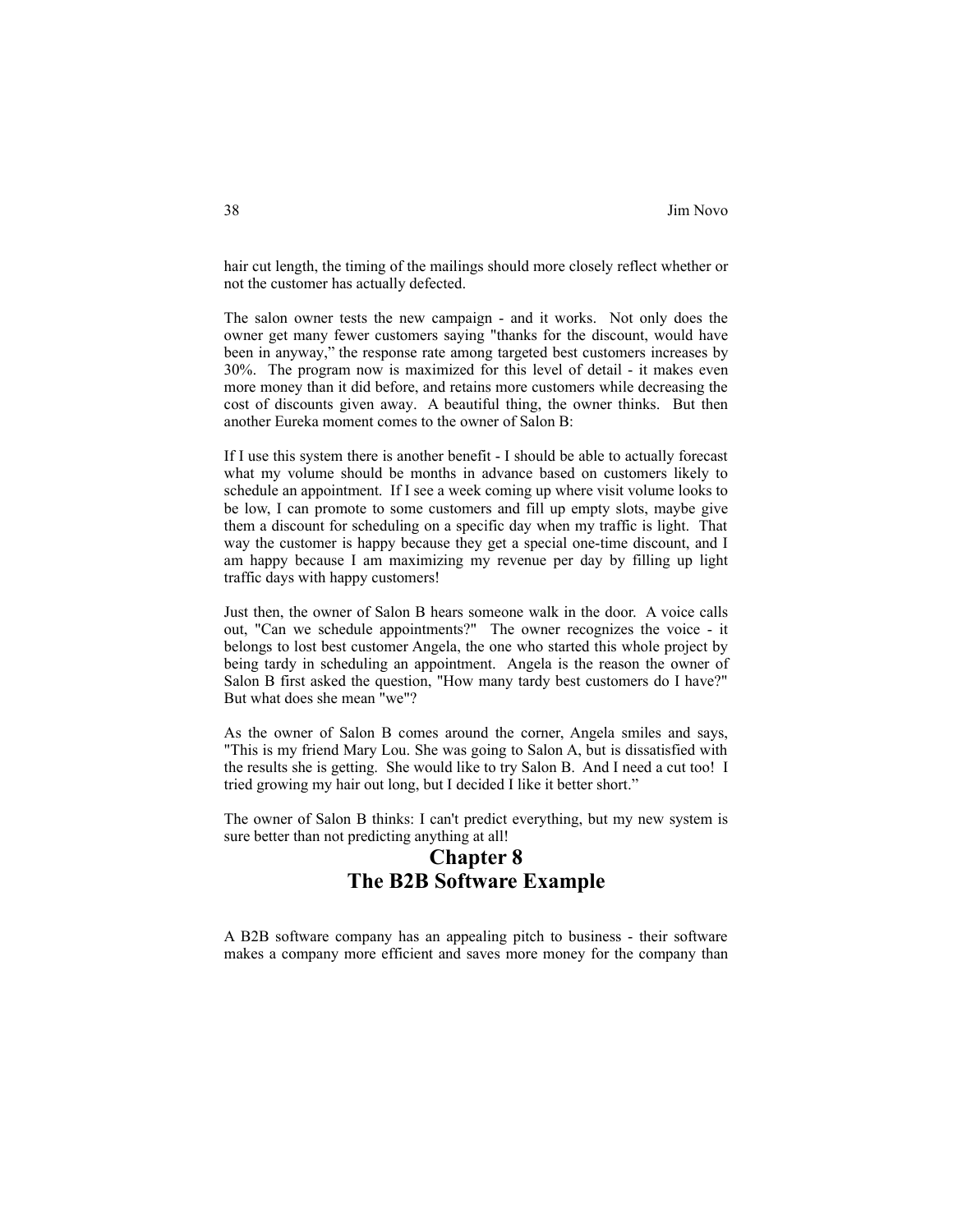the software costs. The software is modular, with a base application and additional add-ons that are specific to certain business challenges. The selling strategy is to under-price the base application to get market penetration and then make a higher margin on the add-ons. The add-ons drive the profitability of the business, as does the installation and customization of these add-ons.

The company has been quite successful with this selling strategy. But lately the CFO has noticed sales of the base application have risen, but revenue from addons has not risen in the same proportion. In other words, the company is further penetrating the market and gaining new customers but getting less revenue from each customer. The CFO thinks:

I can't understand this. Sales of the base application are rising according to plan but overall company revenue is not growing at the same rate. The only thing I can think of that would create this particular situation is fewer basic application customers are buying add-ons. How can I figure out why this is happening?

The CFO calls the heads of business development and marketing to ask about the situation. They both report they are aware of slowing add-on unit sales per customer, but cannot attribute it this to anything specific. The company is simply penetrating the overall market more deeply they say, and as we penetrate further and further, add-on sales seem to have slowed.

The CFO is not particularly satisfied with this answer, and thinks:

If it shows up in my financial statements, it has to be measurable. I'm just seeing this from too high a view. All the sales of the different base applications and add-ons roll up to total sales, so the data I need to better understand this must exist somewhere. The CFO picks up the phone to call the CIO, and then hesitates. The IT people are going to want to know specifically what I am looking for, the CFO thinks. Do I really know?

What is needed here, fellow Drillers, is quantification, some framework for analyzing the situation. What is the real question to be answered here? The CFO knows IT has limited resources to apply to this kind of ad hoc work - if the request just generates information that leads to another question, then time and resources are wasted.

The CFO could ask for monthly product sales percentage by type over the past year. In a lot of ways, this information would simply confirm what the CFO already knows - sales of add-ons have gone soft. But does it answer the core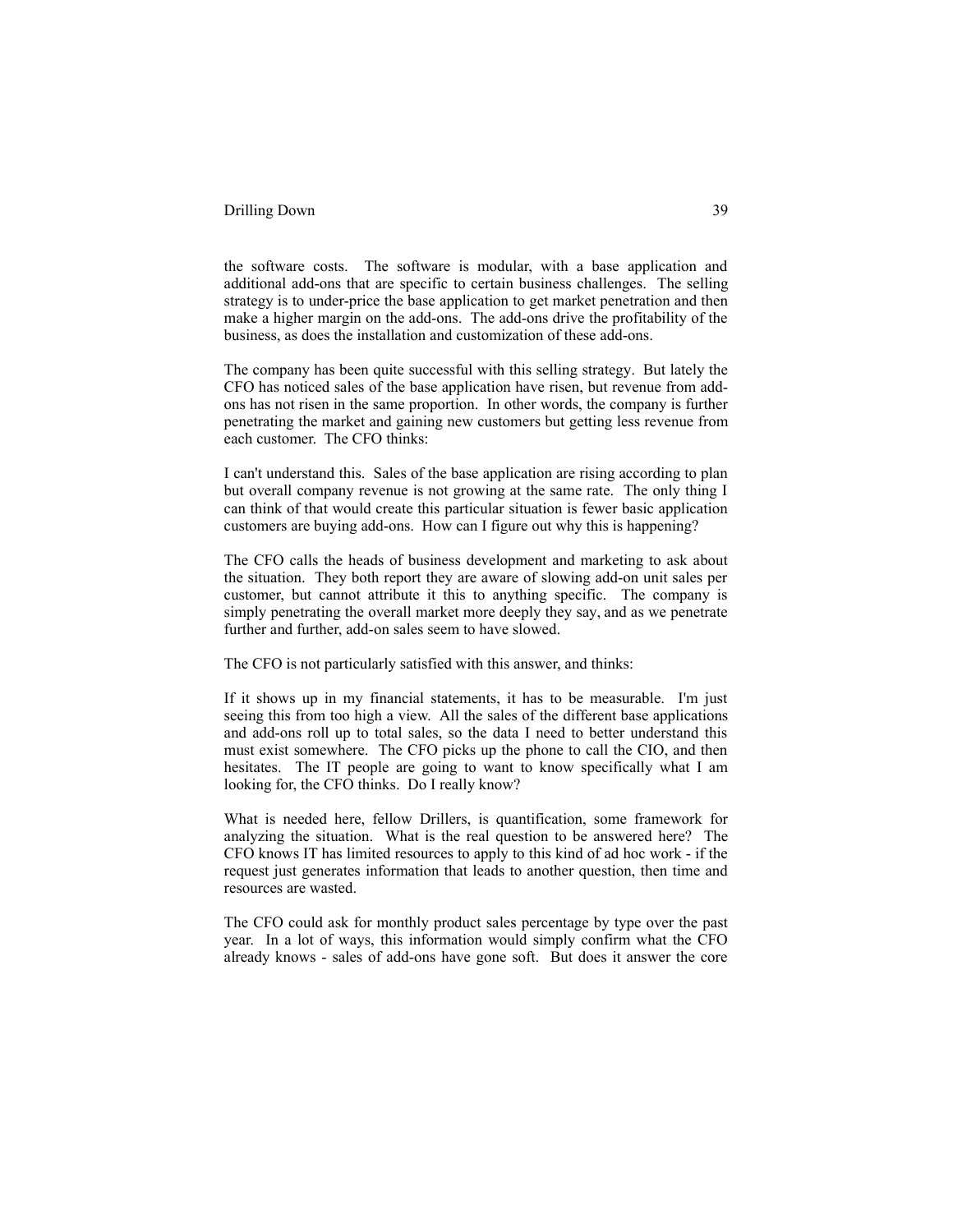question of **why** they have gone soft? It does not, and that is the real question at hand. Since customers have different LifeCycles, any monthly sales data will contain customers in various stages of being likely to buy an add-on. So raw monthly financial data - the kind the CFO is used to working with - is not going to answer the "real" question. The CFO thinks:

Customers buy the base package and once they get it integrated and tuned up they start to buy the add-ons. During any one-month period, we have customers who just bought the base package, customers who are in different stages of integration, and customers who are buying add-ons. What I really need to know then is this: what is the average number of weeks between the purchase of addons, this year versus last year? If this number of weeks is rising, that is where the softness in add-on sales is coming from - customers are simply taking longer to make the purchase decision. If this number of weeks is constant or falling, then something else must be going on.

With a definition of the question at hand, the CFO picks up the phone and calls the CIO. The CFO gets the report on the average number of weeks between the purchases of add-ons. The information looks like this:

| $\text{Last}$ $\vee$<br>Year | This Year |
|------------------------------|-----------|
| 8.6 weeks                    | 8.9 weeks |

| Figure 3: Average Weeks between Add-on Purchases |  |  |  |
|--------------------------------------------------|--|--|--|
|                                                  |  |  |  |

So it **is** taking longer for them to purchase, the CFO thinks, and darn it, now I have another question. The IT people are going to have me for breakfast for not thinking this all the way through the first time! I got the information I asked for, but this information is not actionable, I can't **do** anything with it. There is not enough detail in the information to act.

**Fellow Drillers, when you are plumbing the depths of your data, try to think of what you will do with the information you are asking for. Imagine getting back your results, and taking an action based on those results. If you can't imagine the action you would take knowing the information, you are not asking the right question yet.** The CFO thinks:

Our add-on modules have different prices and different levels of difficulty involved in their integration. And they are usually installed in a particular sequence. So what I really should have asked for is the average number of weeks between the purchase of add-ons **by add-on -** the time between base purchase and the first add-on, the time between the first add-on and the second,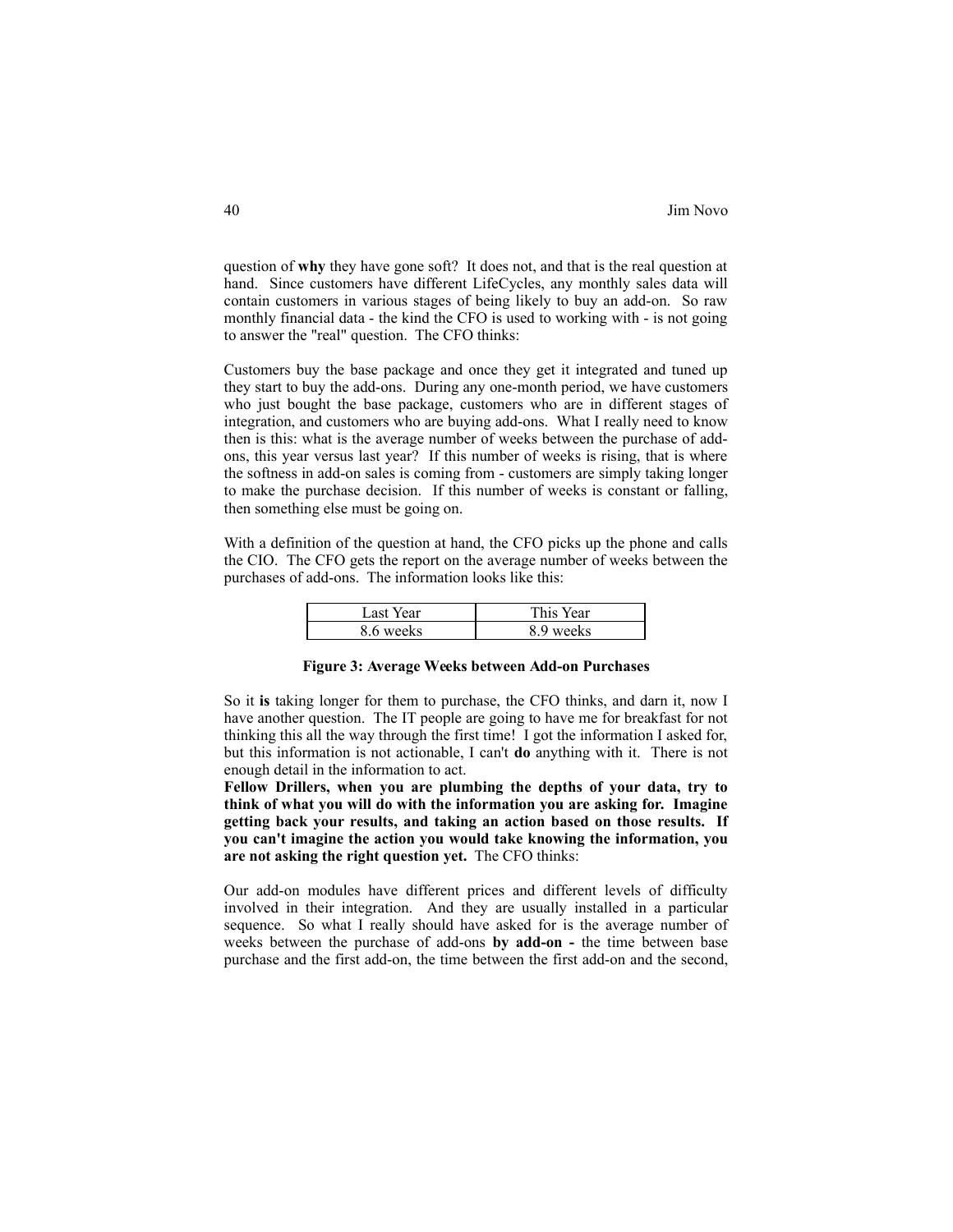and so forth. Maybe there are problems with installing one of the add-ons due to changes in the next generation of operating systems, for example, and this is slowing the installation of a particular add-on down. If I can get the average number of weeks between add-on purchases by add-on, I can act on it, because I will know which particular add-on is causing the slowdown.

The CFO reluctantly picks up the phone to call the CIO. At least this time, the CFO thinks, I have thought the question out all the way through, and I know what action I can take with the information once I get it. Shortly after a slightly heated exchange involving resource allocation, budgets, and a hiring freeze in IT with the CIO, the CFO gets this report:

|                              | Last Year    | This Year  |
|------------------------------|--------------|------------|
|                              |              |            |
| Base app to 1st add-on       | 12.3 weeks   | 12.1 weeks |
| 1st add-on to 2nd add-on     | $10.5$ weeks | 10.2 weeks |
| 2nd add-on to 3rd add-on     | 8.7 weeks    | 8.9 weeks  |
| 3rd add-on to 4th add-on     | 6.1 weeks    | 6.7 weeks  |
| 4th add-on to 5th add-on     | 5.2 weeks    | 6.5 weeks  |
|                              |              |            |
| Average Time Between Add-Ons | 8.6 weeks    | 8.9 weeks  |

#### **Figure 4: Average Weeks between Add-On Purchases by Add-On**

Fellow Drillers, it would be nice if the pattern were a bit more clear, yes? It appears customers are ordering their first and second add-ons more rapidly than last year, but as they get to the third, forth, and fifth add-ons, they are ordering more slowly than last year. What could this possibly mean? The CFO thinks:

Well, I answered my question, but I've got another. The reason why add-on sales appear soft is a longer purchase cycle for the average add-on, and the reason this is happening is the later add-ons are taking much longer to be purchased than they were last year, even though the first add-ons seem to be cycling much more quickly. What does that mean? I promised the CIO I would be able to act on this information, and I simply do not know how.

Fearing another phone call right away to the CIO, the CFO thinks: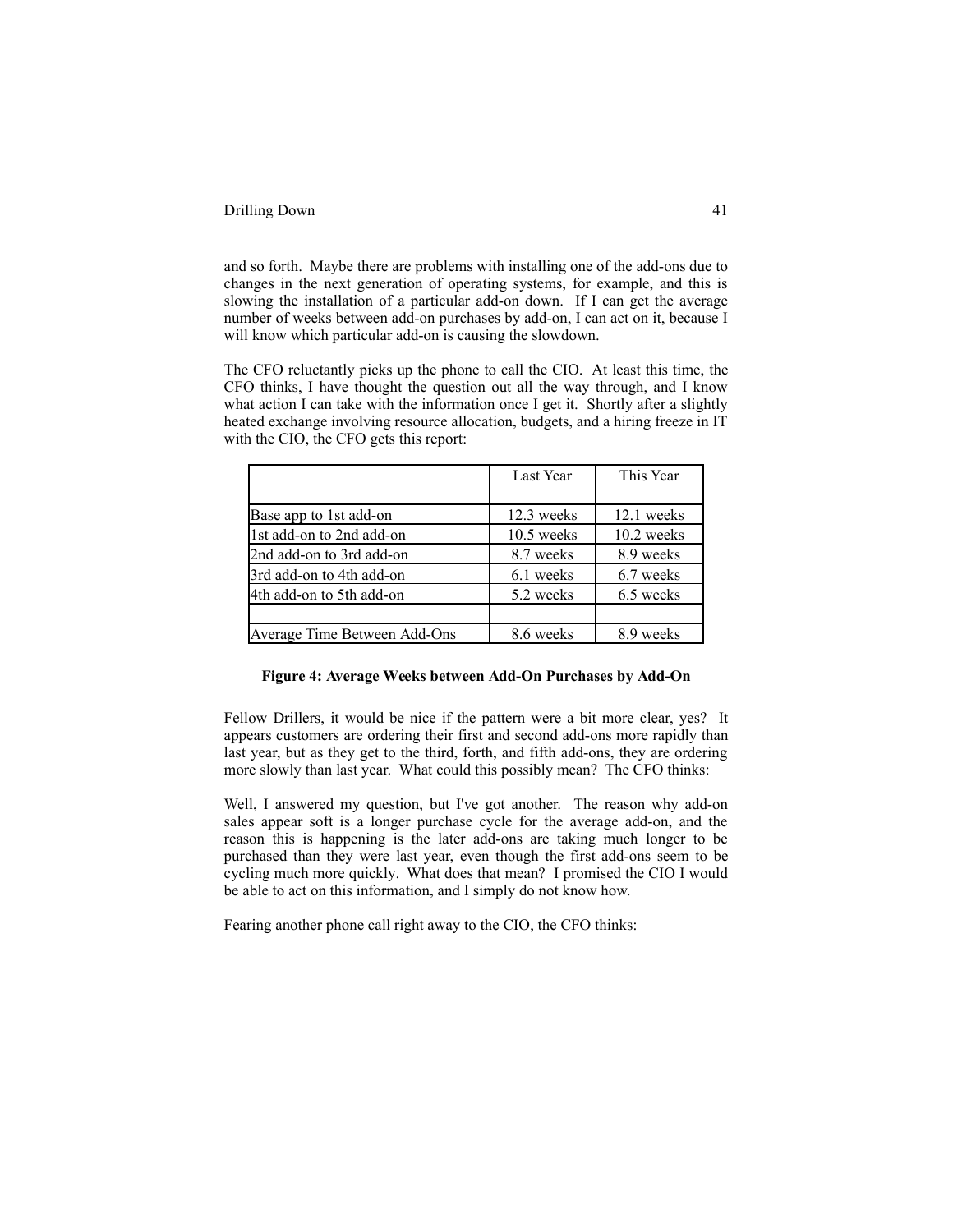What I have here is change. There has been a significant change in the way this business works for some reason. Change doesn't happen in a vacuum though; something must have caused these changes to happen, a significant event now being reflected by these average weeks between add-on purchase numbers.

What could it be?

The CFO remembers the heads of business development and marketing saying the company was "penetrating the overall market more deeply, and as we penetrate further and further, add-on sales seem to have slowed." Was this the change the CFO was looking for? What did it really mean, in terms of how the business may have changed?

Getting the heads of business development and marketing on the phone again, the CFO asks if this market penetration situation had created any changes in the way the company does business. The CFO hears for the first time about a new trade campaign and a new sales person hired to address a particular market segment. This is most assuredly the change the CFO has been looking for!

Gingerly, most humbly, the CFO calls the CIO once again. This time, the CFO wants to see average number of weeks between add-on installs by add-on **by salesperson**. After a promise to review the hiring freeze is extracted from the CFO, the CIO delivers the following report:

|                           | Last | This | <b>Sales</b> | Sales | <b>Sales</b> | <b>Sales</b> |
|---------------------------|------|------|--------------|-------|--------------|--------------|
|                           | Year | Year |              | 2     | 3            | 4            |
|                           |      |      |              |       |              |              |
| Base app to 1st add-on    | 12.3 | 12.1 | 12.3         | 12.3  | 12.3         | 11.6         |
| 1st add-on to 2nd add-on  | 10.5 | 10.2 | 10.5         | 10.5  | 10.5         | 9.4          |
| 2nd add-on to 3rd add-on  | 8.7  | 8.9  | 8.7          | 8.7   | 8.7          | 9.3          |
| 3rd add-on to 4th add-on  | 6.1  | 6.7  | 6.1          | 6.1   | 6.1          | 8.3          |
| 4th add-on to 5th add-on  | 5.2  | 6.5  | 5.2          | 5.2   | 5.2          | 10.2         |
|                           |      |      |              |       |              |              |
| Avg. Time Between Add-Ons | 8.6  | 8.9  | 8.6          | 8.6   | 8.6          | 9.8          |

**Figure 5: Average Weeks between Add-On Purchases by Add-On by Salesperson**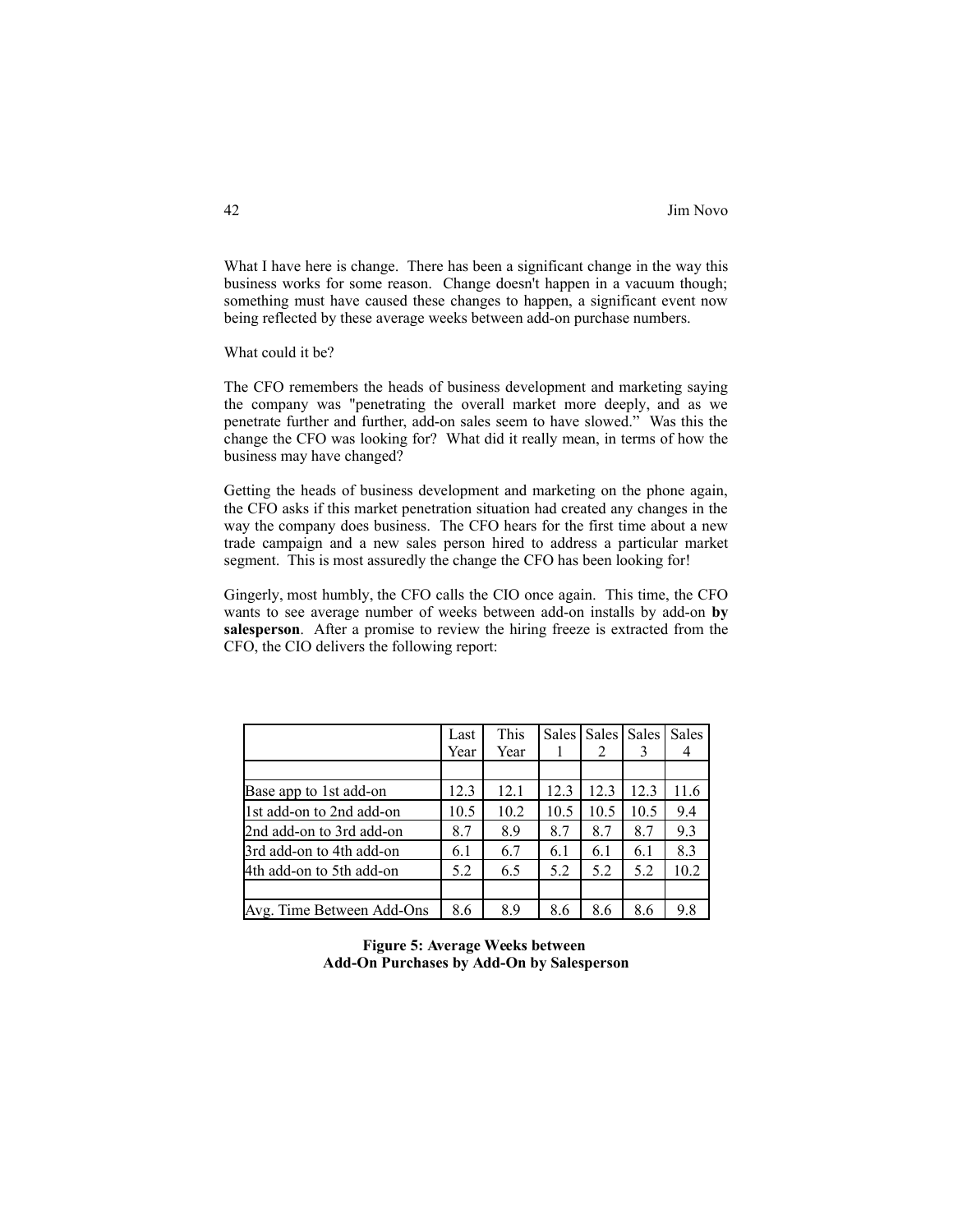# And there it is.

Clients of Salesperson  $# 1, # 2, and # 3 are purchasing add-ons at the same rate$ they did last year. The clients of the new salesperson  $# 4$  are purchasing in a dramatically different pattern, with much shorter purchase cycles in the beginning and much longer cycle purchases later on. Literally, the LifeCycle of the customers in this market segment are different from the LifeCycles of the average customer from previous years, and dramatically so.

It takes these customers on average 14% longer to purchase any add-on - 9.8 weeks versus 8.6, or 1.2 weeks. Over the entire purchase LifeCycle of the addons, this increases the purchase cycle by  $4.8$  weeks  $(1.2 \times 4)$ . If this new segment is doing a lot of dollar volume compared with the old segments, this could significantly affect sales and make add-on purchases look soft - even though they are in fact getting purchased!

At this moment, the head of business development appears in the door with another person who turns out to be new Salesperson 4. The CFO looks up and the head of biz dev, somewhat sheepishly, introduces the new salesperson.

"Glad to meet you," the CFO says. "By the way, can you tell me something? Do the customers in your new segment purchase and install our add-ons in the order we suggest in our operations manuals?"

"No, they don't" said Salesperson # 4. They install them in a different order, because they are having some difficulty installing a couple of the add-ons, and usually delay those to the end of the purchase cycle when they have more experience with the applications. Is there something we can do about that?"

The CFO just smiles, and thinks:

Looks like I just found the money to pay for unfreezing some hiring in IT.

"I think so," the CFO tells new Salesperson #4, calculating the improvement in cash flow on the fly if these add-ons were installed faster. "I really do think so."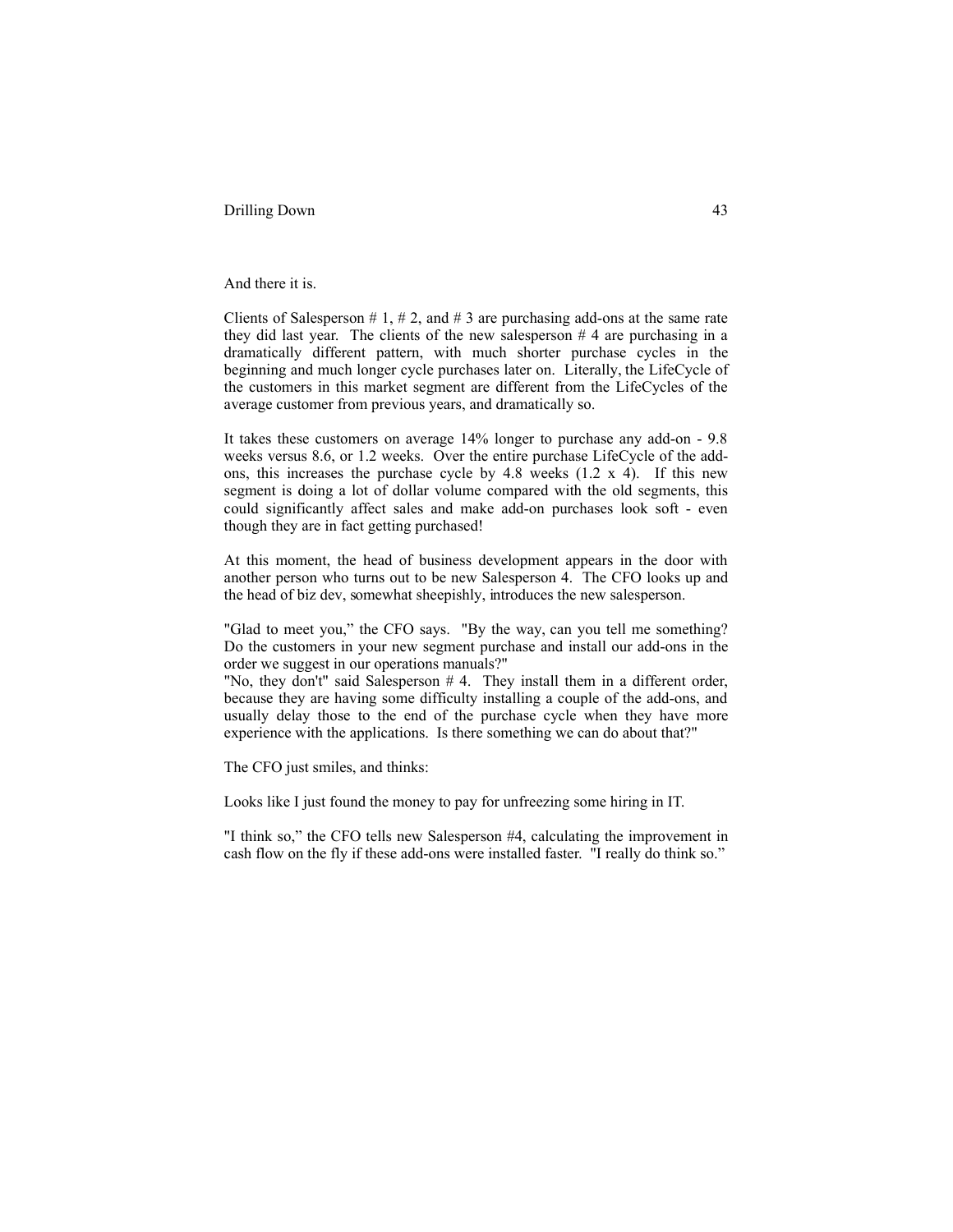Jim Novo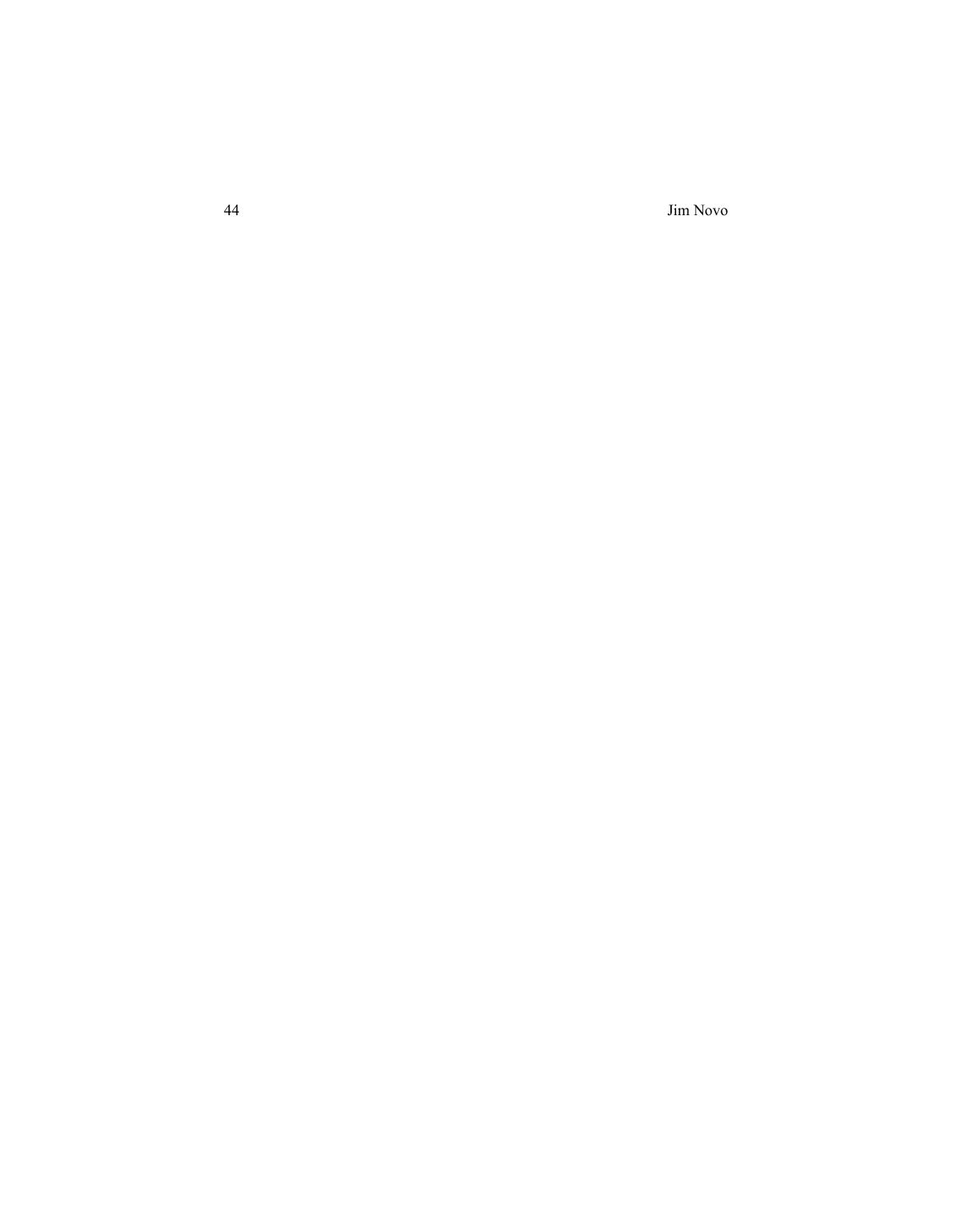# **Chapter 9 Turning Latency Data into Profits**

Customer LifeCycles are a reality: there is going to be a LifeCycle and you will not be able to stop it. You probably don't know about LifeCycles because you have not measured them. You don't even hear many pundits talking about them. This is most amusing given all the jaw flapping and tongue wagging about LifeTime Value; if you don't understand the customer LifeCycle, how would you ever know when the "LifeTime" was over to measure value? The plain fact is people have it backwards; LifeTime Value is the last thing you want to try to wrestle with when just starting out with customer relationship and value management. You start with the LifeCycle, and only after fully playing out that card, do you move on to the idea of LifeTime Value. You do not have to mess around with calculating absolute customer LifeTime Value to be successful using data-driven marketing. Only after you have nailed down the basics of data-driven marketing do you need to go there; you will learn all about Lifetime Value later on in this book. What you need to understand first is the customer LifeCycle, and how to use knowledge of it to your advantage.

Customers are not just customers one day and then not the next day; there is a process to customer defection, and the smart data-driven marketer creates High ROI Customer Marketing programs by taking advantage of understanding the complete customer defection process.

There are two ways you can increase the value of customers:

- Extend the customer LifeCycle, leaving more time for the customer to increase in value, by increasing the time the customer takes to defect.
- Increase the value of the customer within the existing LifeCycle. The customer still defects pretty much on schedule, but you have done everything you can to increase their value before the defection.

The first approach usually requires some pretty sophisticated tools and can be expensive; loyalty programs are a classic example of extending the LifeCycle. Not for the faint of heart financially and organizationally, loyalty programs also do not work well for every type of business. But they do work and can be extremely profitable if they are designed and executed correctly. If you are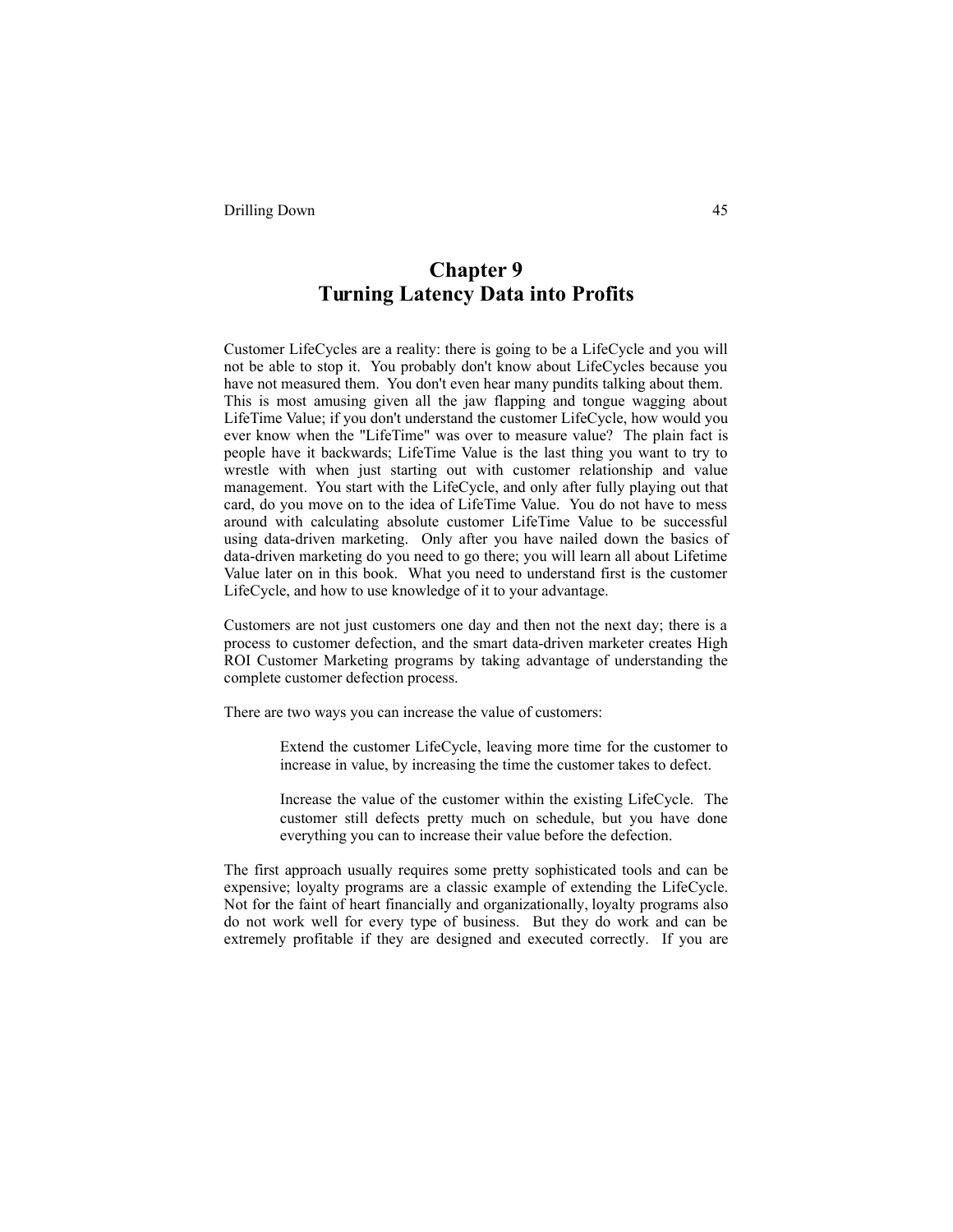interested in how this type of loyalty program is constructed, visit my website at http://www.jimnovo.com/download.htm and download the loyalty case study.

The second approach to increasing customer value above is easier to execute, and for many companies, is the right way to go. It involves what I would call a customer retention or anti-defection program as opposed to a loyalty program, and this is how you go about setting it up.

Recall this table from the Latency Toolkit chapter titled "Trip Wire Marketing":

Time between 1st - 2nd event: 90 days Time between 2nd - 3rd event: 60 days Time between 3rd - 4th event: 30 days Time between 4th - 5th event: 60 days Time between 5th - 6th event: 90 days Time between 6th - 7th event: 120 days Time between 7th - 8th event: 150 days

The first place I would look to address the above customer LifeCycle is the fourth event. Why? This event looks to be the one that is "low hanging fruit," since the average customer is accelerating into it, meaning the response rates should be quite high. In other words, we are taking advantage of the natural behavior customers have demonstrated, rather than trying to force them to do something out of the ordinary.

For the average customer, this fourth event happens at 180 days after the first event. How do I know? Just sum the first 3 lines of the table above: 90 days +  $60 \text{ days} + 30 \text{ days} = 180 \text{ days}$ . Any customer who is 180 days old and has not yet made a 4th purchase, a 4th visit to the web site - whatever the event is you are tracking - is acting outside the behavior of the average customer and is a prime candidate for an earlier than normal defection. This is where you focus your efforts. You set up this fourth event as the "trip wire" - if the customer doesn't trip the wire by engaging in the 4th event by day 180, you take action and try to affect this behavior. If you can save just a small percentage of defecting customers, the ROI can be very high, because these customers represent "found profits" which would not have existed without your efforts. And yes, you can measure these found profits - I am going to show you how to do this below.

This may not be the highest short-term ROI promotion we can do, but in terms of reducing customer defection and extending the LifeCycle, it is probably the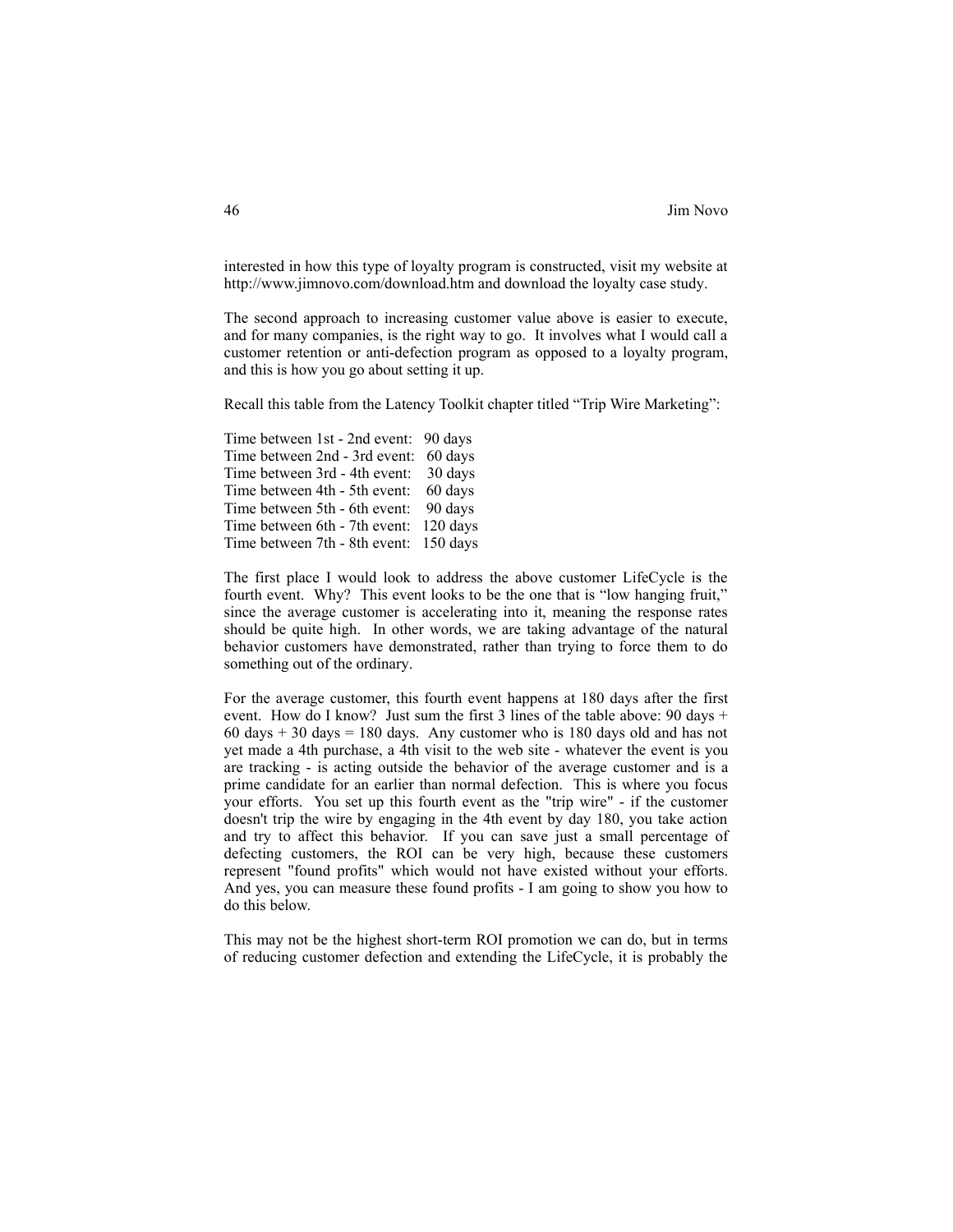highest long-term ROI promotion we can do, because we are helping "slow customers" accelerate into that 4<sup>th</sup> purchase. We have a reasonable expectation, based on looking at average customer behavior, that a certain percentage of customers will do this and continue on into the  $5<sup>th</sup>$  and  $6<sup>th</sup>$  events. We are choosing a specific group of customers at a specific time in their LifeCycle to promote to, a group with the highest likelihood of success.

Why concentrate on these defecting customers? The **two fundamental rules of High ROI Customer Marketing:**

- 1. Don't spend until you have to, and
- 2. When you spend, spend at the point of maximum impact

You don't have to spend on customers who make the fourth purchase or visit within 180 days, because they are acting like "average" customers. Why spend on them if everything there is OK and they are behaving normally? You want to concentrate your spending where it will have maximum impact - on the customers who "roll over" the 180-day barrier without engaging in "average" behavior. These customers are the most likely candidates for a complete defection, and by focusing your resources laser-like on these people, you can spend more per customer and really have some impact.

Put another way, let's say you have a customer retention budget of \$20,000 and you have 20,000 customers. You currently spend \$1 per customer each year sending all your customers the same lame retention stuff - statement stuffers that say you care and so forth. But if you could tell which 5,000 customers were the most likely to defect, and only spent on them at the point of maximum impact when the defection was taking place - you could spend \$4 per customer trying to stop or slow the defection with the same budget, have a much higher success rate, and actually realize the "found profits" I spoke of earlier. Make sense?

#### **How To Execute a Latency-based Promotion**

We'll use a retail example because the numbers are easiest to understand and convey. But the same thought process is valid for any kind of business.

1. Determine the timing of your promotion. You normally want to take action as close to the "trip wire" event as is reasonable and practical, taking into consideration the cost. If you have a ton of customers, there may be enough customers rolling over the "180-day with no 4th purchase" barrier to execute your promotion every week; if not, then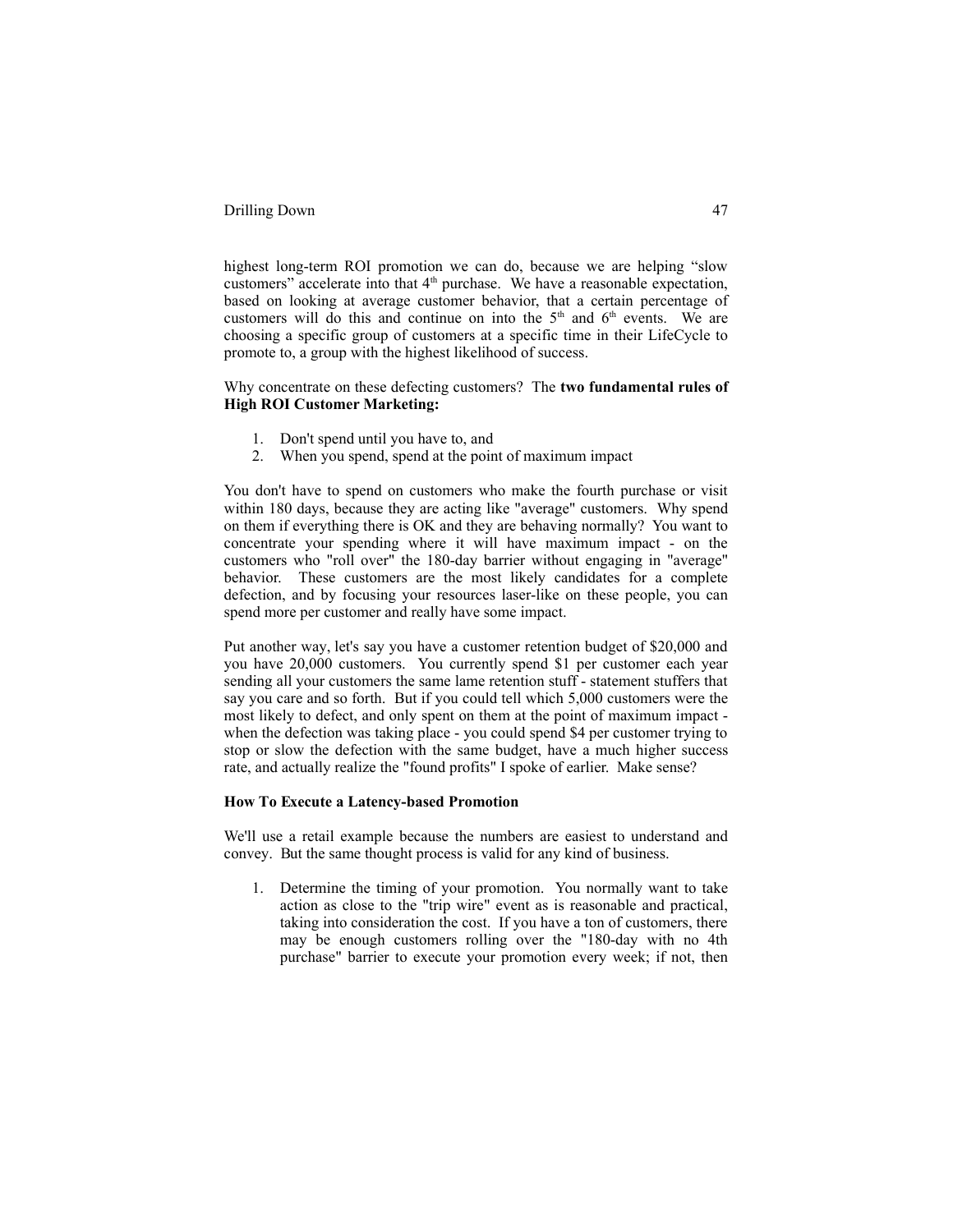gather up enough customers to execute efficiently. Some may be anywhere from 180 - 210 days old with no 4th purchase. That's fine; but don't let them get more than 30 days past the trip wire without taking action.

- 2. Create the offer. In a retailing business, this could be as simple as a discount of some kind. You could sub-divide the 180 day old / no 4th purchase customers into "best" and "other," creating a VIP service offer to best customers and a discount offer to other customers.
- 3. Prepare the list. Select all your 180 day / no 4th purchase customers, and then randomly select 10% of them to not contact. This is called your control group. People will tell you to only use 2% or 3% as control, and statistically they **could** be right about this. But the first time out of the box, I like to go with 10%, for two reasons:
	- a. It's a "no argument" control group size. If your effort works and you can prove it, there won't be chattering from the sidelines about the possibility of a "defective" control group.
	- b. Why spend more than you have to the first time? By taking a large control, you reduce the number of people you are spending on to execute your promotion.

If you created the two groups "best" and "other," you need to take a 10% random sample of each. The other 90% of a group is called the test group; they are the ones who will receive the promotion by direct mail, e-mail, or other means. The creation of proper control groups is absolutely essential to measuring the "found profits" referred to above. If this step has you puzzled, you will read more details on creating control groups and random samples later on in the Advanced Toolkit chapter titled "Predicting Campaign ROI: Set Up" or see **http://www.jimnovo.com/Random-Sample.htm** for more.

4. Now you have two lists of people, control and test. Set up your tracking capability, which at minimum is the ability to run a report every 30 days that reveals the sales of each group starting from the beginning of the promotion, which is when you execute the e-mail, snail mail, or other communication of your offer to the test group. The metric you are interested in here is revenue per customer, so you would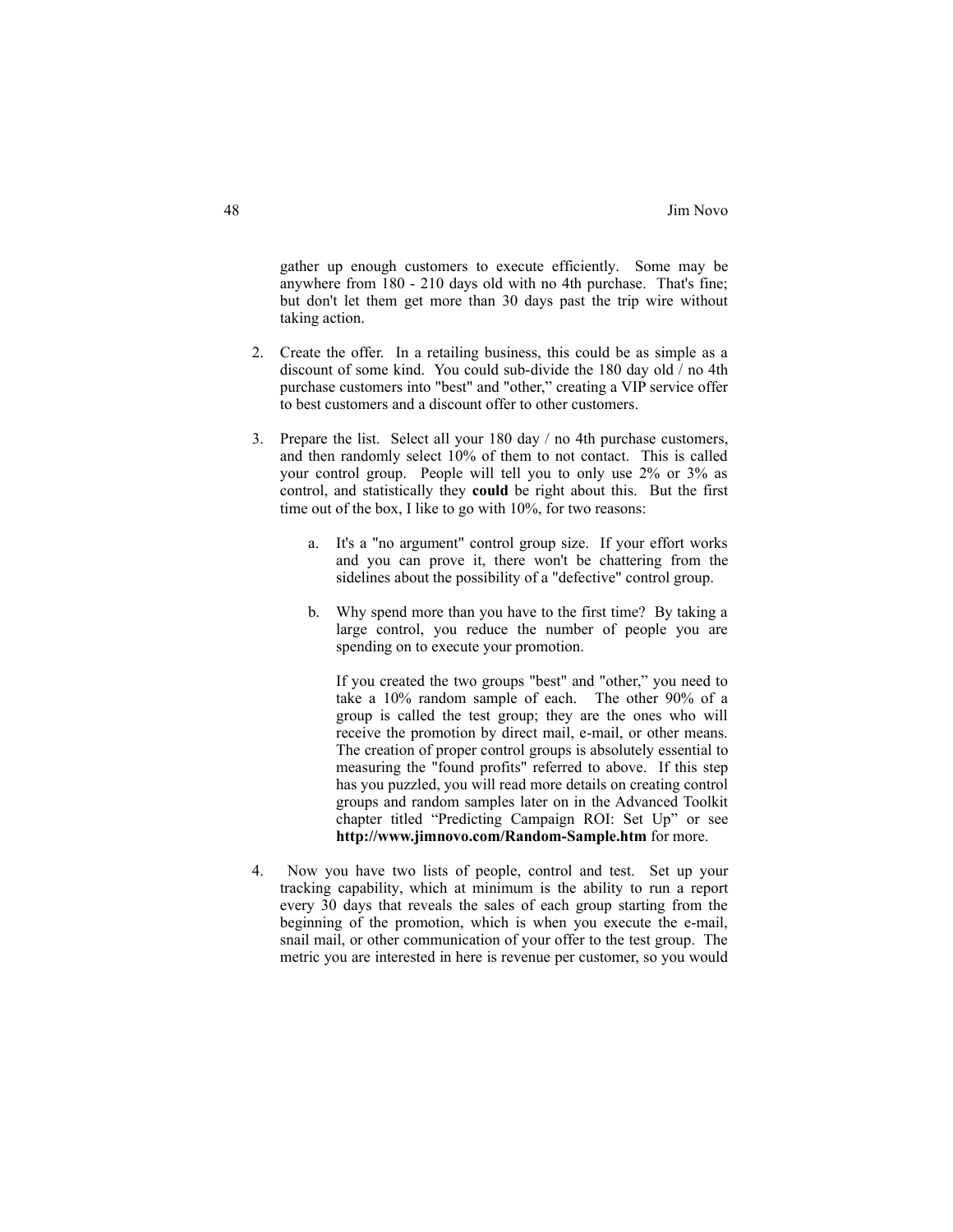take the total sales of each group from the time the promotion is delivered and divide by the number of customers in the group, for both control and test groups.

- 5. Deliver your promotion to the test group.
- 6. Monitor the revenue activity of test and control groups. Run a sales report weekly or every 30 days, and look for divergence in the revenue per customer. The customers in the test group should be registering a higher sales per customer level (you hope). Keep running the report until the increase in revenue between test and control remains stable or begins to fall. When this happens, the LifeCycle of the promotion is over (promotions have LifeCycles too!). Let's say this takes 90 days, so 90 days after the event, you have a revenue per customer number for activity during the promotion, for both the control and test groups.
- 7. Calculate ROI. I'll use some plug numbers as an example. The idea here is to compare the revenue behavior of the test group with the control group, and determine how much additional revenue occurred because of your promotion. Since the control group experienced no promotion, any difference in revenue between test and control can logically be attributed to the promotion. We then take out costs, and see if we added value to the customer LifeCycle - in more mercenary terms, did we make money or not?

|                                      | Control | Test  |
|--------------------------------------|---------|-------|
| 90 day Revenue per Customer          | \$100   |       |
| Gross Margin $\omega$ 30%            |         | \$33  |
| Additional Margin Due to Promo       |         |       |
| Per Customer Cost of Promo           |         | \$.50 |
| Additional Gross Margin per Customer |         |       |

#### **Figure 6: 180 Day / No 4th Purchase Promotion**

Here's the key to the above. The people in control generated \$30 in Gross Margin per customer over 90 days; the people in test generated \$33 per customer. So \$3 in additional Gross margin per customer was created because of your promotion, since the two groups are the same in all other ways (if control was truly a random sample).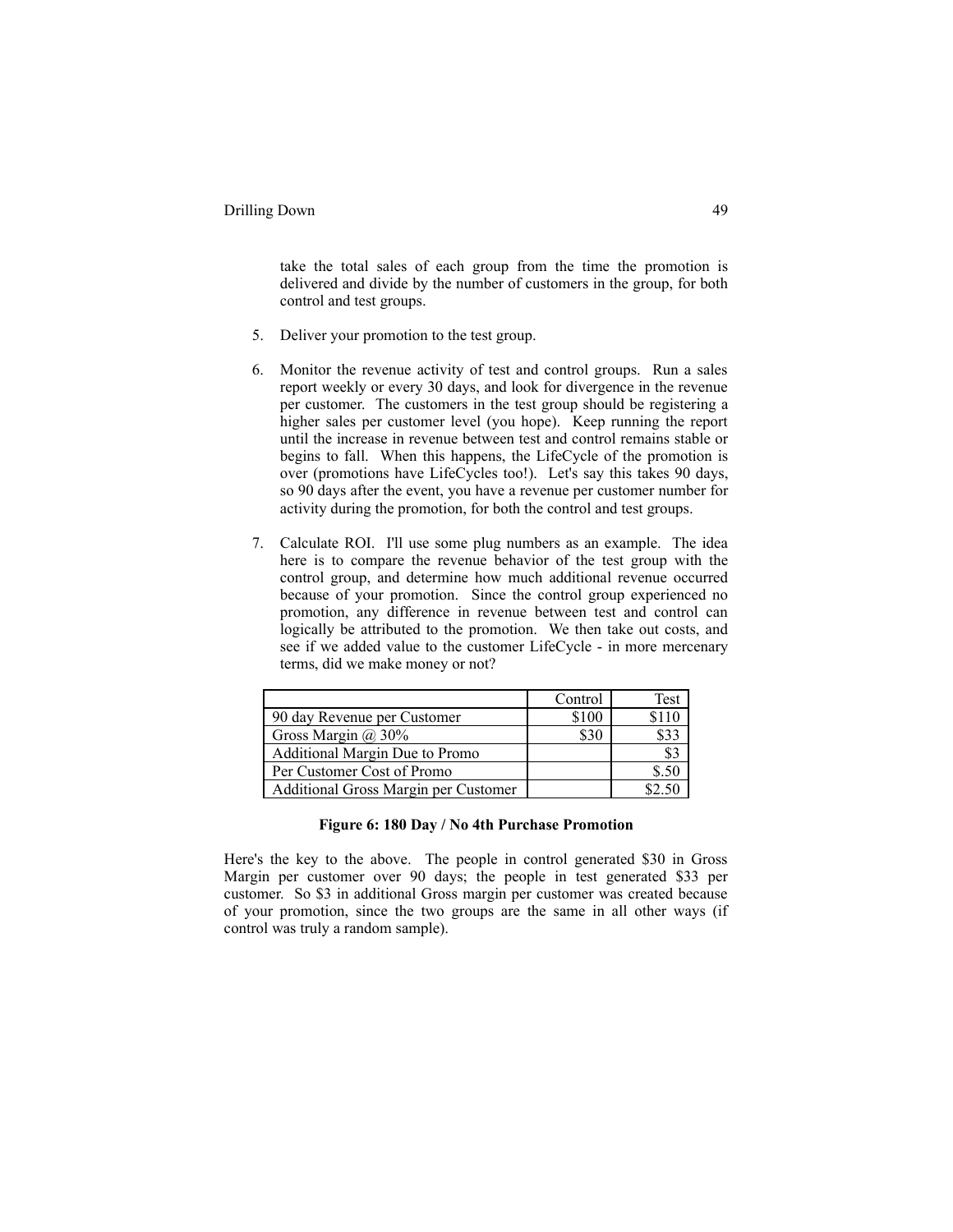This \$3 nets down to \$2.50 because the cost of doing the promotion was \$.50 per customer. Note: Nowhere in here are we talking about response rates. Response Rate doesn't matter in the measurement of profitability (it matters a lot in other cases); what matters is actual buying behavior. When you use control groups, you pick up buying behavior you never could have measured by just looking at response rates.

Now, the Per Customer Cost of Event is usually where you get into some arguments. If the event included a discount, the per customer cost of this discount must be included in the calculation:

| Discount                           | S5      |
|------------------------------------|---------|
| Number Used                        | 500     |
| <b>Total Discount</b>              | \$2,500 |
| Number of Customers                | 5,000   |
| Per Customer Discount              | \$.50   |
| Gross Margin / Customer from Above | \$2.50  |
| Gross Margin / Customer - Discount |         |

### **Figure 7: Calculating the Promotional Discount**

Also, in the strictest sense, there is probably additional overhead attributable to the additional revenue: the cost to take a call and ship the box, the cost of additional salespeople needed to cover the promotion, and so on.

| Cost of sales people for Promo       | \$2,000 |
|--------------------------------------|---------|
| Number of Customers in Promo         | 5,000   |
| Per Customer Cost of Salespeople     | \$.40   |
| Gross Profit per Customer from Above | \$2.00  |
| Net per Customer Value - Sales Cost  |         |

### **Figure 8: Calculating the Promotional Overhead**

These costs would not exist if you had not executed your promotion, so they should be included in the calculation to the extent you can calculate these additional overhead costs. In Figure 8 on previous page, we calculate the overhead costs of the additional salespeople to get the cost per customer after Discounts and Overhead.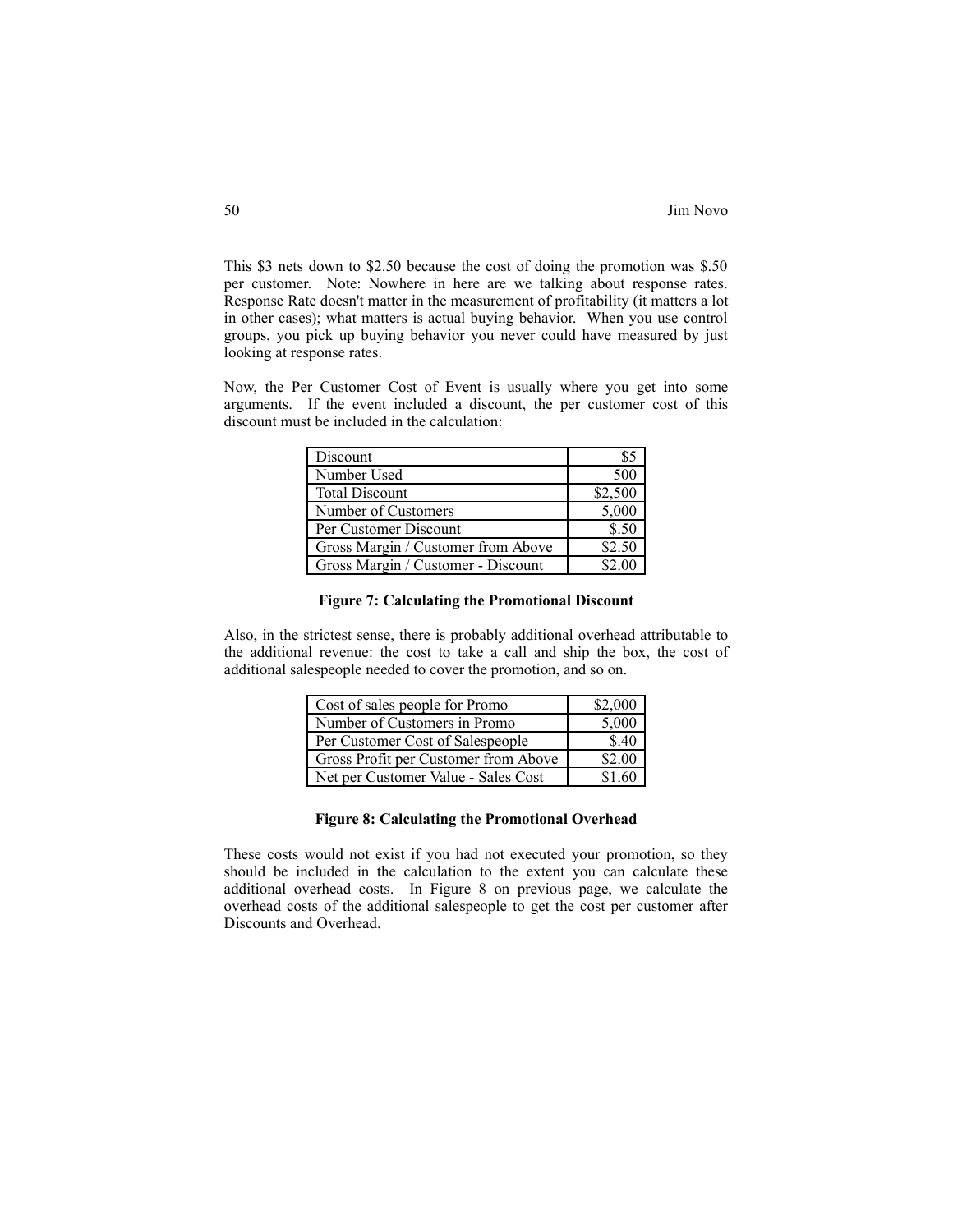This \$1.60 is profit after all expenses have been paid back. You have added \$1.60 in value to the LifeCycle (and LifeTime Value) of the average customer in the promotion. To get to ROI, we need to look at what the promo cost, and compare this to the value we generated; this is the definition of ROI. How much did we invest, and how much did we get back? We know what we got back \$1.60 per customer Net of all costs, so we need to calculate total costs:

(Data from tables above)

| Per Customer Cost of Promotion   | \$.50  |
|----------------------------------|--------|
| Per Customer Discount            | \$.50  |
| Per Customer Cost of Salespeople | \$.40  |
| Per Customer Total Cost          | \$1.40 |
| "All Expenses In" 90-Day ROI     | 114%   |

#### **Figure 9: Calculating the Total Costs and ROI**

Note:  $$1.60 / $1.40 = 114\%$ 

You spent \$1.40 and you generated \$1.60 after all costs. It's a 90-Day ROI because the additional revenue generated was measured over a 90-Day period. A 114% return is not something the CFO is going to be against, trust me. In fact, you could make the argument that since ROI in financial circles is usually measured on an annual basis, and this is a 90-day ROI, the real ROI here is 4x the 90-day ROI, or 456% on an "annualized basis."

These are the found profits you have generated from your effort. By comparing the test group with the control group, you have proven these profits would not exist without your 180-day trip wire promotion. A smaller percentage of customers in the test group defected when compared with the control group; at least some portion of test made a purchase, and some kept right on buying for at least 90 days. These are found profits that would not have existed without your effort. You have proven the 180 day / no 4th purchase trip wire promotion added value to the customer LifeCycle, a total of \$1.60 per customer x 5000 customers  $= $8000$  to be specific, and you did this without costing the company a single dime, since you paid back all your costs with profit from the promotion, and still had \$8000 left over to put in the bank.

I can hear you now. C'mon Jim, looks good on paper, but 485% annualized ROI? An \$8000 profit on a promotion that with every cost imaginable thrown in costs \$7000? How is that remotely possible?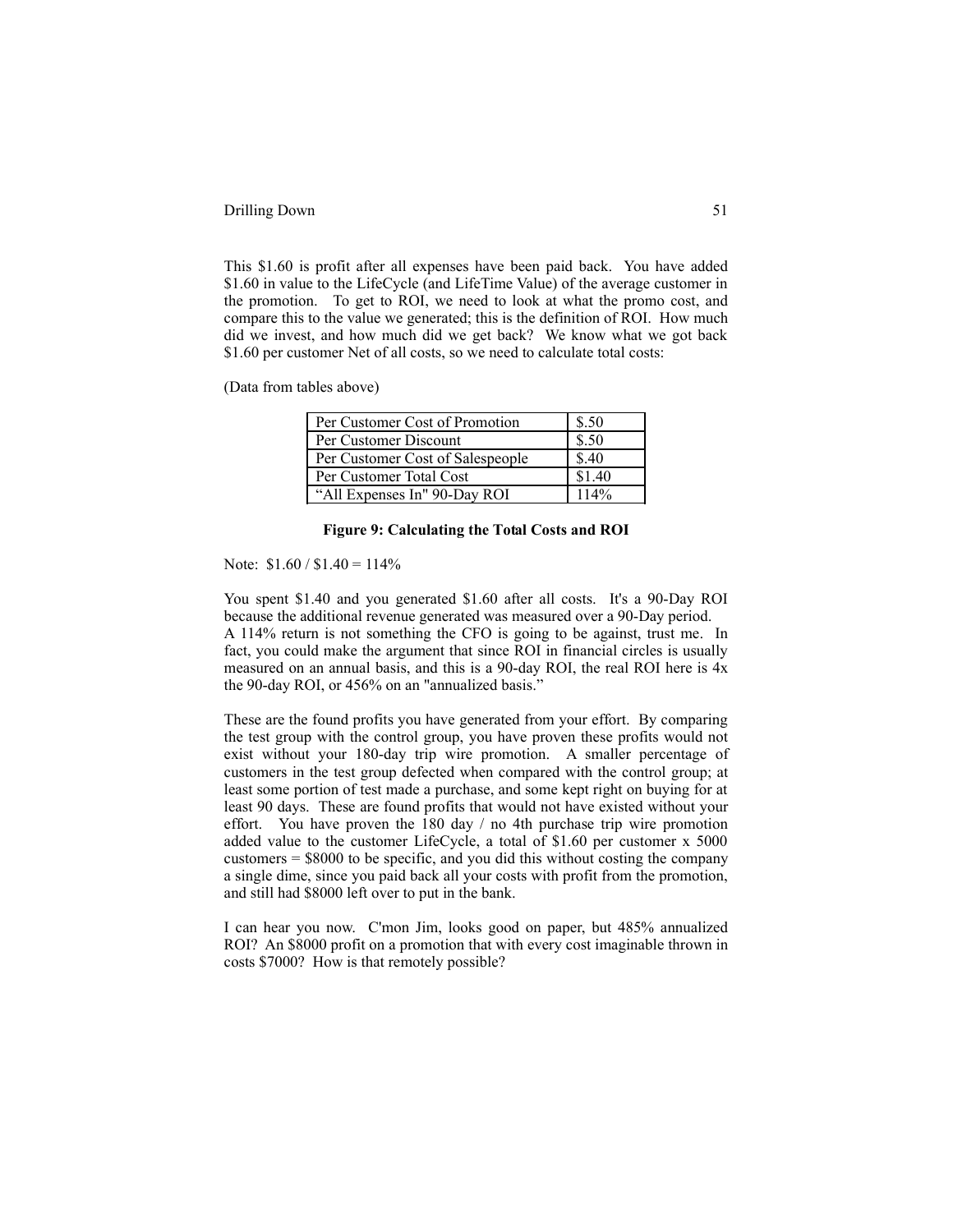Folks, it's not just "possible," this kind of return is **normal** in LifeCycle-based promotions. Remember the two rules of High ROI Customer Marketing:

1. Don't spend until you have to, and

2. When you spend, spend at the point of maximum impact

By focusing your resources squarely on the problem, each dollar you spend works much harder. By waiting for the trip wire you narrowed the population you were promoting to, weeding out people you would normally waste money on. And by acting when the wire was tripped, you spent at the point of maximum impact.

Here is why this type of promotion makes so much money. It's anti-defection. You literally kept customers from leaving the company, and the control group proves this. The people you did not promote to in the control continued to slip away, while some portion of folks in the test group were stopped and their behavior reversed. This is where the huge returns come from - it's the relative spending disparity between the groups that creates the "found profits," which would have slipped away had you not done the promotion. It's a "tipping point" kind of idea - if you can be in the right place at the right time with the right catalyst, it doesn't take much change to create a big impact on the scene.

This promotion was not designed to extend the customer LifeCycle, but to add value to the LifeCycle. Did it in fact actually extend the LifeCycle, and how would you measure this effect? All the customers in both the test (received promotion) and control (did not receive promotion) groups were 3x buyers who failed to make a 4th purchase by 180 days after their first purchase. This was the Latency "trip wire" selected to trigger the promotion.

So let's look at tracking these two groups for another 90 days, and look at continuing purchase activity using what I call the Hurdle Rate method.

A Hurdle Rate is simply the percentage of customers in a group who have "at least" a certain amount of activity. You define the behavior hurdle they have to reach, and measure the percentage of customers who have achieved this "threshold" (rate). If you track these percentages over time, you can use them to compare the actual and potential value of customer groups as a whole.

At the point of the promotion, 0% of both groups had made a 4th purchase. Recall we measured the profitability of the promotion over a 90-day period after we sent it to the test and control customer groups.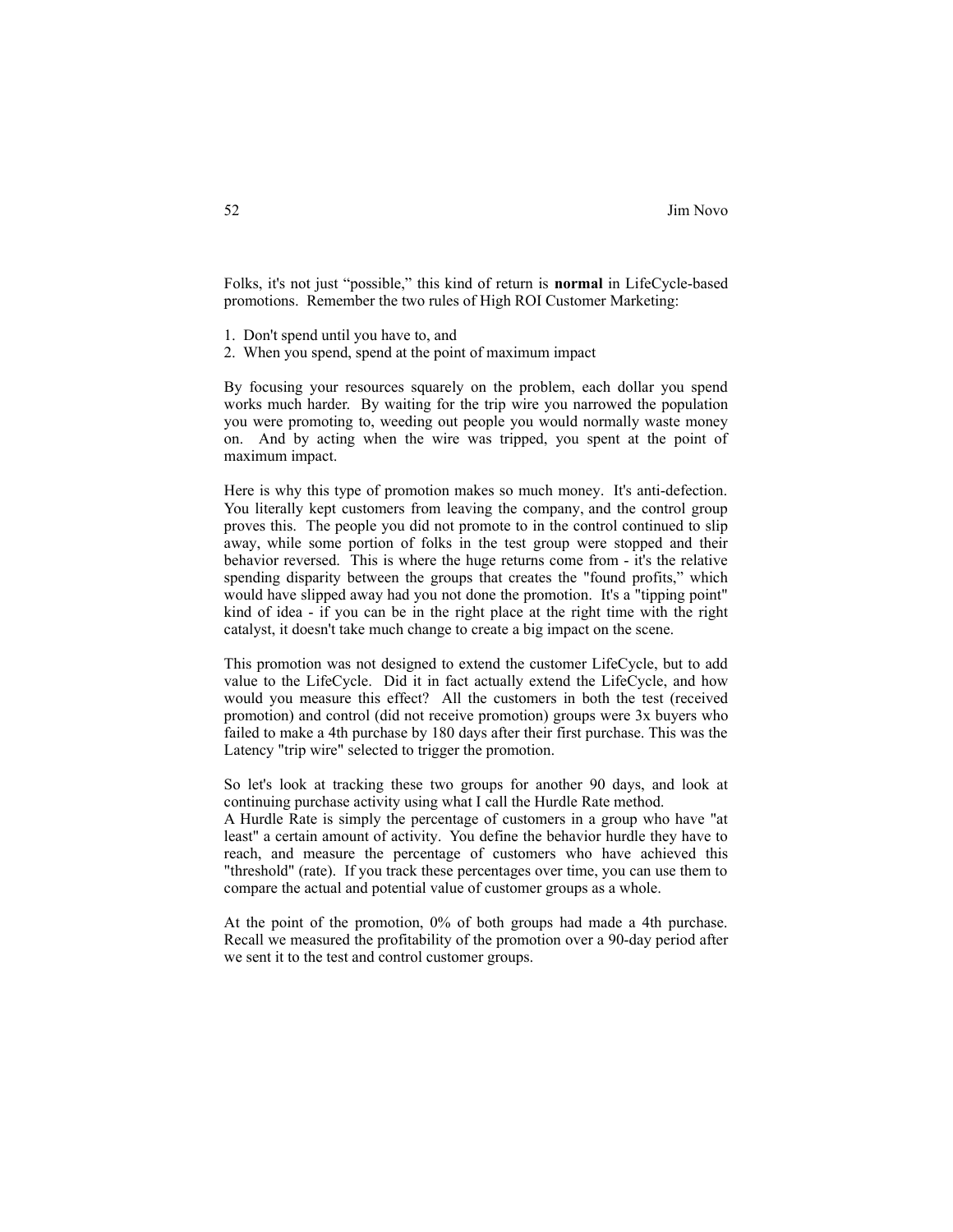To track the Hurdle Rates for each group, we ask, "What percent had made at least 1 more purchase at 30 days, at 60 days, and at 90 days after the 90-day promotion was over, in both the test and control groups?" We know some percentage of both groups made a purchase during the promotion, because there were revenues generated in both groups. We made a profit in the first 90 days because the revenues were much higher for the test than control group. So at the beginning of this "post promotion" tracking, we see 1% of control and 3% of test have made 4 or more purchases. For the following 90 days after the promotion was over, data might look like this:

| % 4 or more purchases       | Control | Test   |
|-----------------------------|---------|--------|
| End of 90-day Promotion     | $1\%$   | 3%     |
| 30 Days After Promotion End | $1\%$   | $5\%$  |
| 60 Days After Promotion End | 2%      | 8%     |
| 90 Days After Promotion End | $2\%$   | $10\%$ |

#### **Figure 10: Percent Purchasing After Promotion End**

Realize this: we have already made money on this promotion, a 114% ROI. We have already added value to the LifeCycle, increasing LifeTime Value - no matter how long a "LifeTime" is (does it really matter, as long as you are making increased profits?)

But as you can see from the chart above, we also extended the LifeCycle itself, because the percentage of customers exceeding the "4 or greater Hurdle" in the test group is far higher than the percentage of customers over the same Hurdle in control, and it appears to be growing over time.

There is a group of customers in the test group who just keep on keeping on and this percentage (10% at 90 days after Promotion End) is much higher than both the initial group who responded to the promotion and made a 4th purchase (3%) and the test group. What's going on with that?

It's called the Halo Effect. It represents customer activity stimulated by the promotion not occurring within the promotional period. Now, we don't know exactly where it's coming from, and we can't show any measure of profit from it (we defined our promotion period as 90 days), but it is clearly there, plain as the nose on your face. Recall when describing the original promotion, I stated, "Response Rate doesn't matter in the measurement of profitability (it matters a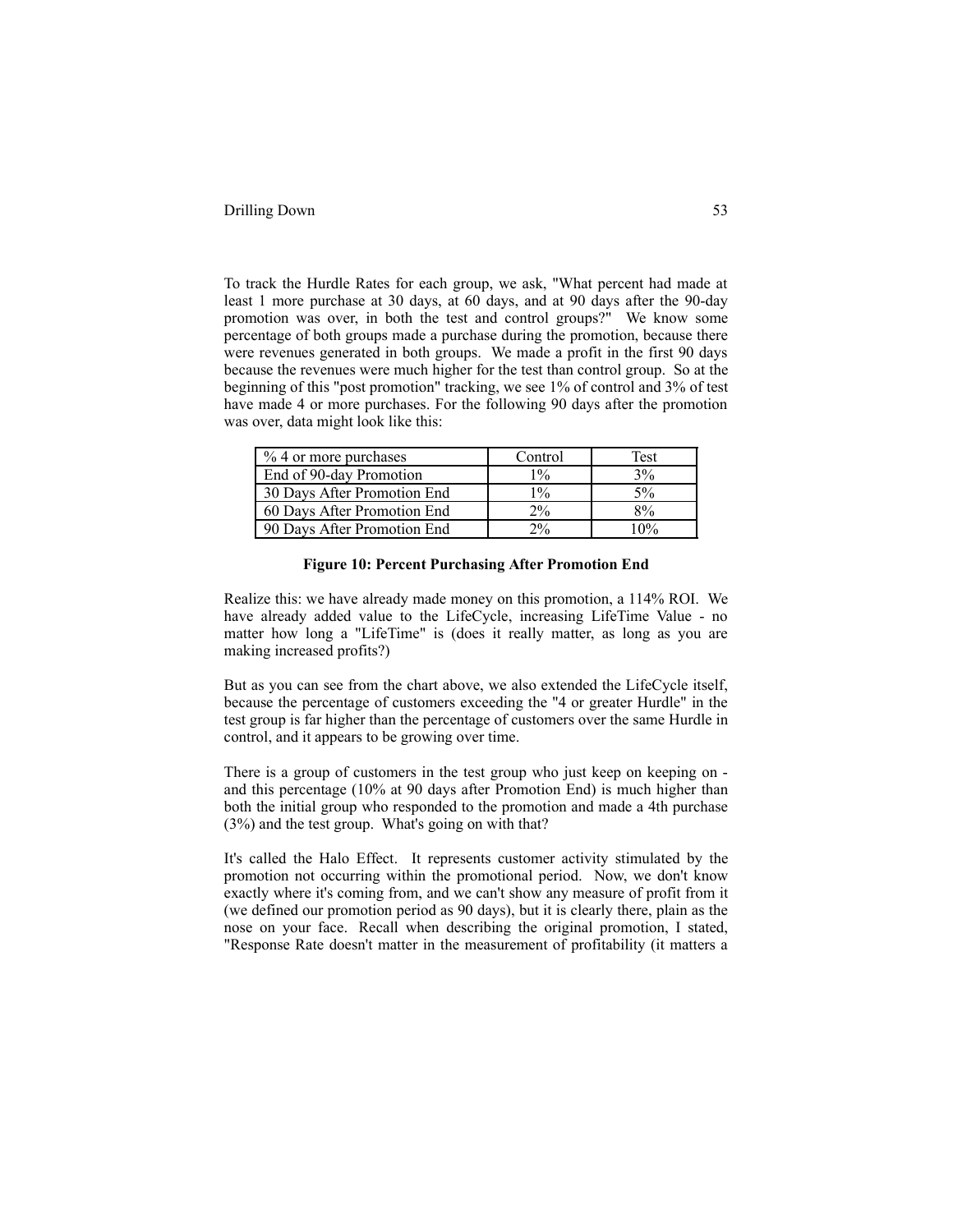lot in other cases). When you use control groups, you pick up buying behavior you never could have measured by just looking at response."

This "buying behavior you never could have measured" is the Halo Effect, working its magic during the promotion. People you have no way to track will respond to the promotion. They want to make a purchase but forget the coupon, for example. So they go ahead and make the purchase anyway - because the promotion "woke them up" to a need for something you sell.

After the promotion is over, the same thing continues. It's the Halo Effect again, working after the promotion. For example, people think about participating in the promotion but wait too long. They've missed it. But they're now in a new state of awareness about your company because of the promotion, and as a result, are more likely to make a purchase given any random positive stimulus. Perhaps some product appears on a TV show. Maybe a competitor promoted a product to them, the customer remembers you sell it also, and prefers your store. It doesn't really matter. Fact is fact, and because of your promotion, you extended the customer LifeCycle. You created a situation where people became more likely to purchase from your company in the future.

Not bad for a beginner. In the first 90 days, your promotion created present value - real bottom line, measurable ROI - adding Value to the customer LifeCycle (LifeTime Value). In the 2nd 90 days, your promotion created future value - accelerated repeat purchase rates - by extending the LifeCycle. CFO sings your praises! At last, somebody who can prove they are making more money than they are spending with marketing!

There is an important lesson here: you will never know how much money promotions really make without using control groups.

**Note: This is a shortened version of the Drilling Down book. The last 2/3 of the book have been eliminated and the customer profiling software application is not included as it is with the full PDF or hardcopy book. To order the complete book with customer scoring application, visit my page at Booklocker:**

<http://www.booklocker.com/jimnovo>

# **Chapters Missing from this Version of the Drilling Down Book:**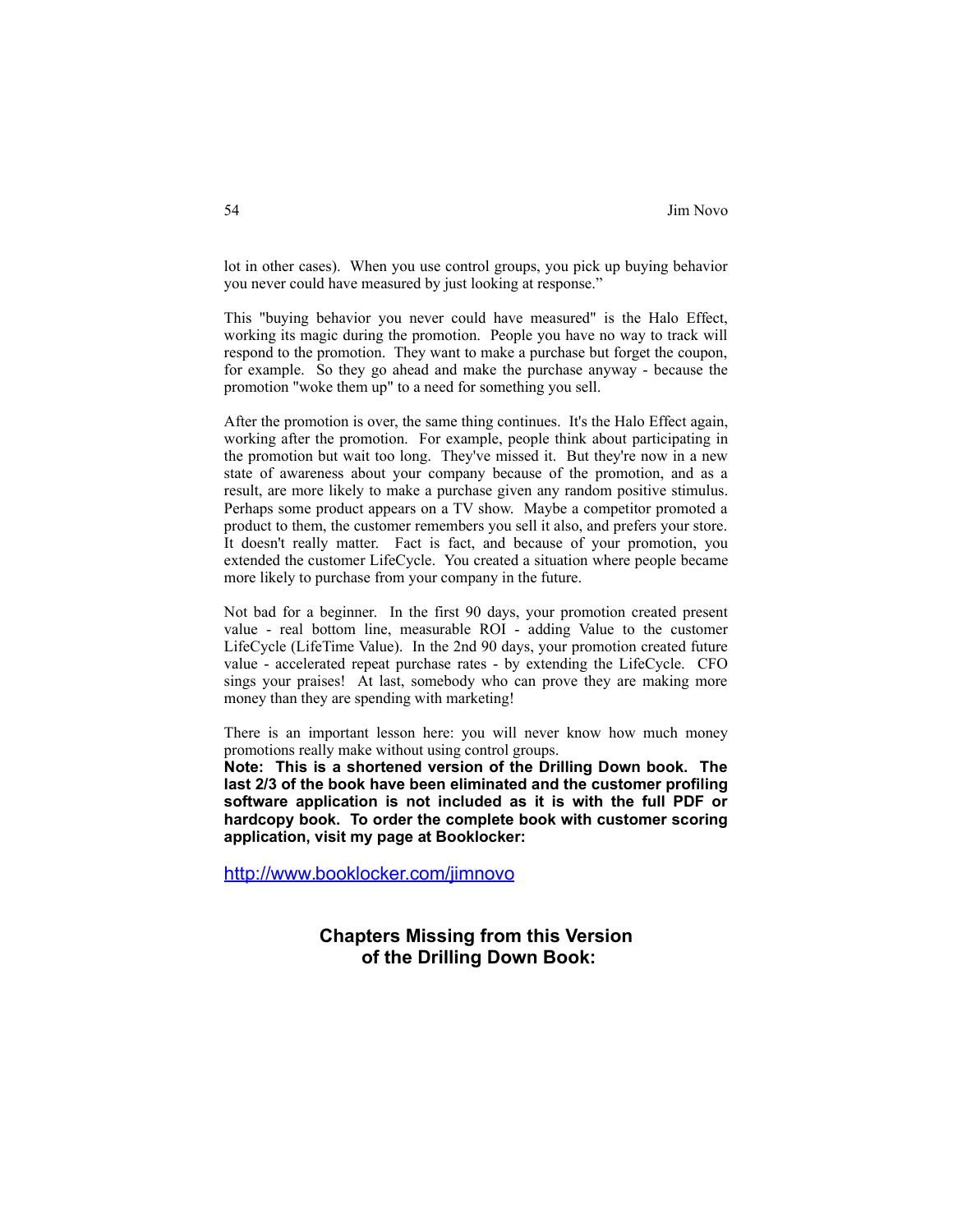**The following are descriptions of the remaining chapters in the full PDF and hardcopy editions of the Drilling Down book:**

# **RECENCY METRIC TOOLKIT**

# **Chapter 10 PREDICTIVE MARKETING Chapter 11 THE AD SPENDING EXAMPLE Chapter 12 TURNING RECENCY DATA INTO PROFITS Chapter 13 THE ONLINE RETAIL EXAMPLE**

Recency is just a bit more complex than Latency, because it involves ranking customers against each other versus creating a simple "trip wire" for all of your customers. The Recency approach creates a more finely tuned model, allowing you to segment and target customers with more accuracy and drive profits even higher than you can with Latency.

The Recency Toolkit builds on your knowledge of Latency and shows you how in some cases, using Latency and Recency together generates the highest increase in profits.

Recency is particularly effective in maximizing the margins of promotional programs, often making it the preferred model for retail oriented businesses, adsupported web sites, and other businesses lacking "built-in reasons" for repeated customer activity over time.

### **RFM SCORING TOOLKIT**

**CHAPTER 14 - PREDICTIVE MARKETING CHAPTER 15 - A TWEAK FOR INTERACTIVE CUSTOMERS CHAPTER 16 - NO CUSTOMER DATABASE? HOW TO SET UP A SPREADSHEET TO SCORE CUSTOMERS CHAPTER 17 - HOW TO SCORE YOUR CUSTOMERS CHAPTER 18 - THE COMMERCE AND CONTENT EXAMPLES: TURNING SCORING DATA INTO PROFITS CHAPTER 19 – CASE STUDY: NON-PROFIT SCORES 192% INCREASE IN ROI USING RFM MODEL**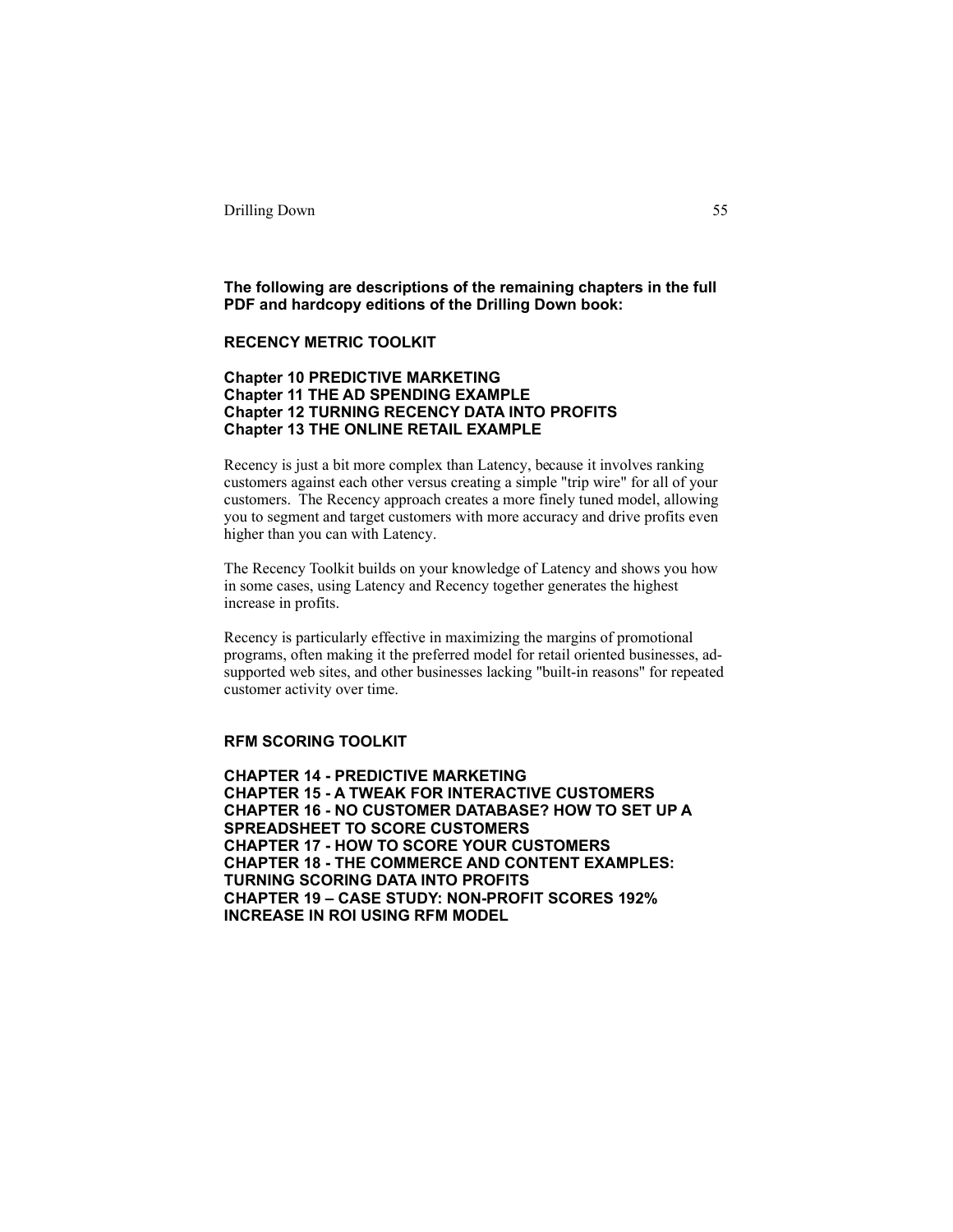Predictive marketing is proactive, meaning you predict the likelihood of future events based on customer models, where each customer is given a "score." These scores rank customers against each other for likelihood to respond, to defect from your business, to become a high value customer, and so forth.

Don't get nervous about the word "model"; it's not some kind of black box thing you can't understand. If you can use a spreadsheet (or write some simple code), you can create these customer scores using a model called RFM.

Why are scores important? Three reasons:

RFM Scores tell you which customers are drifting away, getting ready to leave you, and determine whether it will be profitable for you to act to try and keep the customer

RFM Scores tell you what best customers like and don't like

RFM Scores tell you how to make more money by allocating resources where you will drive the most profitable activity

More Details On RFM:

<http://www.jimnovo.com/RFM-tour.htm>

# **ADVANCED DATA-DRIVEN MARKETING TOOLKIT**

In Chapter 18, you learn how to use customer scores in the "snapshot" mode of traditional RF(M) scoring to dramatically boost response rates and compare the value of customer groups. But that approach just barely scratches the surface. Now that you have the scores, you can use them to drive very High ROI Customer Marketing Programs and Business Process Redesigns.

To generate maximum ROI, you don't just want to react to customer behavior; you want to predict it. You can even predict campaign ROI before a campaign is executed!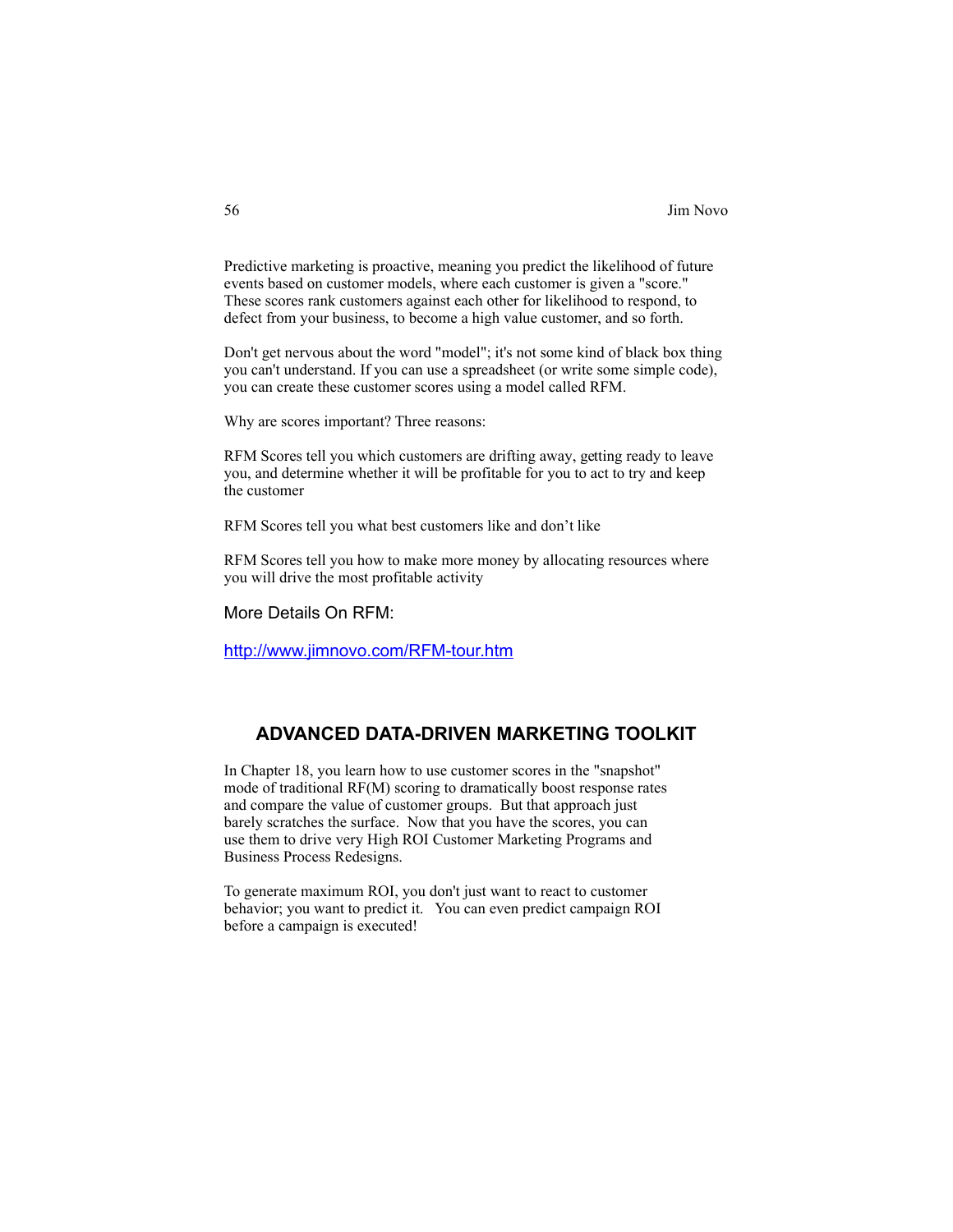## **CHAPTER 20 USING CUSTOMER CHARACTERISTICS AND MULTIPLE SCORES**

Now we go into "advanced snapshot mode". Customers can have scores for different behaviors (purchases and page views, for example) and using these scores in combination improves the predictability and profitability of campaigns. Additionally, you find out how to add other information you have (from surveys, for example) to start understanding which types of customers have high future value. You can profile customers for likelihood to respond and relative future value by any characteristic in your database - purchase categories, favorite pets, which magazines they read, ad source, anything - and determine the types of customers that are most profitable to you. Then you can reallocate your budgets and go get more like them!

## **CHAPTER 21 CUSTOMER LIFECYCLES: TRACKING SCORES OVER TIME**

Picking up after the powerful "static" or snapshot future customer value profiling of RF(M) scoring, this chapter moves into the even more powerful "dynamic" customer scoring – the "snapshot" turns into a "movie". Customers change over time and so does their future value. By tracking customer LifeCycles, marketers can predict the "trigger points" in the customer relationship where the very highest ROI marketing takes place — customer antidefection campaigns. If you can predict the defection, you take action before it takes place, and get a much higher response than in win-back campaigns, where the customer has already defected. You can react to the defection with winback, or predict the defection by tracking customer LifeCycles – your choice.

# **CHAPTER 22 CUSTOMER SCORING GRIDS: HIGH PERFORMANCE LIFECYCLE-BASED TRACKING**

Not good enough for you? How about combining the Hurdle Rate techniques from the first section of the book with tracking the customer LifeCycle – the "advanced movie" mode? The result is Customer Scoring Grids, a visual map of customer retention and defection you can use as the "master plan" for managing your entire customer marketing efforts. Spot high ROI customer groups coming up the value chain, and plan ahead for multi-step defection campaigns with accurate counts of customers in the various stages of defection. This tool was invented by Jim and has been used to manage the retention effort against massive multi-million customer databases. You have to know where customers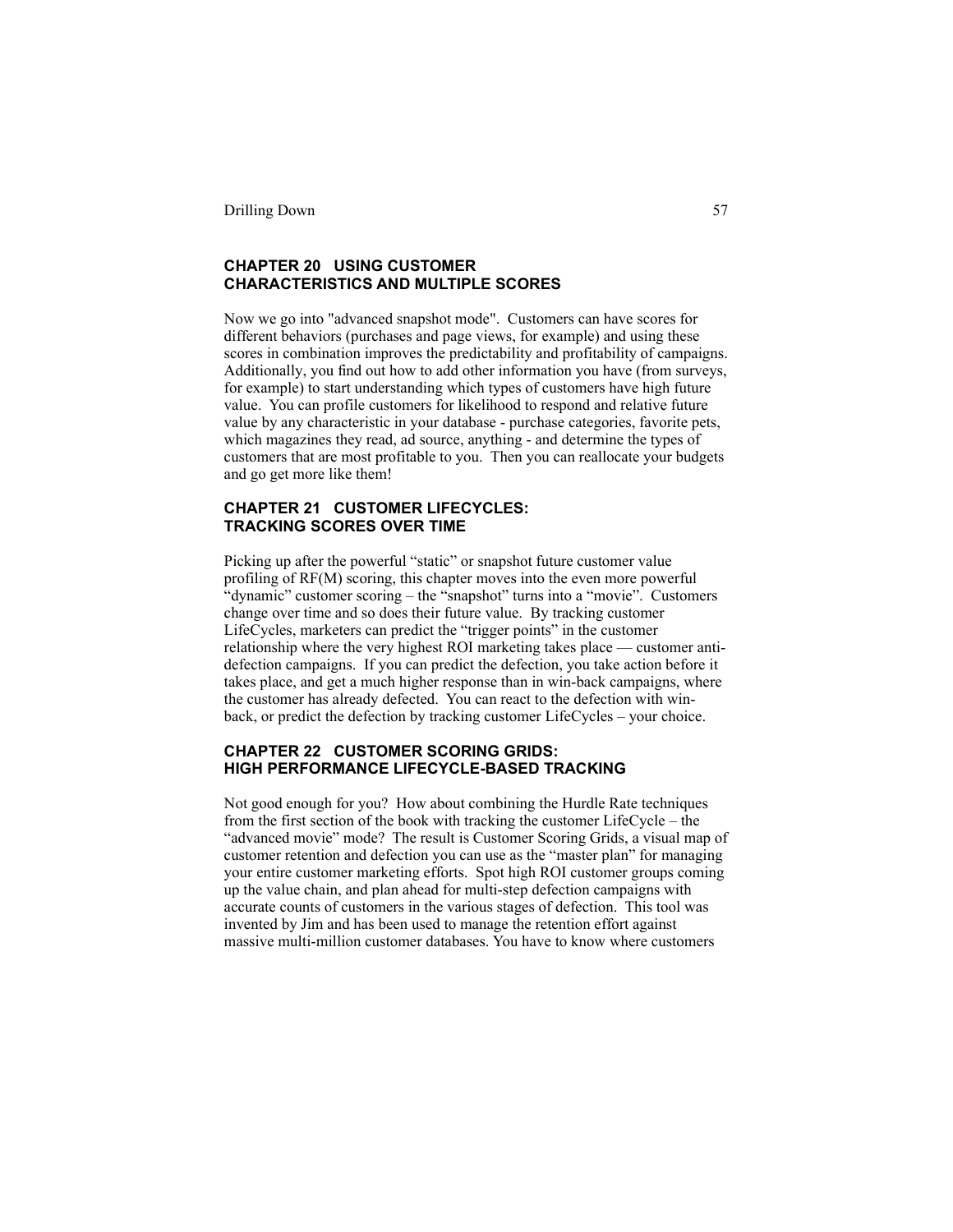are and where they're headed in the LifeCycle to make 200% and 300% ROI's in customer marketing. The Customer Scoring Grid is your master battle plan.

# **CHAPTER 23 STRAIGHT TALK ON LIFETIME VALUE**

The promised land of LifeTime Value. If you could only tell what a customer was worth in the future, you would know how much you could spend on them and still make a profit. But how do you know what a LifeTime is? That's easy – you already figured out the LifeCycle, remember? You can now predict when a customer will defect, and if you know that, you know the LifeCycle (and Lifetime Value) are coming to an end. But the concept of LifeTime value is more than the LifeCycle, and in this chapter you will learn the ins and outs of calculating it, along with suggestions for integrating the concept into the rest of the corporate framework (if you have one, that is).

# **CHAPTER 24 LTV,I'D LIKE TO INTRODUCE YOU TO THE CFO**

When profits, security prices, compensation, and budgeting are all tied to the income statement and balance sheet, then how would you expect a firm to embrace the idea of a customer Lifetime? Where is the incentive? What value will implementing the use of Lifetime Value measurement bring to the firm? If you don't have a way to reconcile the notion of LTV with the internal financial yardsticks of the firm, it is not likely you will find a lot of support for managing based on customer value measurements. Who would care?

This chapter provides specific direction on talking with financial types about LifeTime and value and provides examples of reconciling LTV with financial reporting, including how to take a typical quarterly report and recast it in terms of the LifeTime Value approach.

# **CHAPTER 25 FELLOW DRILLERS AT WORK: READER QUESTIONS ANSWERED**

Definitions and Background Information Customer Loyalty and Retention Customer Segmentation and LifeTime Value Professional Services Ad-Supported Content / Subscription Models Online / Offline Retailing and Catalogs Distribution / Operations / Channel Management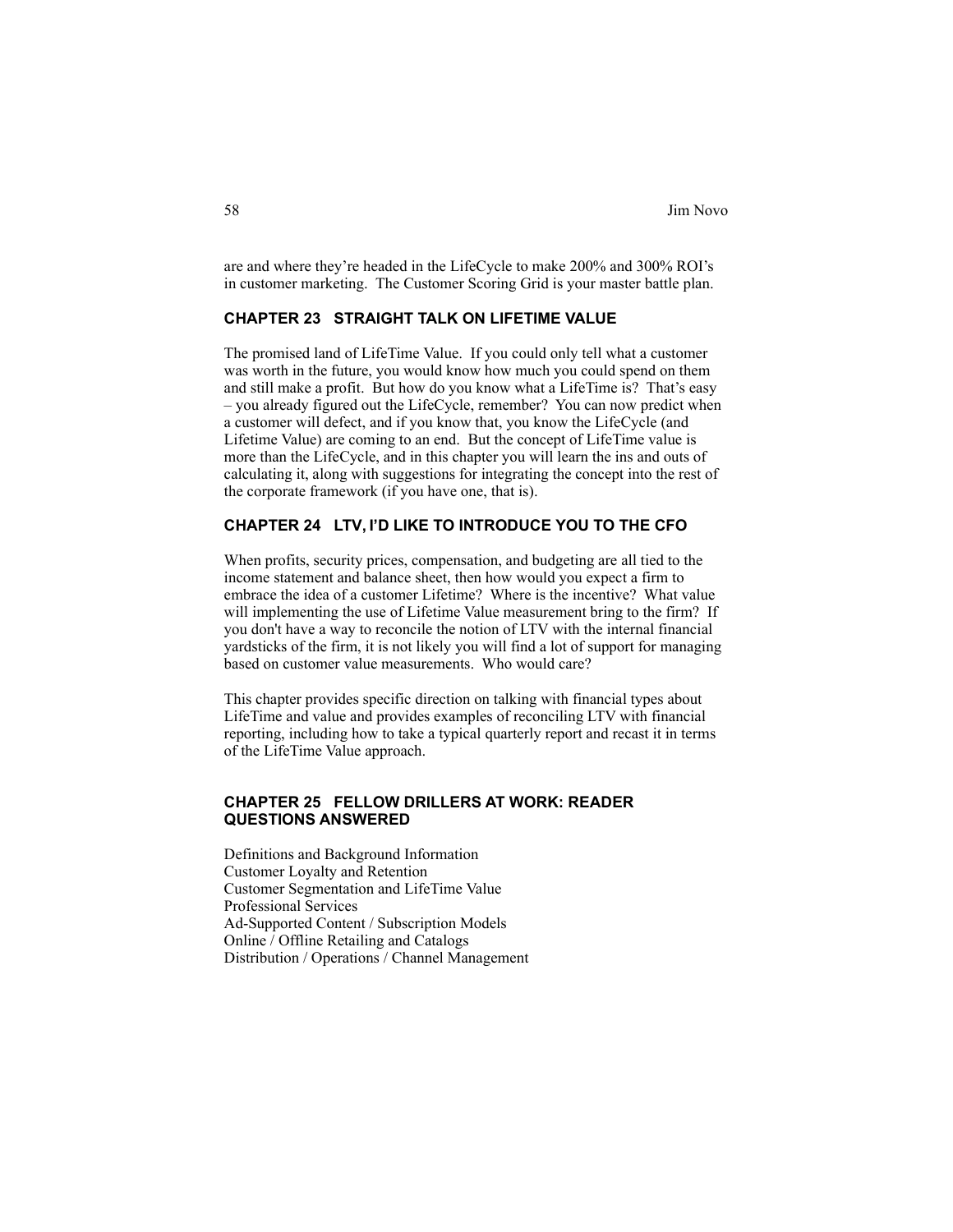#### The ROI of Online Branding Efforts

Jim invites owners of the book to e-mail specific questions on using the customer models and techniques in Drilling Down. These questions have been organized into the functional categories above, and cover a wide range of industries such as publishing, facilities management, hospitality, education, call centers, professional services, manufacturing, telecommunications, retail, travel, banking & finance, enterprise software, automobiles, conference management, casino, and utilities.

# **PREDICTING CAMPAIGN ROI**

# **CHAPTER 26 PREDICTING CAMPAIGN ROI: SET UP**

This chapter picks up after LifeCycles and Lifetime Value, demonstrating step by step how to set up the controlled test needed to determine the financial value of an RF score. After this test, you will be able to predict the profitability of a promotion before you even send it out! Includes instructions detailing the creation of control groups and random sampling methods.

# **CHAPTER 27 PREDICTING CAMPAIGN ROI: THE MODEL**

In this chapter, you learn how to create ROI models with RF Scores, and learn one of the most important fundamental concepts in the Drilling Down method – how to control the issue of top-line sales versus bottom-line profits in a promotion. In an RF scored promotion, you can literally choose to maximum top-line sales at a reduced profit, or drive maximum bottom line profit in exchange for lower top-line sales – or any mix in between. The financial models show you how.

# **CHAPTER 28 PREDICTING CAMPAIGN ROI: FINE TUNING**

Flexibility is the name of the game in the Drilling Down Method, and this chapter introduces modifications to the basic financial model from Chapter 13, allowing further financial flexibility in targeting customers by RF scores. See an impossible, money loser of a campaign turn into a winner right before your eyes using RF scores and the advanced ROI model.